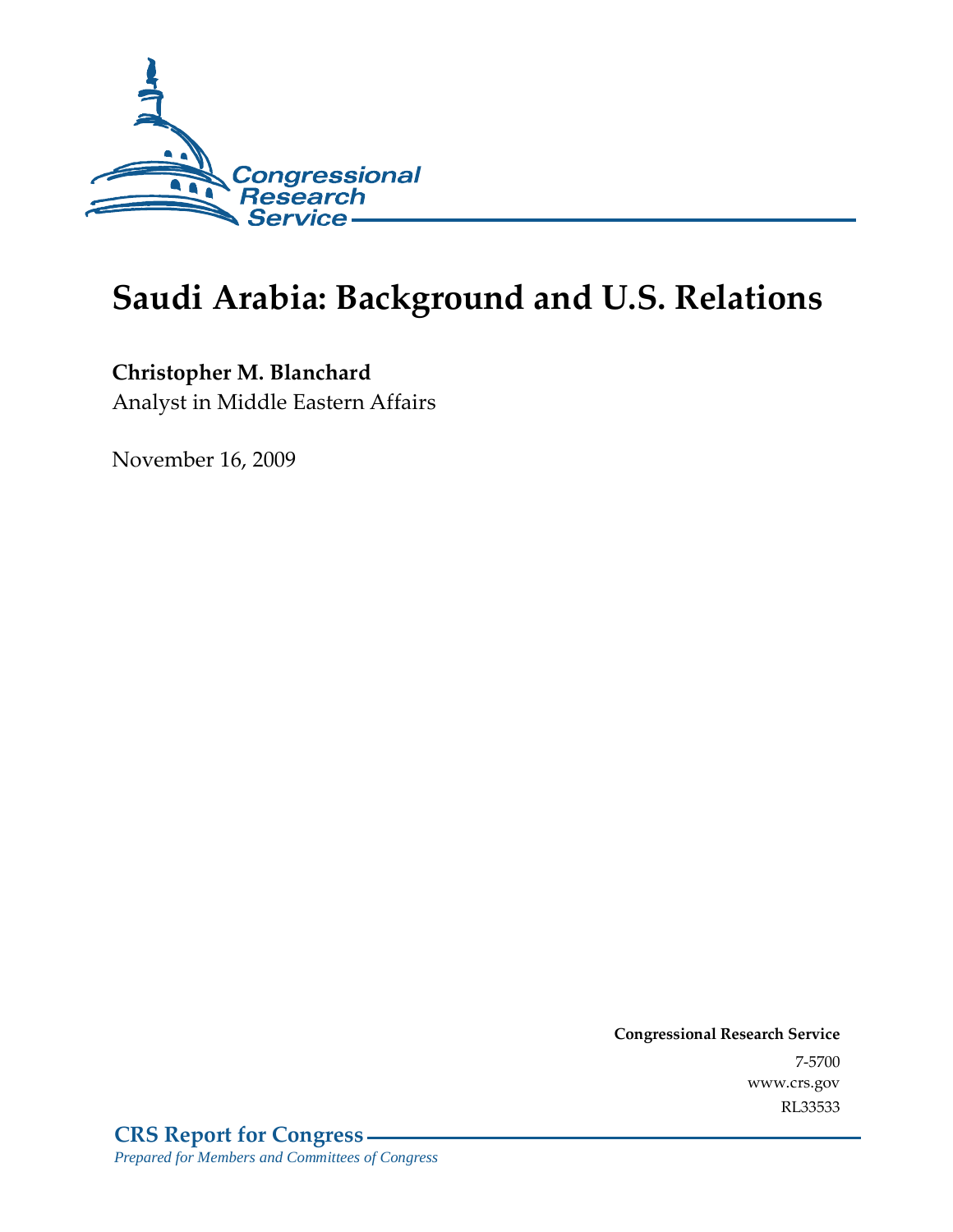# **Summary**

The kingdom of Saudi Arabia, ruled by the Al Saud family since its founding in 1932, wields significant political and economic influence as the birthplace of the Islamic faith and by virtue of its large energy reserves. Since 2005, King Abdullah bin Abd al Aziz Al Saud has sought to strengthen Saudi relations with European and Asian counterparts and has worked to build and lead an Arab consensus on regional security issues such as Lebanon and the Israeli-Palestinian conflict. Domestic reforms under King Abdullah have codified royal succession rules, begun restructuring the justice system, and updated some educational curricula and practices. An Al Qaeda-inspired terrorist campaign inside the kingdom appears to have ebbed as security improvements and anti-extremism campaigns have been implemented. However, the threat of domestic terrorism remains: In February 2009, Saudi authorities identified several dozen individuals suspected of continuing involvement in Al Qaeda activities, including some former prisoners of the U.S. facility at Guantanamo Bay. Robust energy export revenues in recent years strengthened the kingdom's regional and global economic position and are now providing Saudi leaders with resources to meet fiscal challenges posed by the global economic downturn.

A close Cold War-era relationship between the United States government and the ruling Al Saud family was built on shared interests in securing Saudi oil production and in combating global Communism. Since the end of the Cold War, the emergence of the Al Qaeda terrorist threat and volatile regional security conditions in the Middle East have tested U.S.-Saudi relations. The direct participation of 15 Saudi nationals in the terrorist attacks of September 11, 2001, and the identification of several Saudi nationals and entities as alleged supporters of terrorism have called into question Saudi Arabia's reliability as an ally for some U.S. observers. Increased official counterterrorism cooperation and shared concerns about Iranian foreign policy have provided a new strategic logic for U.S.-Saudi security relations since 2003. Long-standing defense ties remain intact, and U.S. arms sales have continued, with over \$18.7 billion in potential Foreign Military Sales to Saudi Arabia approved by the executive branch and Congress from 2005 to 2009.

While security cooperation has improved since 2003, the United States and Saudi Arabia continue to face a core challenge identified by the 9/11 Commission in its final report: defining a broader bilateral relationship that "leaders on both sides are prepared to publicly defend." The Bush Administration attempted to meet this challenge by continuing high-level consultations with key decision makers in the Saudi royal family on issues of mutual concern, including energy policy, finance, Israeli-Arab peace, human rights, and political and economic reform. In conjunction with a May 2008 visit by President Bush to Saudi Arabia, the previous Administration announced new agreements relating to nuclear cooperation, infrastructure security, and visas.

The 111<sup>th</sup> Congress and the Obama Administration may consider further agreements and initiatives to implement or enhance these arrangements. The Obama Administration has requested \$400,000 in border security assistance and \$65,000 in International Military Education and Training (IMET) funding for Saudi Arabia in FY2010. Section 7041 of the House version of the FY2010 Foreign Operations appropriations bill (H.R. 3081) would prohibit the use of funds appropriated by the bill for assistance to Saudi Arabia. This report provides background information about Saudi Arabia and analyzes current issues in U.S.-Saudi relations. See also CRS Report RL32499, *Saudi Arabia: Terrorist Financing Issues*, and CRS Report RS21695, *The Islamic Traditions of Wahhabism and Salafiyya*.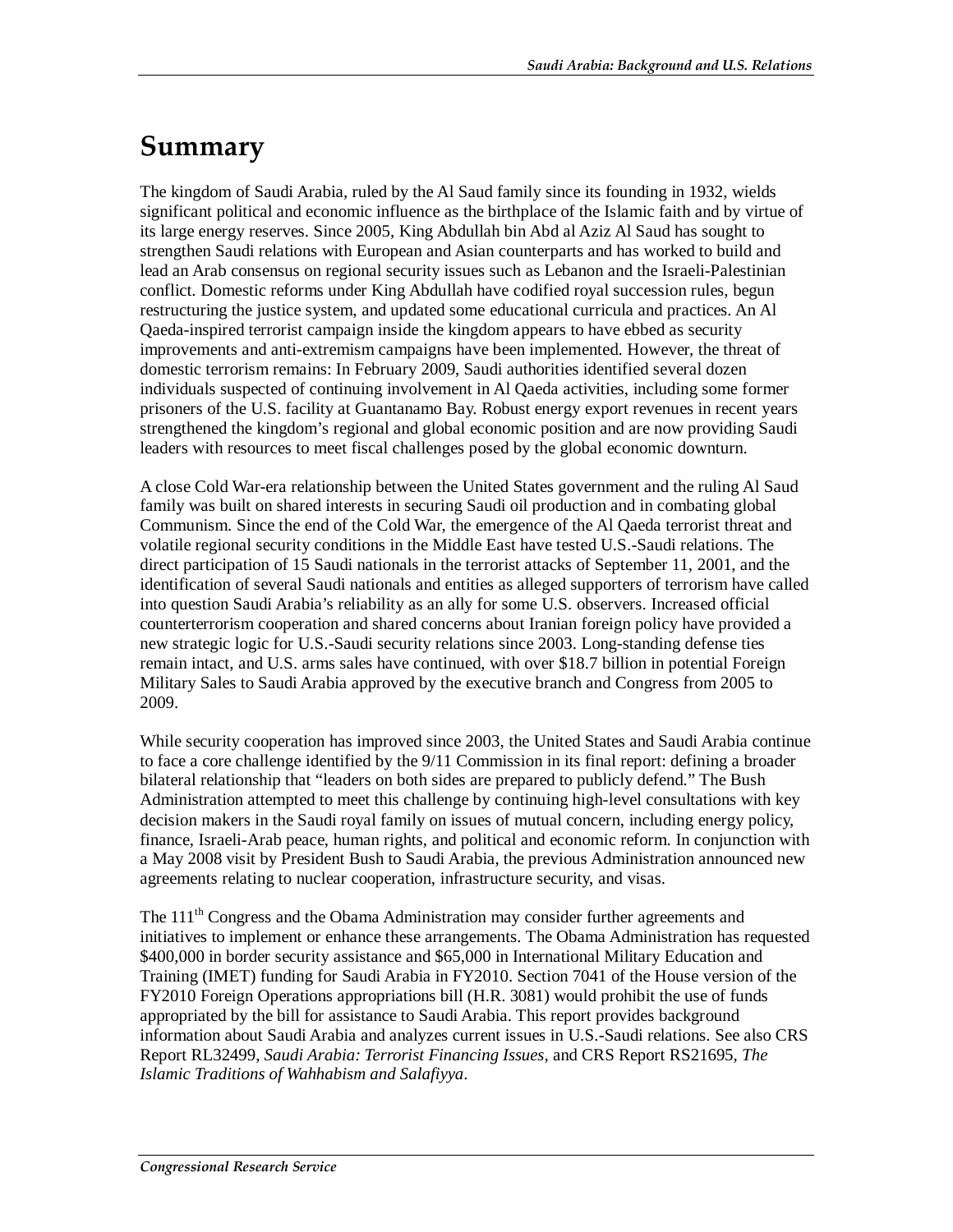# Contents

| U.S. Foreign Assistance to Saudi Arabia and Congressional Prohibitions 12      |  |
|--------------------------------------------------------------------------------|--|
|                                                                                |  |
|                                                                                |  |
|                                                                                |  |
|                                                                                |  |
|                                                                                |  |
|                                                                                |  |
|                                                                                |  |
|                                                                                |  |
|                                                                                |  |
|                                                                                |  |
|                                                                                |  |
| Office of Program Management Ministry of Interior - Facilities Security Forces |  |
|                                                                                |  |
|                                                                                |  |
|                                                                                |  |
|                                                                                |  |
|                                                                                |  |
|                                                                                |  |
|                                                                                |  |
|                                                                                |  |
|                                                                                |  |
|                                                                                |  |
|                                                                                |  |
|                                                                                |  |
|                                                                                |  |
|                                                                                |  |
|                                                                                |  |
|                                                                                |  |
|                                                                                |  |
|                                                                                |  |
|                                                                                |  |
|                                                                                |  |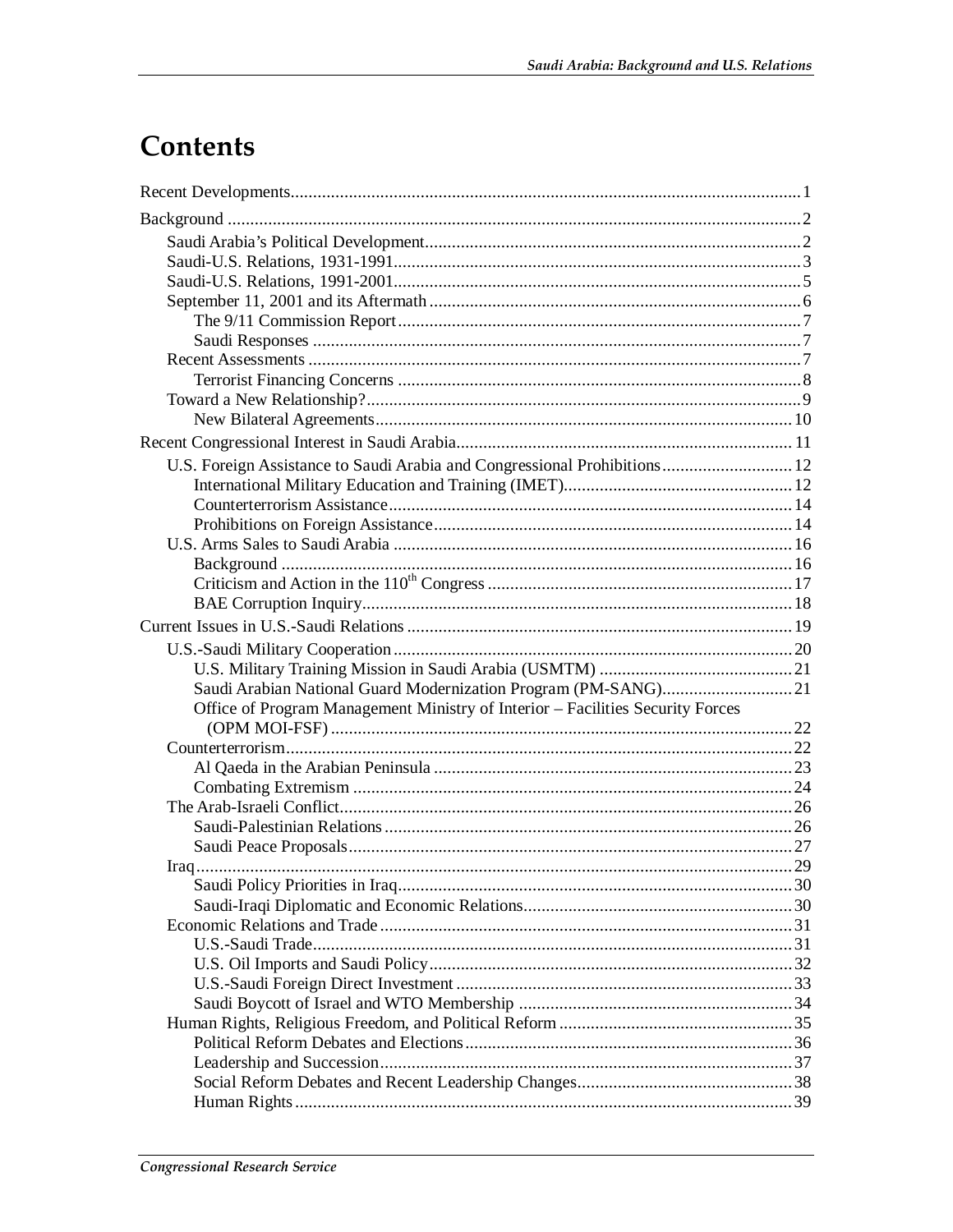## **Figures**

## **Tables**

## **Appendixes**

## **Contacts**

|--|--|--|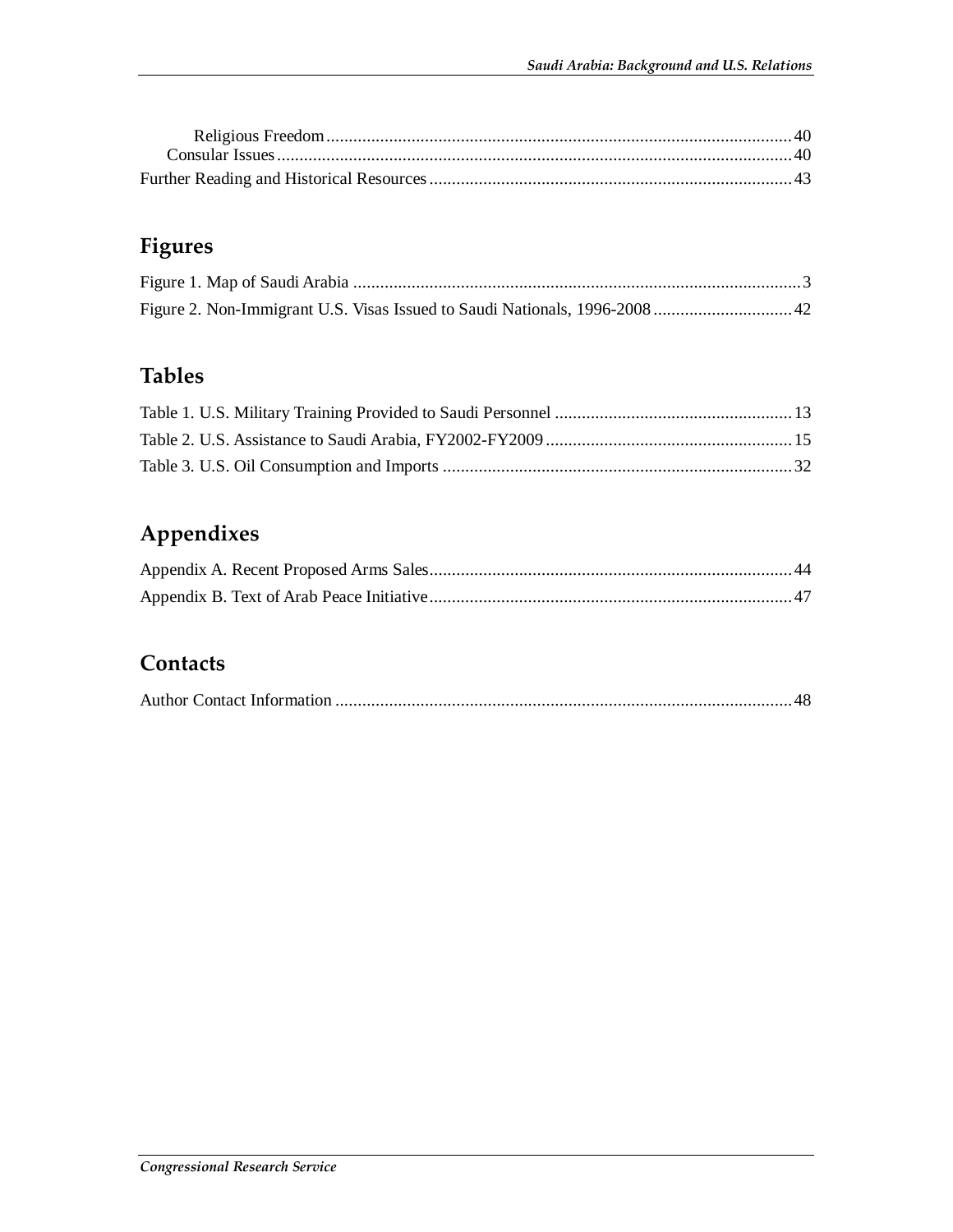# **Recent Developments**

Saudi military forces launched counterattacks against Al Houthi rebel positions in northern Yemen after Al Houthi fighters attacked Saudi border guards in the southern Saudi province of Jizan. The Yemeni military has been locked in combat with the Al Houthi rebels for months in the latest and most intense round of fighting in a civil war that has resurfaced over years in spite of periodic cease-fire agreements. The rebel attack killed one Saudi guard and injured 11 others, after a statement attributed to the office of the rebel leader accused Saudi Arabia of allowing Yemen's armed forces to use a Saudi facility in their efforts to fight the rebels. In subsequent operations, a small number of other Saudi military personnel have been reported killed or missing, and Saudi forces reportedly have captured hundreds of alleged Al Houthi fighters while enforcing a security zone inside Yemeni territory. As of November 16, the operations continued.

The fighting is the latest example of a trend that has seen Saudi Arabia drawn more closely into the affairs of its problematic southern neighbor, as Yemen's government struggles to decisively defeat the rebels amid continuing attacks from a resurgent Al Qaeda in the Arabian Peninsula and ongoing demonstrations by southern separatists. The threat Al Qaeda in Yemen poses to Saudi Arabia in turn was vividly illustrated by a failed assassination attempt against Assistant Interior Minister Prince Mohammed bin Nayef bin Abdelaziz Al Saud, the director of the kingdom's counterterrorism campaign. In the August 2009 attack, a Saudi national returned from Yemen posing as a repentant candidate for the kingdom's terrorism rehabilitation program; an explosive device hidden in the terrorist's body detonated during a Ramadan gathering in the prince's home.

King Abdullah University for Science and Technology (KAUST) opened to fanfare and sparked controversy in September 2009. The opening marked the culmination of years of effort by the king and his allies to create a center of educational excellence for young Saudis. The university is controversial in the kingdom because it allows male and female students to attend and participate in classes without the gender separation measures normally enforced according to Saudi religious traditions. In early October, King Abdullah removed a cleric from the influential Council of Senior Ulema who had publicly criticized gender integration at the university. The action was greeted enthusiastically by social reform activists, but some observers have viewed it as an indication that reform remains a top-down process in the kingdom and that its potential success depends on the support of the royal court given opposition from clerics and others.

Foreign Minister Prince Saud Al Faisal bin Abdelaziz Al Saud visited the United States in September for the opening of the U.N. General Assembly and the G-20 meeting in Pittsburgh, PA. In his remarks at the General Assembly, he reiterated the kingdom's position with regard to the Israeli-Palestinian conflict, emphasizing that the kingdom would not adopt any so-called "confidence building measures" toward Israel beyond the standing Saudi peace proposal that has been endorsed by the Arab League. The Foreign Minister said, "the desired peace will never be achieved by attempting to impose normalization of relations on the Arabs before the completion of withdrawal and the establishment of peace, as though we are expected to reward the aggressor for his aggression in a reverse logic that totally lacks any form of serious credibility."

The Obama Administration is requesting \$65,000 for IMET and \$400,000 in border security assistance funding for Saudi Arabia for FY2010. IMET assistance makes Saudi Arabia eligible to purchase other U.S. military training at reduced rates. Section 7041 of the House version of the FY2010 Foreign Operations Appropriations bill (H.R. 3081) would prohibit the obligation or expenditure of funds appropriated by the act for Saudi Arabia.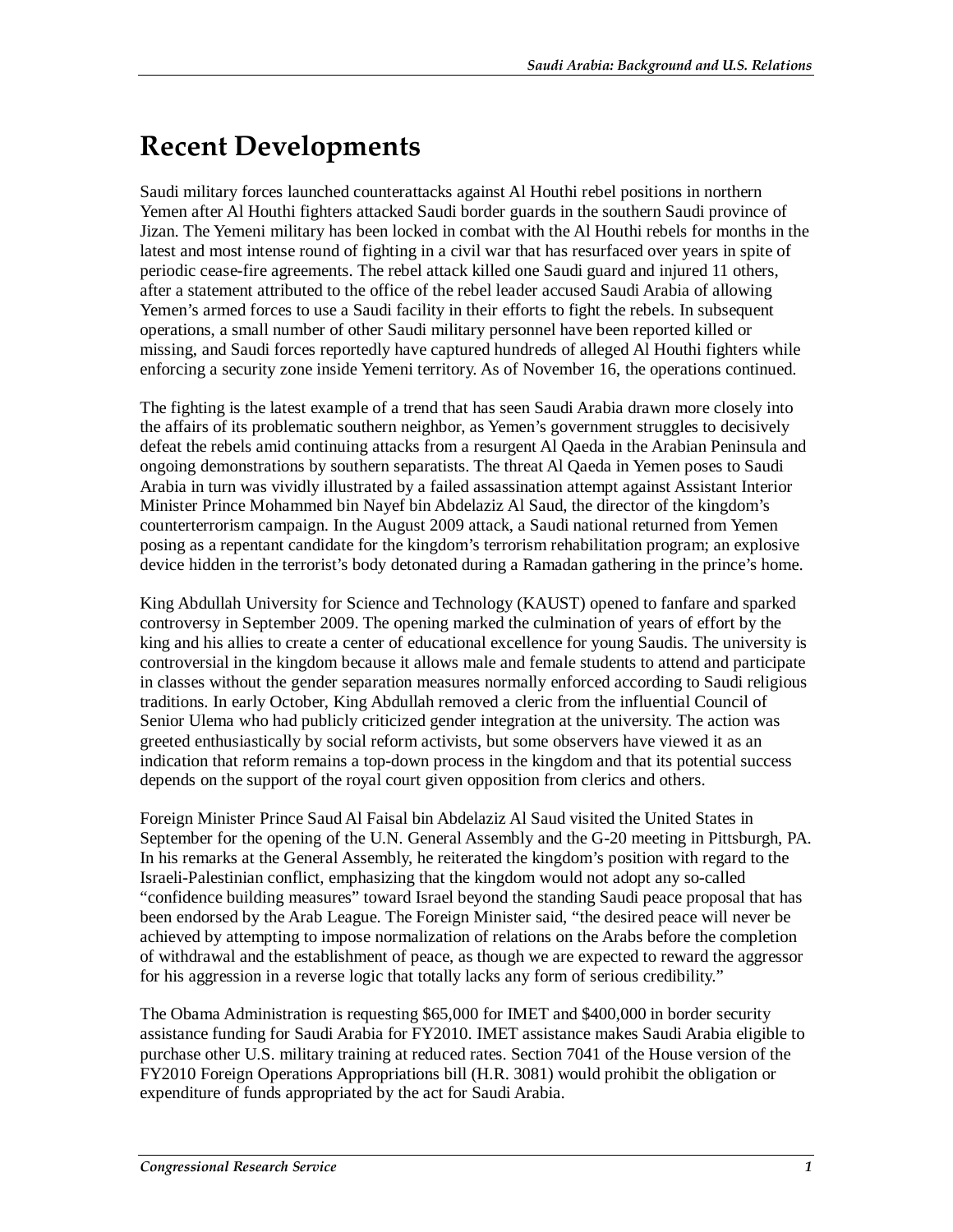# **Background**

## **Saudi Arabia's Political Development**

As the birthplace of the Islamic religion in 622 A.D. and as the home of Islam's two holiest sites (the cities of Mecca and Medina), the Arabian Peninsula has long occupied a position of importance within the broader Middle East. However, with the establishment of Arab empires

based in Damascus and Baghdad in the centuries following the Prophet Mohammed's death, the peninsula sank into disunity and its relative political influence gradually declined. In the  $16<sup>th</sup>$ century, much of the Arabian Peninsula came under the nominal rule of the Ottoman Empire, although tribal leaders effectively controlled most of the region. In the mid-eighteenth century, an alliance developed between an influential eastern family, the Al Saud, and the leaders of a puritanical religious movement known by outsiders as Wahhabism, after its founder, Mohammed ibn Abd Al Wahhab. The Al Saud-Wahhabi alliance built two states in the Arabian peninsula during the next century that eventually collapsed under pressure from outside powers and inter- and intra-family rivalries. $<sup>1</sup>$ </sup>

During the first quarter of the  $20<sup>th</sup>$  century, a chieftain of the Al Saud family, Abd al Aziz ibn Abd al Rahman Al Saud (commonly referred to as Ibn Saud) overcame numerous tribal rivals with the support of his Wahhabi allies and, at times, the British government. By 1932, King Abd al Aziz had unified most of the Arabian Peninsula by

#### **Saudi Arabia in Brief**

Population (2009): 28,686,633 (includes 5,576,076 non-nationals) Growth rate: 1.85%

 Area: 1,960,582 sq.km. (756,985 sq.mi.); just over one fifth the size of the United States

 Ethnic Groups: (native Saudis only) Arab 90%; Afro-Asian 10%

 Religion: (native Saudis only) Sunni 85-95%, Shiite 5- 15%

Literacy (2003): 78.8% (male 84.7%, female 70.8%)

 GDP (purchasing power parity, 2008): \$582.8 billion; growth rate: 4.2%

External Public Debt (2009 est.): \$63.2 billion

Inflation (2008 est.):10.3%

 Unemployment (2008): 8.8% (Saudi males); some estimates range up to 25%

Sources: International Monetary Fund (IMF); U.S. Department of Commerce; U.S. Central Intelligence Agency (CIA) World Factbook; Economist Intelligence Unit; and Saudi Arabian Monetary Agency (SAMA).

force under his rule, and declared the establishment of the Kingdom of Saudi Arabia. Five of his sons—Kings Saud, Faisal, Khaled, Fahd, and Abdullah—have succeeded him as rulers of the third Saudi state during seven decades characterized by a rapid socioeconomic transformation of the country. A series of agreements, statements by successive U.S. administrations, arms sales, training arrangements, and military deployments have demonstrated a strong U.S. security commitment to the Saudi monarchy since the 1940s.

-

<sup>&</sup>lt;sup>1</sup> For more information about Mohammed ibn Abd al Wahhab, see CRS Report RS21695, *The Islamic Traditions of Wahhabism and Salafiyya*, by Christopher M. Blanchard. For an account of the earlier Al Saud states see Alexei Vassiliev, *History of Saudi Arabia*, New York University Press, 2000.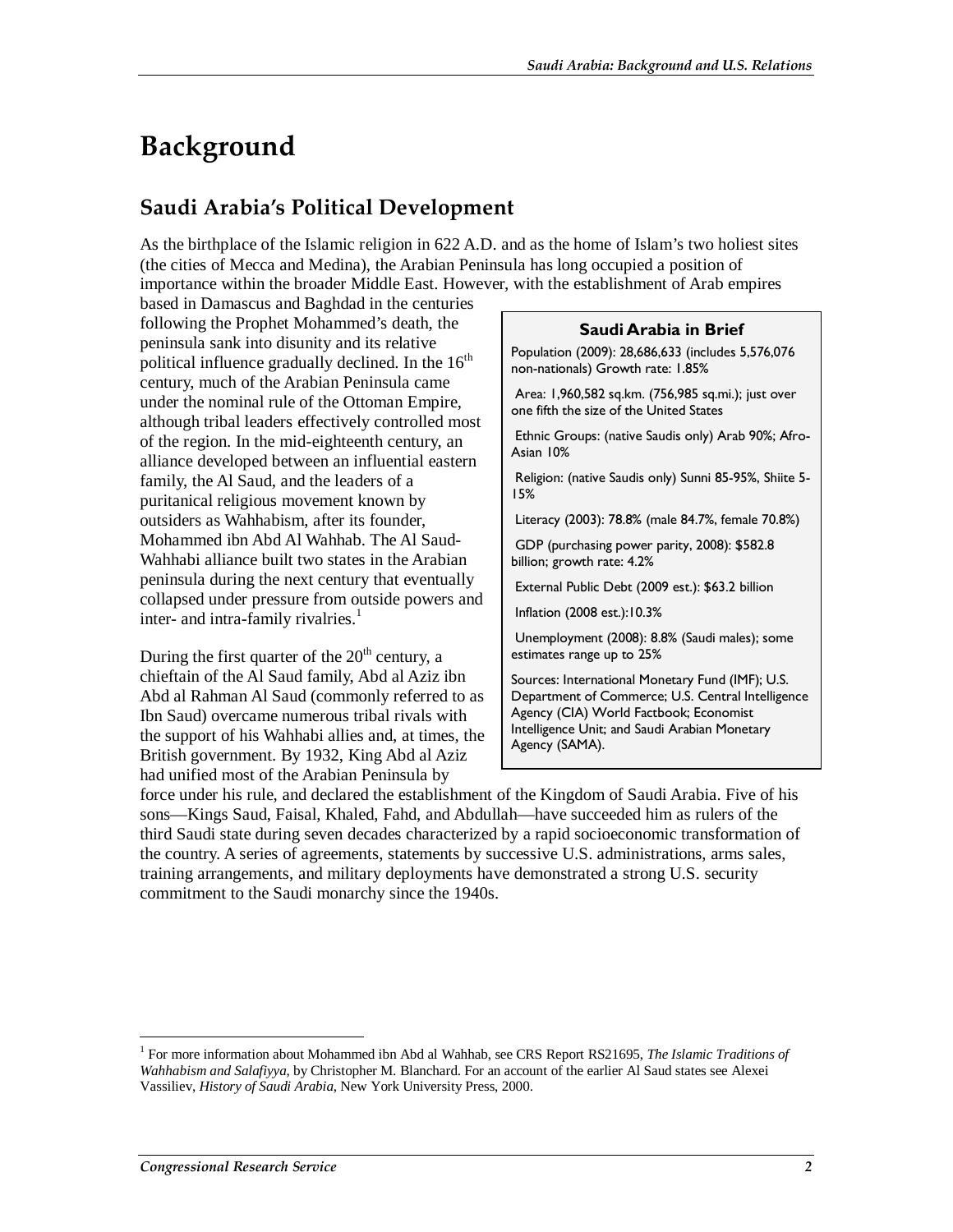

**Figure 1. Map of Saudi Arabia** 

**Source:** Map Resources Adapted by CRS. (March 2008)

### **Saudi-U.S. Relations, 1931-1991**

Saudi-U.S. diplomatic relations were established on the foundation of military, political, and commercial understandings developed during and immediately following the Second World War. The United States recognized King Abd Al Aziz as the ruler of Hejaz and Nejd (the western and central regions of the peninsula) in 1931. However, prior to 1942, the United States did not have resident diplomatic representatives in the kingdom. From the early 1930s through 1945, U.S.- Saudi relations were shaped significantly by the awarding in 1933 of an oil exploration concession to the California Arabian Standard Oil Company [CASOC, the forerunner of the Arabian American Oil Company (Aramco, the forerunner of today's Saudi Aramco)]. CASOC's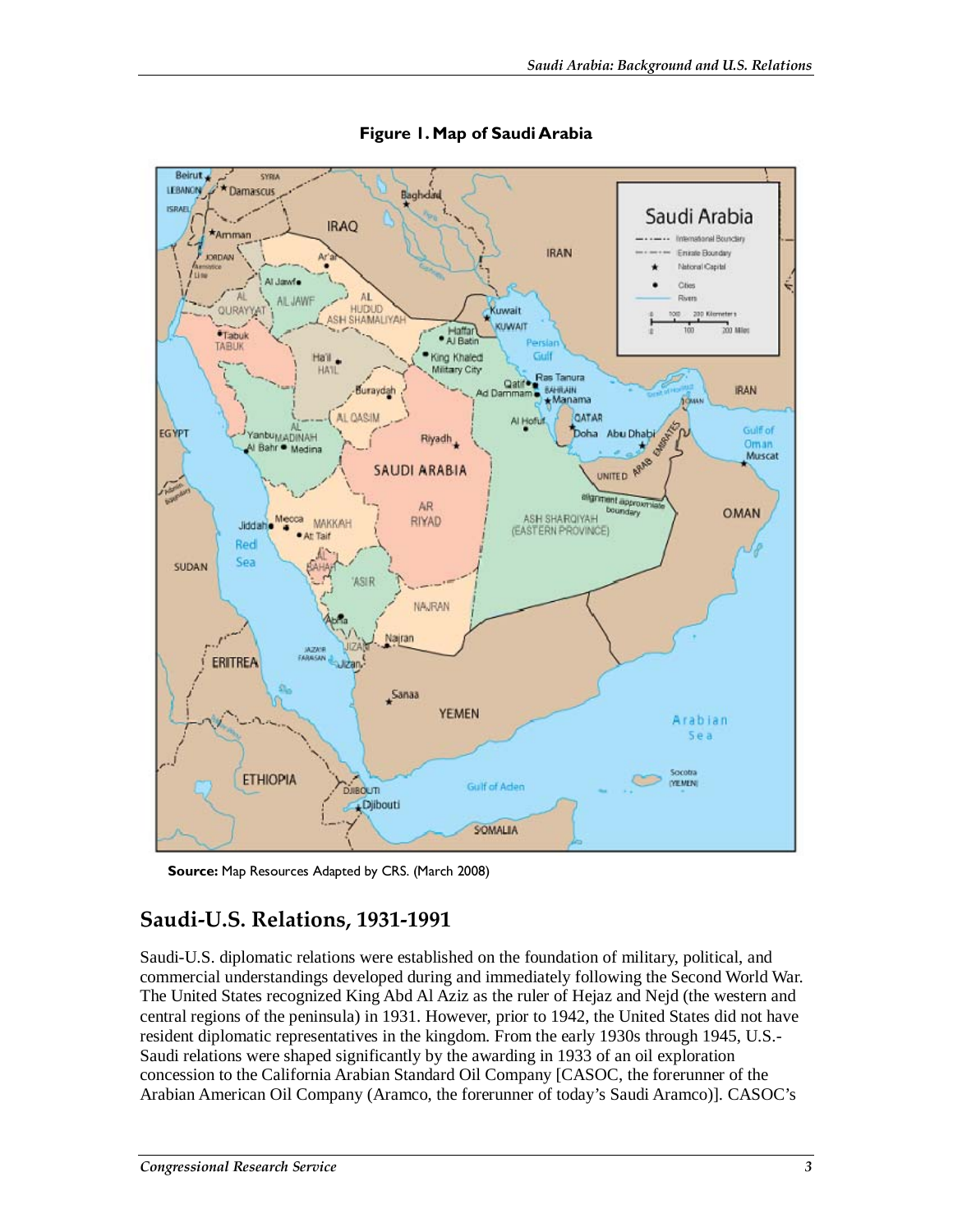discovery in 1938 of substantial oil reserves in eastern Saudi Arabia and subsequent private and public U.S. efforts to manage and defend oil production operations during the war years led to a deepening of bilateral relations. The United States gradually replaced the United Kingdom as the chief external political and economic supporter of the Saudi government during this period.<sup>2</sup>

Many observers of U.S.-Saudi relations identify a February 14, 1945, meeting between President Franklin Delano Roosevelt and King Abd al Aziz aboard the U.S.S. Quincy as the starting point for the more robust U.S.-Saudi political relationship that developed thereafter.<sup>3</sup> The construction of a U.S. military airfield at Dhahran and the provision of U.S. military planning and training assistance from the mid-1940s onward formed the basis for bilateral military cooperation during the early postwar era. Aramco operations and oil exports, U.S. contributions to the establishment of the Saudi financial system,<sup>4</sup> and the involvement of U.S. contractors in the development of the kingdom's infrastructure were the key pillars of bilateral economic and commercial relations during this period.

Saudi Arabia and the United States pursued some common national security objectives from the 1950s onward, in spite of recurring differences of opinion over regional issues, the most significant of which was the Arab-Israeli conflict. The Saudi and U.S. governments' divergent responses to Arab-Israeli conflicts in 1948, 1967, and 1973 created conditions that severely tested bilateral relations. Nevertheless, the Truman, Eisenhower, Kennedy, Johnson, and Nixon Administrations each viewed the Saudi monarchy as an ally in relation to other nationalist and socialist governments in the region and as a bulwark against the spread of Communism in the Gulf region and beyond.

The October 1973 Arab-Israeli war brought latent tensions in U.S.-Saudi relations to the surface and altered the prevailing political and economic dynamics of the relationship. Saudi leaders responded to U.S. support for Israel during the war by instituting an oil embargo and oil production cuts. In the United States, the oil shocks produced inflation, new concern about foreign investment from oil producing countries, and open speculation about the advisability and feasibility of militarily seizing oil fields in Saudi Arabia or other countries.<sup>5</sup> In the wake of the embargo, both Saudi and U.S. officials worked to re-anchor the bilateral relationship on the basis of shared opposition to Communism, renewed military cooperation, and through economic initiatives that promoted the recycling of Saudi petrodollars to the United States via Saudi investment in infrastructure, industrial expansion, and U.S. securities.<sup>6</sup>

 2 See Aaron David Miller, *Search for Security: Saudi Arabian oil and American foreign policy, 1939-1949*, University of North Carolina Press, Chapel Hill, 1980; and, Simon Davis, "Keeping the Americans in line? Britain, the United States and Saudi Arabia, 1939-45: Inter-Allied Rivalry in the Middle East Revisited," *Diplomacy & Statecraft*, Volume 8:Number 1, 1997, pp. 96 -136.

<sup>&</sup>lt;sup>3</sup> See Memorandum of Conversation Between King of Saudi Arabia (Abdul Aziz Al Saud) and President Roosevelt, February 14, 1945, Aboard the U.S.S. "Quincy". Foreign Relations of the United States (FRUS), 1945, Volume VIII, pp. 2-3, 7-9. See also, "Texts of Letters Exchanged by Ibn Saud and Roosevelt," *New York Times*, October 19, 1945, pg. 4.

<sup>4</sup> Arthur N. Young, *Saudi Arabia: The Making of a Financial Giant*. New York University Press, 1983; and, Oral History Interview with Arthur N. Young, Pasadena, California February 21, 1974 by James R. Fuchs, Harry S. Truman Library, available at http://www.trumanlibrary.org/oralhist/young.htm.

<sup>5</sup> See, for example, Miles Ignotus, "Seizing Arab Oil," *Harper's Magazine*, March 1975; and, Congressional Research Service, "Oil Fields as Military Objectives: A Feasibility Study," Committee Print Prepared for the House Committee on International Relations Special Subcommittee on Investigations, August 21, 1975.

<sup>&</sup>lt;sup>6</sup> These economic initiatives were coordinated in part through the U.S.-Saudi Arabian Joint Commission on Economic Cooperation, which was established in 1974. See Joint Statement on Saudi Arabian-United States Cooperation, June 8, (continued...)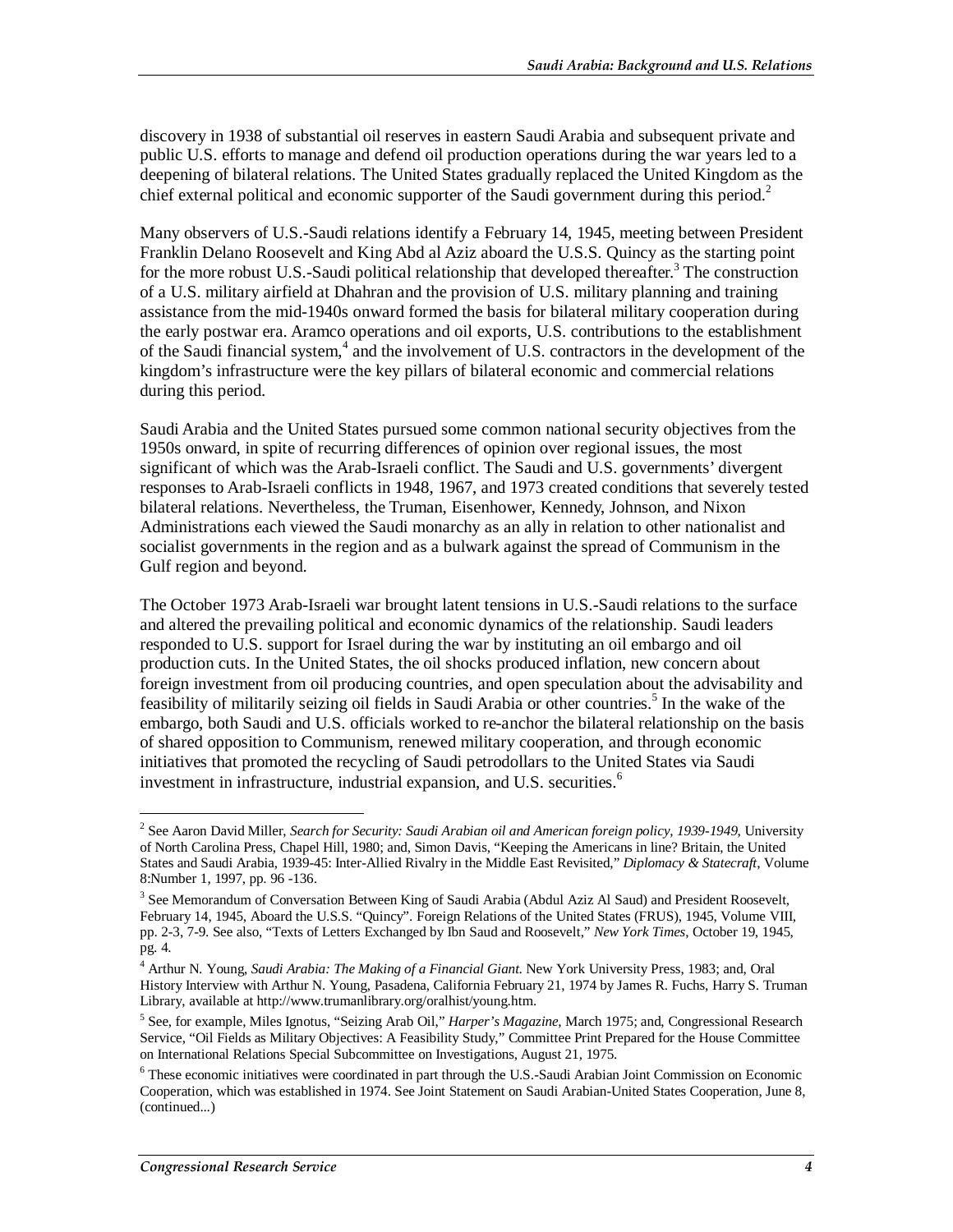During the Carter and Reagan Administrations, the Saudi Arabian government supported anti-Communist causes around the world in efforts that often ran parallel to or that were coordinated with U.S. policy.<sup>7</sup> The 1979 Iranian revolution and the Soviet invasion of Afghanistan helped fuel a decade of collaborative U.S.-Saudi foreign policy efforts, including shared support for anti-Soviet mujahidin fighters in Afghanistan and for Saddam Hussein's war against Iran. The 1991 Persian Gulf War placed Saudi Arabia in the role of host for U.S. combat troops and military equipment involved in operations to evict Iraqi forces from Kuwait. The continued presence of U.S. troops in Saudi Arabia during the 1990s was cited as a serious provocation by some Saudi opposition figures and extremists, including Al Qaeda leader Osama Bin Laden, whose supporters, allies, and affiliates have since attacked the United States, Saudi Arabia, and others around the world.

## **Saudi-U.S. Relations, 1991-2001**

The end of the Cold War eliminated the shared anti-Communist interests that had helped define U.S.-Saudi security relations since the late 1940s. Continuing interests in preventing conflict from threatening the political status quo in the Persian Gulf region and from interrupting the continued flow of Saudi oil to international markets remained strong. U.S.-Saudi differences over the Arab-Israeli conflict and other regional issues also persisted. The Clinton Administration's policy of "dual containment" of both Iraq and Iran was supported in part by U.S. military personnel based in Saudi Arabia, 24 of whom were killed and hundreds of whom were injured in two terrorist bombings in Riyadh in 1995 and Dhahran in 1996. $8^8$ 

Inside the kingdom, Saudi political activists sought to reopen domestic debates over fiscal policy, constitutional government, and foreign policy that had been largely proscribed by the government since the 1950s and 1960s. Following the 1991 Gulf War, citizens submitted several petitions to King Fahd calling for reform, and several Islamist opposition figures who were critical of the Saudi government were imprisoned. The pan-Islamic solidarity movement that drove Saudi involvement in Afghanistan during the 1980s continued to inspire international activism among Saudis, as private Saudi citizens, Saudi government charitable committees, and international Islamic charity organizations based in the kingdom funneled financial and material support to a range of Muslim groups around the world. This included support for entities and individuals engaged in or victimized by nationalist conflicts in Chechnya, Afghanistan, Bosnia, Kashmir, Kosovo, and the West Bank and Gaza. At times, this support complicated U.S. policy and peacemaking efforts in those regions and, whether directly or indirectly, contributed to the development and sustainment of a transnational network of violent activists, some of whom were affiliated with Al Qaeda. U.S. policy makers' concern about these trends predated the September 11, 2001, terrorist attacks, as evidenced by Clinton Administration's efforts to secure Saudi

1

<sup>(...</sup>continued)

<sup>1974, 26</sup> UST 1689.

 $7$  This included Saudi funding of anti-Communist groups that were prohibited from receiving U.S. foreign assistance by Congress, such as the Nicaraguan Contras. See Independent Counsel, Court Record, "U.S. Government Stipulation on Quid Pro Quos with Other Governments as Part of Contra Operation," April 6, 1989, available at http://www.gwu.edu/ ~nsarchiv/NSAEBB/NSAEBB210/index.htm; and Rachel Bronson, *Thicker than Oil: America's Uneasy Partnership with Saudi Arabia*, Oxford University Press, 2006, pp.168-190.

<sup>&</sup>lt;sup>8</sup> See The 9/11 Commission Report, p. 60, and House National Security Committee Staff Report, "The Khobar Towers Bombing Incident," August 14, 1996.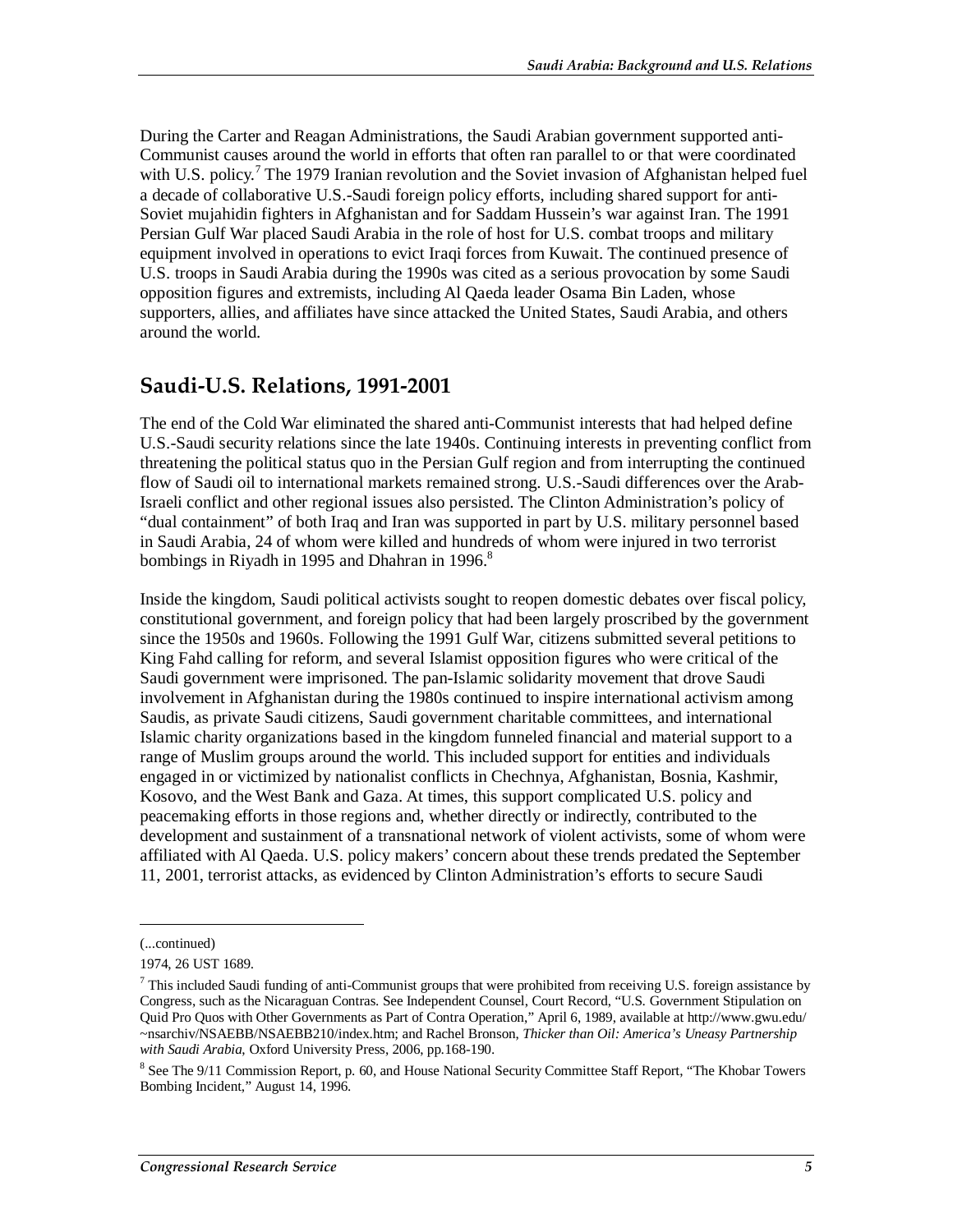cooperation with regard to Saudi detainees and citizens suspected of supporting international terrorism.<sup>9</sup>

As the first post-Cold War decade of U.S.-Saudi relations came to a close, the bilateral relationship remained strong in traditional areas such as defense cooperation, but showed signs of weakness in other areas. Political ties were challenged by the lingering effects of anti-U.S. terrorist attacks, disagreements over the resurgence of Israeli-Palestinian fighting from late-2000 onward, and basic incompatibilities in some U.S. and Saudi figures' expectations concerning political reform and human rights in the kingdom.

### **September 11, 2001, and its Aftermath**

The direct participation of 15 Saudi nationals in the September 11, 2001, terrorist attacks kindled strong criticism in the United States of Saudi involvement in terrorism or of Saudi laxity in acting against terrorist groups. The attacks constituted the most serious challenge to U.S.-Saudi relations since the 1973-1974 oil embargo, and some analysts have since contended that Al Qaeda planners may have chosen a large number of Saudi participants for the attacks in an attempt to damage U.S.-Saudi relations. Saudi officials have acknowledged the deeply negative effect the attacks had on Saudi Arabia's relations with the United States.10 Al Qaeda leader Osama Bin Laden is a Saudi national, although Saudi authorities revoked his citizenship in 1994.

Some critical commentators have gone as far as to accuse Saudi government officials of responsibility for the September 11 attacks through design or negligence. Others have taken a longer-term view and argued that Saudi policy decisions over several decades directly or indirectly supported the development of certain types of religious extremism and international terrorism, which now threaten citizens of the United States, Saudi Arabia, and other countries. In particular, many critics of Saudi policies have cited reports that the Saudi government permitted or encouraged fund raising in Saudi Arabia by some charitable religious groups and foundations that espoused extremist ideologies or were linked to or exploited by Al Qaeda and other terrorist groups. As noted above, this trend emerged as an outgrowth of a pan-Islamic solidarity movement in Saudi Arabia that began under King Faisal in the 1960s and 1970s and was embraced by the United States in the 1980s as an asset during the anti-Soviet struggle in Afghanistan.<sup>11</sup>

Nevertheless, by the 1990s, Osama bin Laden and other Saudi dissidents had increased their criticism of the Saudi government's domestic and foreign policies and its close relationship with the United States. Bin Laden and his followers declared war on the United States in 1996, ostensibly to secure the withdrawal of U.S. troops from the Arabian Peninsula and the broader

<sup>&</sup>lt;sup>9</sup> For example, the final report of the National Commission on Terrorist Attacks Upon the United States (the 9/11 Commission) highlights a series of unsuccessful U.S. government efforts to gain access to a senior Al Qaeda financial operative who had been detained by Saudi Arabia in 1997. The report credits the Saudi government with assisting U.S. officials in interviewing members of the bin Laden family in 1999 and 2000.

<sup>&</sup>lt;sup>10</sup> Current Saudi Ambassador to the United States Adel Al Jubeir famously characterized the revelation that 15 Saudi nationals had participated in the attacks as "a disaster" and argued that "Bin Laden, at that moment, had made in the minds of Americans Saudi Arabia into an enemy." See *PBS Frontline*, "House of Saud," February 8, 2005. Available at http://www.pbs.org/wgbh/pages/frontline/shows/saud/.

<sup>&</sup>lt;sup>11</sup> Saudi antipathy to Communism was based largely on the view that the Soviet Union's atheistic official ideology posed a direct threat to Saudi Arabia and Muslims globally. See Steve Coll, *Ghost Wars: The Secret History of the CIA, Afghanistan, and Bin Laden, From the Soviet Invasion to September 10, 2001*, Penguin Press: New York, 2004. See also footnote 70 below.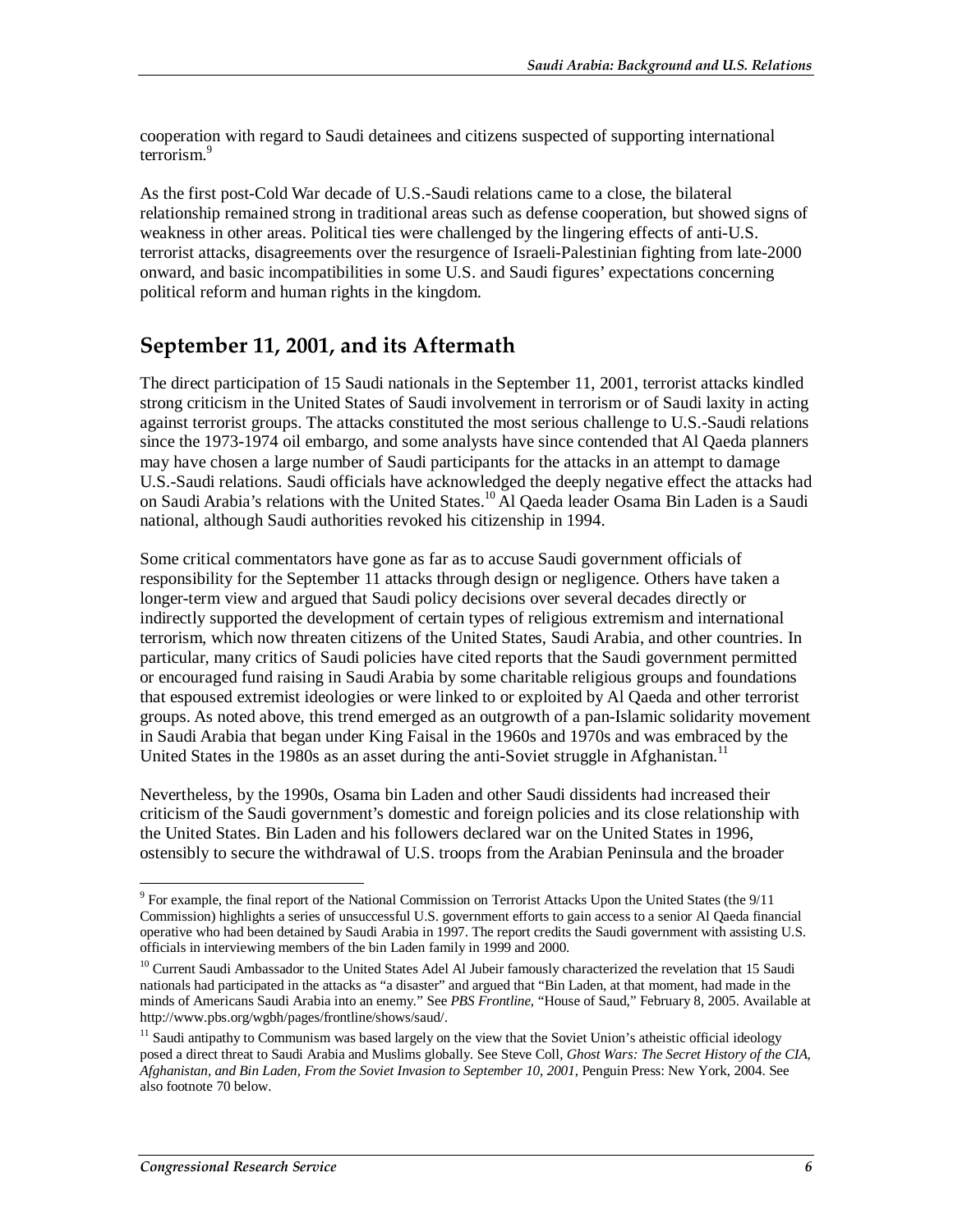Middle East.<sup>12</sup> Following September 11, 2001, Bin Laden sought to justify the attacks as a response to what he and his supporters perceived to be anti-Islamic U.S. policies in the Middle East and other regions. However, Al Qaeda rhetoric condemning secular democracy, U.S. society, and aspects of Western culture leads many observers to question the notion that Bin Laden and other Al Qaeda figures were then or are now motivated by political concerns that can be distinguished from a broader religious or cultural agenda. Al Qaeda attacks in the kingdom following the withdrawal of thousands of U.S. troops in 2003 created further doubts about Al Qaeda's stated motives.

#### **The 9/11 Commission Report**

In its final report, released on July 23, 2004, the U.S. National Commission on Terrorist Attacks upon the United States (the 9/11 Commission) described Saudi Arabia as having been "a problematic ally in combating Islamic extremism." However, the Commission found "no evidence that the Saudi government as an institution or senior Saudi officials individually funded" Al Qaeda. According to the report, Saudi Arabia "was a place where Al Qaeda raised money directly from individuals and through charities," and indicates that "charities with significant Saudi government sponsorship," may have diverted funding to Al Qaeda. The report takes note of long-standing cooperative relations between the U.S. and Saudi governments, growing misunderstandings at the popular level, and the U.S. government's desire for Saudi officials to do more to fight terrorism. The report acknowledged increased Saudi efforts in that regard after mid-2003, when terrorists began attacking targets in Saudi Arabia with more frequency.<sup>13</sup>

#### **Saudi Responses**

The Saudi government has denied any knowledge of or involvement with the September 11, 2001, attacks and has focused intensely since 2003 on combating the domestic terrorist threat from Al Qaeda in the Arabian Peninsula (AQAP). Members of this group and others inspired by its activities have carried out a number of attacks on civilians, government officials, foreigners, and oil facilities in the kingdom. Saudi officials maintain that they are working closely with the United States against Al Qaeda and its supporters, whom officials on both sides say are targeting both the Saudi regime and the United States. Saudi efforts to confront and control extremist religious beliefs and practices continue, but remain complicated by the ruling regime's historically close relationship with Saudi Arabia's conservative clerical community and by the beliefs and activism of some Saudi citizens (see "Combating Extremism" below).

### **Recent Assessments**

U.S. government statements have generally complimented Saudi cooperation with U.S. counterterrorism initiatives since 2003, while sometimes suggesting that the Saudi government can and should do more, particularly with regard to terrorist threats beyond Saudi borders. In its most recent *Country Reports on Terrorism, 2008* (published April 30, 2009), the U.S. Department of State praised improvements in Saudi counterterrorism practices, credited Saudi cooperation

 $\frac{1}{1}$ <sup>12</sup> See CRS Report RL32759, *Al Qaeda: Statements and Evolving Ideology*, by Christopher M. Blanchard.

 $13$  The Commission concluded that the Saudi government had become "locked in mortal combat with Al Qaeda."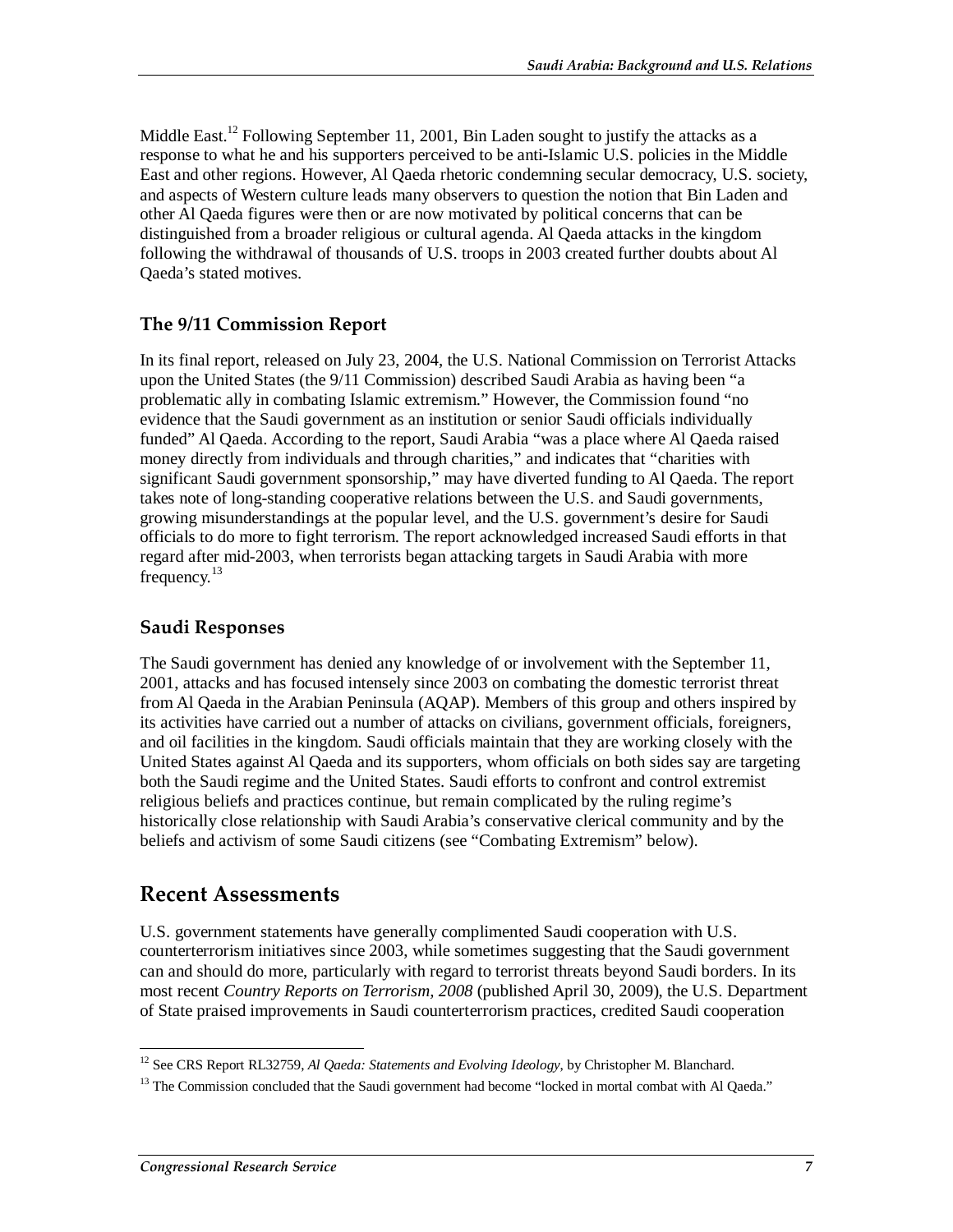with U.S. counterterrorism efforts as "significant," and characterized Saudi anti-extremism initiatives as "aggressive." The report also stated that "Saudi Arabia needs to continue to take steps to exercise oversight of fundraising activities in the Kingdom and Saudi charitable activities abroad."

Bush Administration officials routinely praised Saudi domestic counterterrorism efforts, led by Assistant Interior Minister for Security Affairs Prince Mohammed Bin Nayef (see "Counterterrorism" below). Saudi Arabia established a terrorist suspect rehabilitation program and sought to promote it as a model for regional governments. However, questions about the utility of the program in dealing with hardened terrorists have arisen after several participants have rejoined Al Qaeda outside of the kingdom.

#### **Terrorist Financing Concerns**

Terrorist financing concerns have proven to be a persistent point of contention.<sup>14</sup> From 2003 onward, Saudi Arabia has established new entities and laws designed specifically to combat terrorist financing in accordance with U.S. and international standards. The 2007 Country Report on Terrorism in Saudi Arabia praised Saudi authorities for arresting dozens of terrorist financing suspects and for enacting new declaration requirements for the cross-border transfer of cash and other high value items. Nevertheless, U.S. counterterrorism officials have continued to express alarm about alleged terrorist financing activities involving Saudi nationals. For example, in April 2008, Undersecretary of the Treasury for Terrorism and Financial Intelligence Stuart Levey stated before the Senate Finance Committee in April 2008, stating that, Saudi Arabia is "serious about fighting Al Qaeda in the kingdom, and they do," but that "the seriousness of purpose with respect to the money going out of the kingdom is not as high." Undersecretary Levey further stated that, at the time, "Saudi Arabia today remains the location from which more money is going to terror groups and the Taliban—Sunni terror groups and the Taliban—than from any other place in the world."<sup>15</sup> On February 2, 2009, the Obama Administration announced that Undersecretary Levey would continue to serve in his position.

Other U.S. government entities have offered general praise for Saudi efforts, while acknowledging there remains work to be done. In response to questions for the record submitted by Senate Select Committee on Intelligence in February 2009, Director of National Intelligence Admiral Dennis Blair stated that

Al Qaeda and other terrorist organizations continue to seek and obtain funding from private Saudi donors, but Riyadh's aggressive efforts to identify and disrupt financial facilitators-- particularly those associated with Al Qaeda---probably have impeded these efforts… Saudi Arabia aggressively targets Al Qaeda-associated financial facilitators, but has historically taken little action against the supporters of other groups that play into Riyadh's domestic and foreign policy calculations, and do not pose a direct threat to the kingdom.<sup>16</sup>

 $\frac{1}{1}$ <sup>14</sup> See CRS Report RL32499, Saudi Arabia: Terrorist Financing Issues, by Christopher M. Blanchard.

<sup>&</sup>lt;sup>15</sup> Testimony of U.S. Department of the Treasury Undersecretary for Terrorism and Financial Intelligence Stuart A. Levey before the Senate Finance Committee, April 1, 2008.

<sup>&</sup>lt;sup>16</sup> Office of the Director of National Intelligence, Questions for the Record submitted to the Senate Select Committee on Intelligence, February 12, 2009.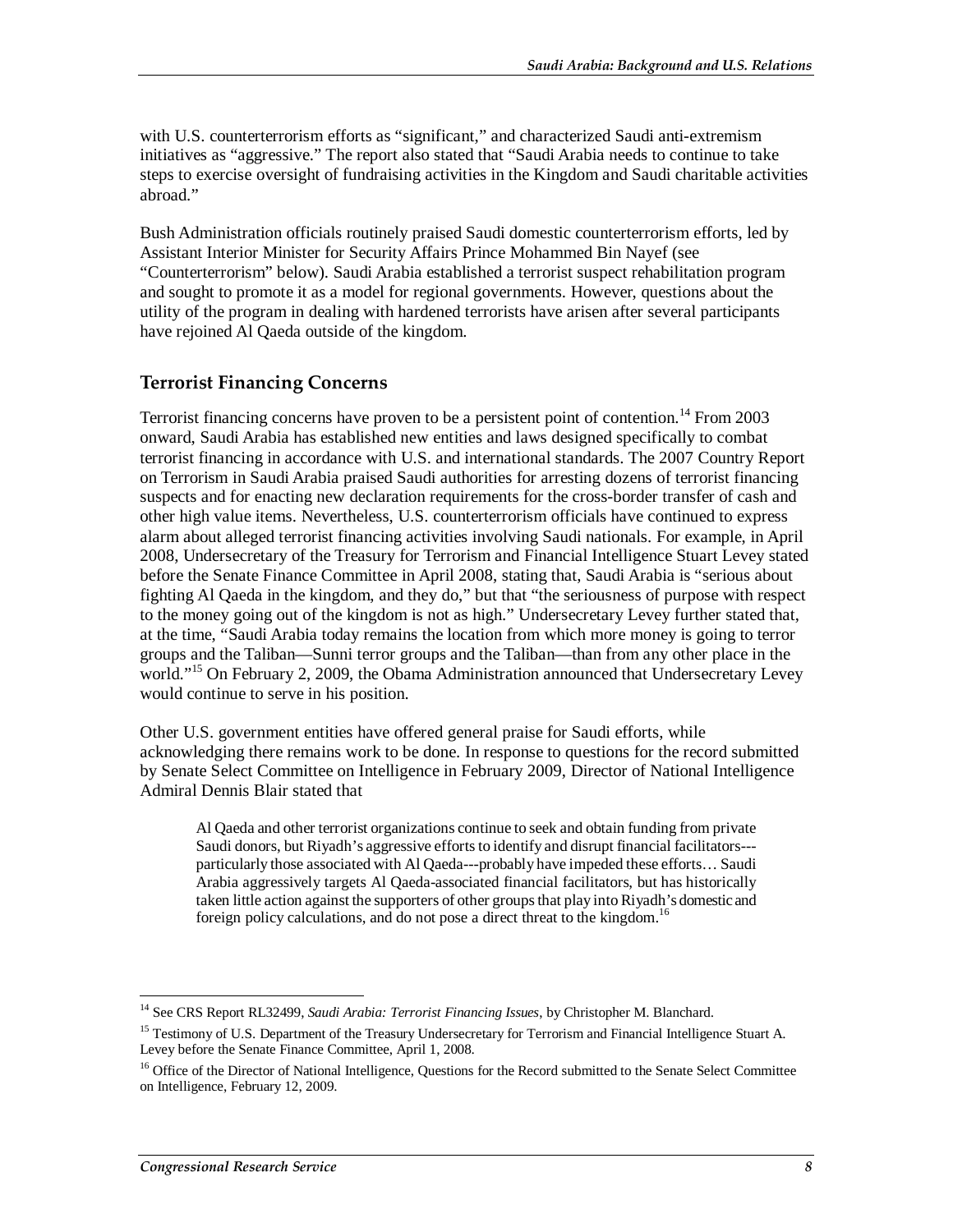The 2009 U.S. State Department International Narcotics Control Strategy Report on money laundering concludes that Saudi Arabia "continues to be a significant jurisdictional source for terrorist financing worldwide" and notes that the Saudi government "continues to take aggressive action to target direct threats to the Kingdom, but could do more to target Saudi-based support for extremism outside of Saudi's borders." Specifically the report calls on Saudi authorities to "hold terrorist financiers publicly accountable through prosecutions and full implementation of United Nations Security Council obligations" and "to establish a charities oversight mechanism that also oversees 'multilateral organizations' and enhances its oversight and control of Saudi entities with overseas operations."

Saudi officials insist that their efforts to combat terrorist financing are intensive and robust and are not limited to actions taken against entities or individuals that pose internal threats to the kingdom. In December 2008, the Saudi Arabian Monetary Agency (SAMA) issued new bank account regulations that appear to significantly strengthen the rules regarding charitable organizations, including so-called 'multilateral organizations' that have been of concern to U.S. terrorist financing officials. $^{17}$ 

## **Toward a New Relationship?**

Following the last severe test of U.S.-Saudi relations in the early 1970s, Saudi and U.S. officials engaged in a multi-track effort to re-anchor the bilateral relationship on a range of joint military and economic commitments. Official political relations recovered and remained close, but a degree of public mistrust persisted on both sides. Several contentious debates regarding proposed U.S. arms sales to Saudi Arabia in the 1980s and 1990s demonstrated this mistrust; some Members of Congress and others made evident their doubts about Saudi Arabia's reliability as an ally, and some Saudi officials questioned the reliability of U.S. commitments to Saudi Arabia.

Saudi support for the coalition response to the Iraqi invasion of Kuwait in 1990 helped mitigate some of those mutual doubts, but created conditions that ultimately made it more challenging for officials on both sides to publicly defend the bilateral relationship. Saudi officials faced withering criticism from some quarters for inviting foreign military forces into the kingdom, for hosting U.S. troops after the end of major combat operations against Iraq, and for continuing to cooperate with the United States diplomatically, in spite of U.S. airstrikes on Iraq and ongoing U.S. support for Israel. The Bush and Clinton Administrations sought to justify continuing military cooperation and arms sales initiatives with Saudi Arabia for strategic reasons amid growing U.S. concern about human rights and political reform in the kingdom, terrorist attacks on U.S. forces stationed there, and increasing U.S. awareness that some Saudi citizens were espousing religious extremism and supporting international terrorism.

The September 11, 2001, terrorist attacks compounded the effects of these negative factors in both the official and broader public spheres. The 9/11 Commission Report recommendations directly addressed the resulting challenges which continue to complicate the U.S.-Saudi official relationship:

The problems in the U.S.-Saudi relationship must be confronted, openly. The United States and Saudi Arabia must determine if they can build a relationship that political leaders on

-

<sup>&</sup>lt;sup>17</sup> Saudi Arabia Monetary Agency, Rules Governing the Opening of Bank Accounts and General Operational Guidelines in Saudi Arabia, Third Update, December 2008.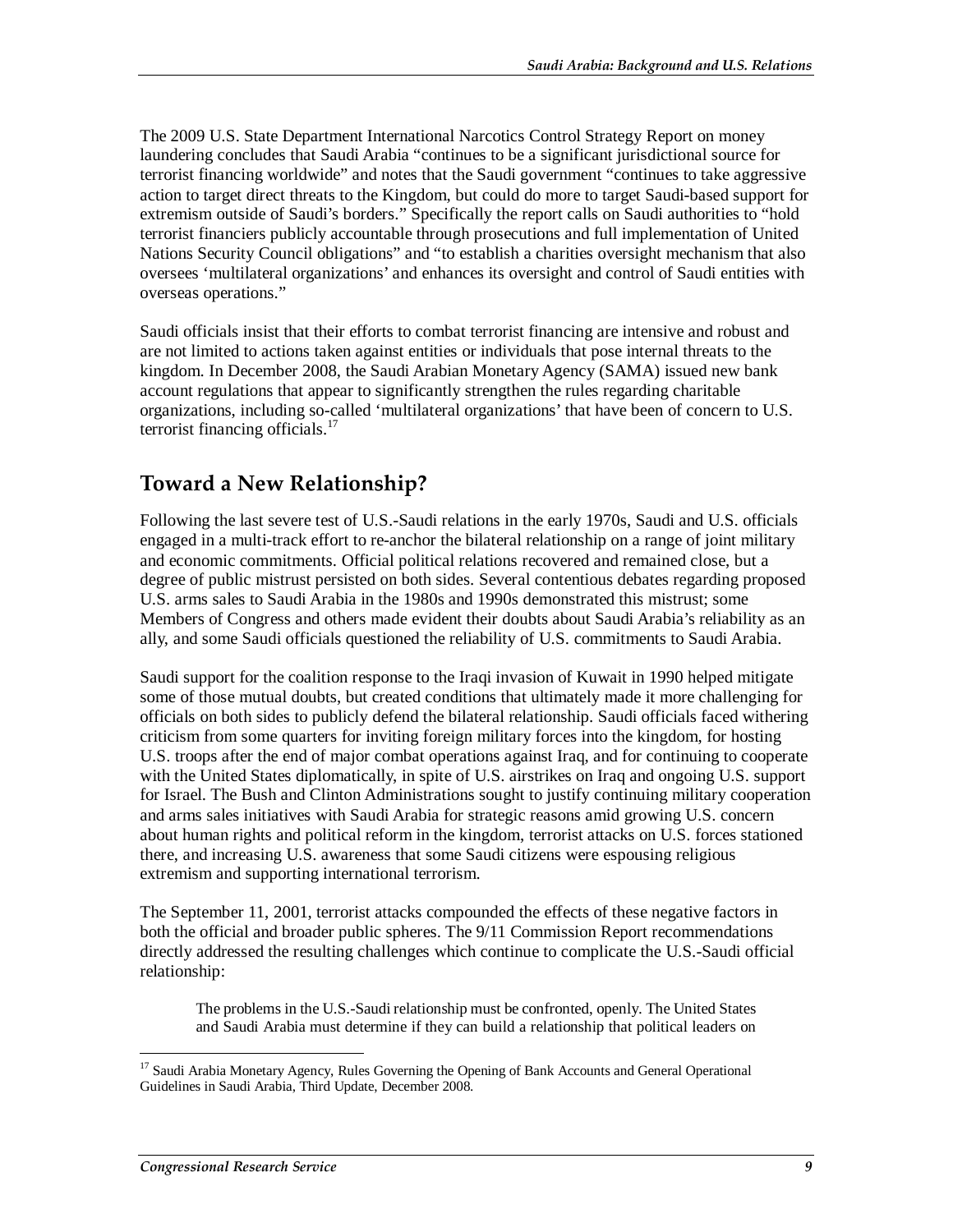both sides are prepared to publicly defend—a relationship about more than oil. It should include a shared commitment to political and economic reform, as Saudis make common cause with the outside world. It should include a shared interest in greater tolerance and cultural respect, translating into a commitment to fight the violent extremists who foment hatred.<sup>18</sup>

Under the Bush Administration, the Saudi and U.S. governments sought to maintain the mutual strategic benefits of existing cooperative arrangements while managing the potential negative side effects of policy differences and working level disagreements. In 2005, the United States and Saudi Arabia established a cabinet-level strategic dialogue to address issues of mutual importance. Six associated working groups met "as needed" to discuss (1) counterterrorism; (2) military affairs; (3) energy; (4) economic and financial affairs; (5) partnership, education, exchange, and human development; and (6) consular affairs.<sup>19</sup>

The relative strengthening of Iran as a regional power since 2001 has helped provide a new strategic logic for official U.S.-Saudi cooperation. However, U.S. military engagement in Iraq and Afghanistan, fluctuating oil prices, and dilatory Saudi action on some reform and counterterrorism issues continued to complicate public relations. In May 2008, one former U.S. Ambassador to Saudi Arabia characterized the state of U.S.-Saudi relations as reflecting "an odd disconnect," in which, in his view, there has been

recognition on the part of the governments in both countries that this is a very important relationship. But in both cases, the public is extremely negative. Saudi Arabia has been successfully vilified in American politics, and the United States is now extraordinarily unpopular in Saudi Arabia.<sup>20</sup>

Efforts to restore and redefine U.S.-Saudi partnership continued during the term of the  $110^{th}$ Congress. Section 2043 of P.L. 110-53 (the Implementing the 9/11 Commission Recommendations Act of 2007) required the Bush Administration to report on the long-term strategy of the United States to work with the Saudi government to facilitate political, economic, and social reforms, including greater religious freedom, and to combat terrorism, including efforts to prevent and prohibit terrorist financing by Saudi institutions and citizens. The report was transmitted to the Congress on January 30, 2008, and described a "multi-dimensional" U.S. approach to achieving goals for relations with Saudi Arabia.<sup>21</sup> The extent to which the Obama Administration and the  $111<sup>th</sup>$  Congress will seek to reinforce that strategy or chart a new course for U.S.-Saudi relations remains to be seen.

#### **New Bilateral Agreements**

On the eve of President Bush's May 2008 visit to Riyadh to commemorate the  $75<sup>th</sup>$  anniversary of the establishment of U.S.-Saudi relations, U.S. National Security Adviser Stephen Hadley argued

<sup>-</sup><sup>18</sup> National Commission on Terrorist Attacks Upon the United States, Final Report, p. 374.

<sup>&</sup>lt;sup>19</sup> H.Con.Res. 202 (referred to the House Committee on Foreign Affairs on August 3, 2007) called on the Administration to create an additional working group to address human rights.

<sup>&</sup>lt;sup>20</sup> Ambassador Chas Freeman, President of the Middle East Policy Council, served as U.S. Ambassador to Saudi Arabia from 1989 to 1992. Tabassum Zakaria, "Analysis—Saudi smile likely for Bush on oil plea, not more," *Reuters*, May 12, 2008.

<sup>21</sup> U.S. Department of State, *U.S. Strategy Toward Saudi Arabia*, Report Pursuant to Section 2043c of the Implementing the Recommendations of the 9/11 Commission Act, P.L. 110-53, January 30, 2008.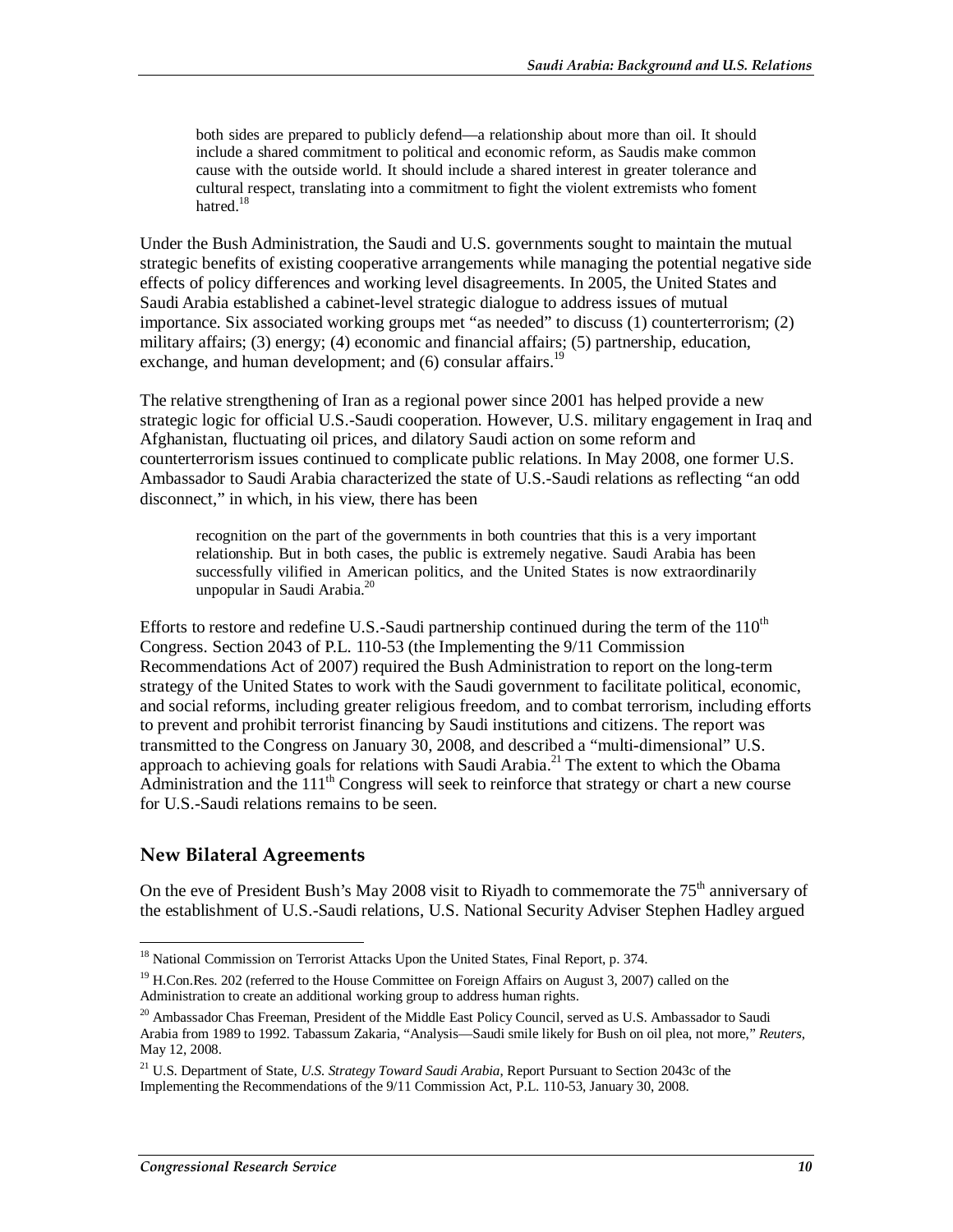that the U.S.-Saudi relationship was in "pretty good shape."<sup>22</sup> In conjunction with President Bush's visit, the Administration announced a series of agreements designed to strengthen bilateral relations in key areas:

- **Civil Nuclear Cooperation**—Both governments signed a Memorandum of Understanding on Civil Nuclear Energy Cooperation under which the United States agreed to "assist the Kingdom of Saudi Arabia to develop civilian nuclear energy for use in medicine, industry, and power generation and will help in development of both the human and infrastructure resources in accordance with evolving International Atomic Energy Agency guidance and standards."<sup>23</sup>
- **Enhanced Security Arrangements**—Saudi Arabia agreed to join the Global Initiative to Combat Nuclear Terrorism and the Proliferation Security Initiative, both of which are multilateral Administration initiatives aimed at reducing the threats posed by weapons of mass destruction proliferation, terrorism, and related activities. A White House statement released prior to the President's visit indicated that "the United States and Saudi Arabia have agreed to cooperate in safeguarding the kingdom's energy resources by protecting key infrastructure, enhancing Saudi border security, and meeting Saudi Arabia's expanding energy needs in an environmentally responsible manner."<sup>24</sup> Under Secretary of State for Political Affairs William Burns said in April 2009 that the United States and Saudi Arabia are continuing to discuss the establishment of a training program that will provide Saudi security forces with expertise to protect critical energy infrastructure.<sup>25</sup> See "Office of Program Management Ministry of Interior – Facilities Security Forces (OPM MOI-FSF)" below.
- **Reciprocal Visa Policies**—Both governments agreed to issue business and tourist visas to each others' citizens on reciprocal terms: valid for five years, with multiple entries. Both governments also agreed to issue student visas valid for the duration of the student's study program, up to a maximum of five years, without two-year renewal requirements. See "Consular Issues" below for more information.

## **Recent Congressional Interest in Saudi Arabia**

The September 11 terrorist attacks created an atmosphere of skepticism about U.S.-Saudi relations that has characterized much of the discourse in Congress on Saudi Arabia since late 2001. During the  $107<sup>th</sup>$  and  $108<sup>th</sup>$  Congresses, some Members of Congress frequently criticized what they perceived to be Saudi policies that may have contributed to the development of terrorist threats to the United States and other countries. In the  $109<sup>th</sup>$  Congress, some Members' perspectives evolved to reflect a degree of solidarity with Saudi citizens in the face of Al Qaeda

<sup>&</sup>lt;u>.</u> 22 Tabassum Zakaria, "Analysis—Saudi smile likely for Bush on oil plea, not more," *Reuters*, May 12, 2008.

<sup>&</sup>lt;sup>23</sup> U.S. Department of State, Office of the Spokesman, "Media Note: U.S.-Saudi Arabia Memorandum of Understanding on Nuclear Energy Cooperation," May 16, 2008.

<sup>&</sup>lt;sup>24</sup> The White House, Office of the Press Secretary, "Fact Sheet: Strengthening Diplomatic Ties with Saudi Arabia," May 16, 2008.

<sup>&</sup>lt;sup>25</sup> Remarks of Under Secretary of State William Burns, New America Foundation Conference – "U.S.-Saudi Relations in a World Without Equilibrium," Washington, D.C., April 27, 2009.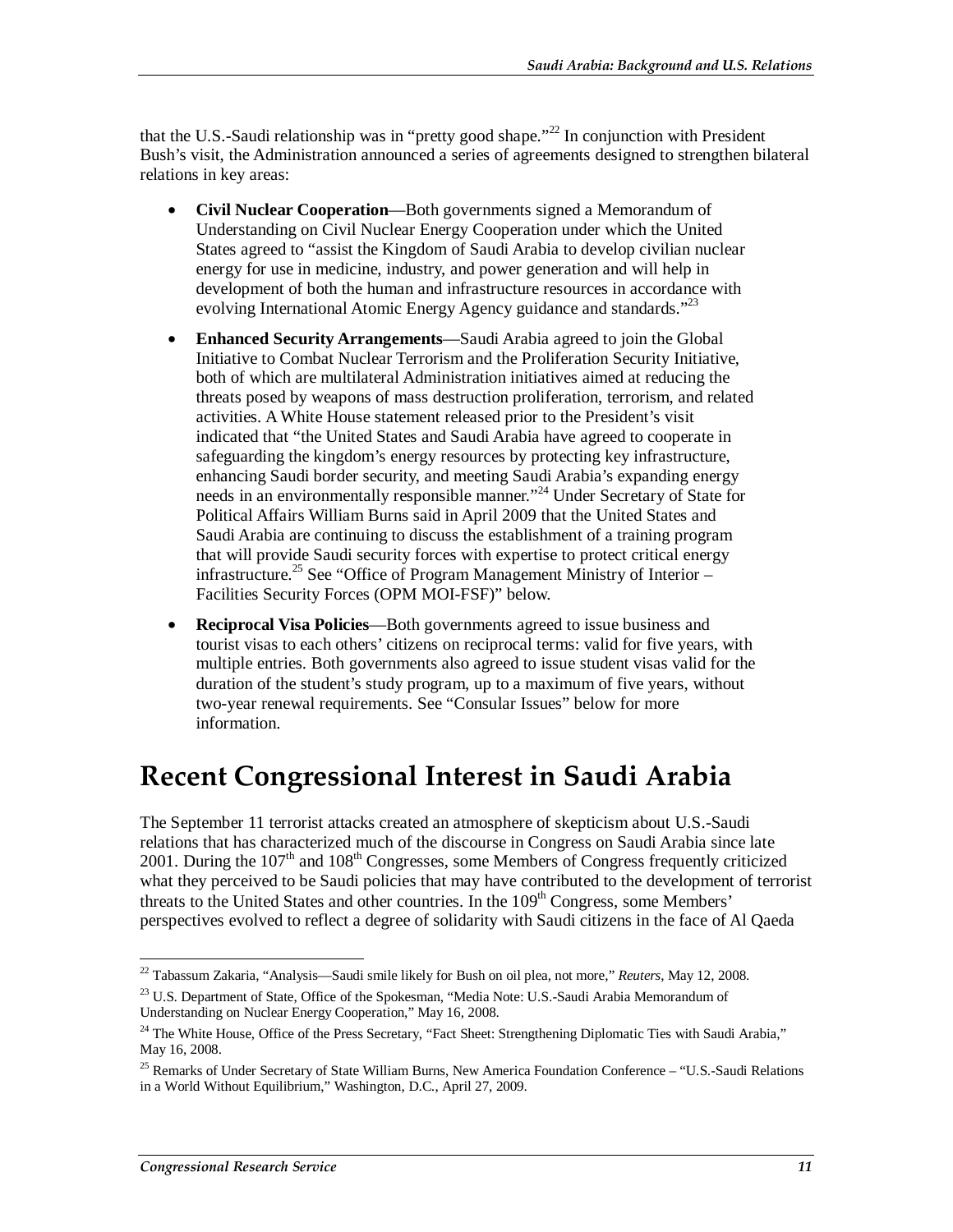terrorist attacks inside Saudi Arabia, amid persistent concerns about the Saudi government's counterterrorism policies, reform efforts, and positions toward Iraq and the Israeli-Palestinian conflict. Many Members of Congress have acknowledged Saudi domestic counterterrorism efforts as significant, while continuing to raise questions about Saudi efforts to combat religious extremism and to support U.S. counterterrorism and regional policies.

During the  $110<sup>th</sup>$  Congress, issues of mutual interest to Members of Congress and Saudi Arabian officials included the conflict in Iraq, Iran's nuclear technology development efforts, Saudi political and economic reform efforts, Saudi oil policies, counterterrorism cooperation, and new initiatives to revive dormant Israeli-Arab peace negotiations. These issues, along with Afghanistan, Pakistan, and security cooperation have remained at the top of the agenda for U.S. and Saudi leaders during the term of the 111<sup>th</sup> Congress. The Obama Administration and the 111<sup>th</sup> Congress may seek to continue or alter the established patterns of foreign assistance, security cooperation, and arms sales described below.

## **U.S. Foreign Assistance to Saudi Arabia and Congressional Prohibitions**

U.S. foreign assistance programs for Saudi Arabia were a consistent point of contention between some Members of Congress and the Bush Administration from 2001 through 2008. Some Members criticized the provision of U.S. foreign assistance to Saudi Arabia by arguing that Saudi oil revenues made U.S. assistance unnecessary or by citing security and terrorism concerns about Saudi government policies. Others have argued that security-related support for the Saudi Arabian government is necessary and important in order to help Saudis confront the threat of Al Qaeda terrorism in their country, to protect Saudi infrastructure critical to ensuring global oil supplies, to secure Saudi support for U.S. counterterrorism priorities overseas, to bolster Saudi Arabia against a potential threat from Iran, and to ensure continuing access to and cooperation with the Saudi armed forces.

From 1946 through 2007, the United States provided Saudi Arabia with \$333.1 million (current dollars) in foreign assistance funding, of which \$294.8 million was military assistance and \$38.3 million was economic assistance.<sup>26</sup> Significant U.S. military training and advisory programs in Saudi Arabia have continued in various forms since the mid-1940s. Currently, these programs include the United States Training Mission to Saudi Arabia (USMTM, established 1953) and the Saudi Arabian National Guard Modernization Program (PM-SANG, established 1973). The costs of these training programs are paid by the Saudi government through Foreign Military Sales purchases (see "U.S.-Saudi Military Cooperation" below).

#### **International Military Education and Training (IMET)**

The Bush Administration requested limited funding for a small International Military Education and Training (IMET) program for Saudi Arabia from FY2003 through FY2009. The Bush and Obama Administrations have supported Saudi IMET participation because it reduces the cost to the Saudi government of other training purchases<sup>27</sup> and provides a range of benefits for U.S.-

<sup>-</sup><sup>26</sup> U.S. Agency for International Development [USAID], U.S. Overseas Loans and Grants, Obligations and Loan Authorizations. Available at http://qesdb.usaid.gov/gbk/.

<sup>&</sup>lt;sup>27</sup> Section 21(c) of P.L.90-629, the Arms Export Control Act (AECA), states that IMET recipient countries are eligible (continued...)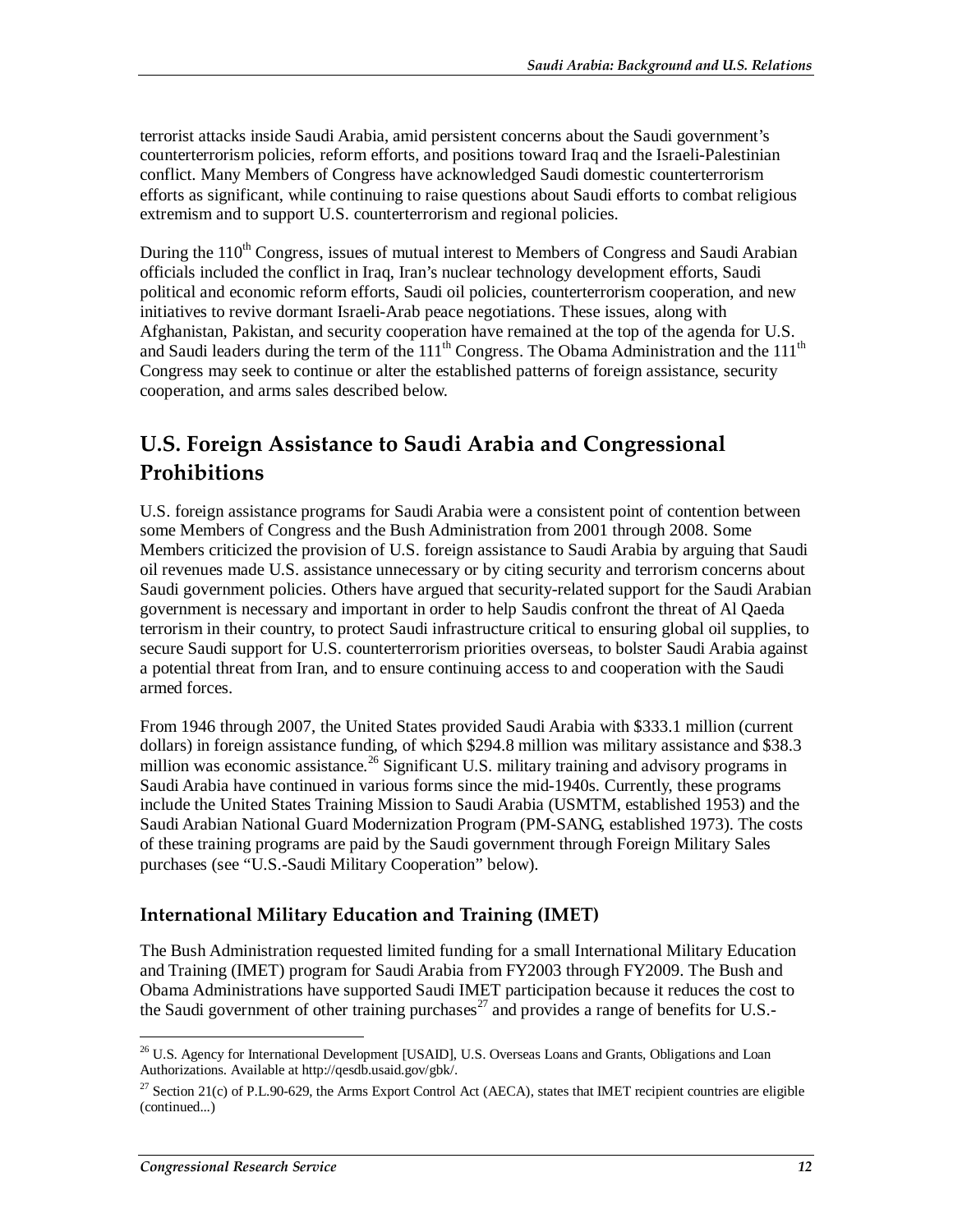Saudi military to military relations. According to the U.S. Department of Defense and U.S. Department of State:

"Providing minimal IMET to Saudi Arabia permits them to purchase military training at the significantly reduced Foreign Military Sale (FMS) incremental rate ensuring a continued high level of Saudi attendance at U.S. military institutions; enhances technical capabilities; exposes all levels of Saudi military personnel and their families to U.S. values, ideas, and policies; and increases awareness of international norms of human rights, the principle of civilian control of the military, and the rule of law."28

The Bush Administration requested \$15,000 in IMET funds for FY2009, and the Obama Administration is requesting \$65,000 in IMET funds for  $FY2010<sup>29</sup>$ 

**Table 1** displays the number of Saudi students receiving U.S. military training from FY2002 through FY2007, with the total dollar value of the training purchased by the Saudi government (see below). For FY2003 through FY2007, this total value includes courses purchased using nominal amounts of IMET assistance. The value of IMET-funded training is provided in **Table 2** below. The net value of the reduction in cost for other non-IMET training purchased by Saudi Arabia through the Foreign Military Sale (FMS) program is not reported by the Defense Security Cooperation Agency (DSCA).

|                              | <b>FY2002</b> | <b>FY2003</b> | <b>FY2004</b> | <b>FY2005</b> | <b>FY2006</b> | <b>FY2007</b> |
|------------------------------|---------------|---------------|---------------|---------------|---------------|---------------|
| <b>Students Trained</b>      | 1.110         | 1.664         | 596           | 416           | 524           | 849           |
| <b>Value</b><br>(\$ million) | \$57.4        | \$20.2        | \$21.1        | \$11.2        | \$8.9         | \$39.2        |

**Table 1. U.S. Military Training Provided to Saudi Personnel** 

**Source:** U.S. Department of Defense and U.S. Department of State Joint Reports to Congress on Foreign Military Training, FY2002-FY2008. Available at http://www.state.gov/t/pm/rls/rpt/fmtrpt/.

#### (...continued)

<u>.</u>

to purchase non-IMET training at reduced cost. Section 108(a) of P.L. 99-83 amended the AECA to provide this reduced cost benefit to IMET recipients. The U.S. Defense Security Cooperation Agency (DSCA) implements the authority provided in P.L. 99-83 to apply a lower cost to U.S. military training purchased by Saudi Arabia and other IMET recipient countries through the Foreign Military Sales (FMS) program. At present, the "incremental rates" applied to the FMS training purchases of IMET recipient countries are calculated according to the terms outlined in Department of Defense Financial Management Regulation (FMR), Volume 15, Chapter 7 (Sections 0711 and 0712).

<sup>&</sup>lt;sup>28</sup> U.S. Department of Defense and U.S. Department of State Joint Report to Congress on Foreign Military Training In Fiscal Years 2006 and 2007, Volume I, August 2007. Available at http://www.state.gov/t/pm/rls/rpt/fmtrpt/2007/.

<sup>&</sup>lt;sup>29</sup> According to the State Department Congressional Budget Justification for FY2010, "U.S. assistance will encourage Saudi Arabia's continued participation in U.S. military, education and training programs. This level of funding permits the Saudi government to purchase military training in the United States at considerably lower cost than is charged countries that are not eligible for military, education and training funds. Military training enhances interoperability with U.S. forces, promotes military professionalism and respect for human rights. It also builds Saudi defensive capacities, and reinforces the importance of a strong, cooperative political and military relationship between American and Saudi military officers."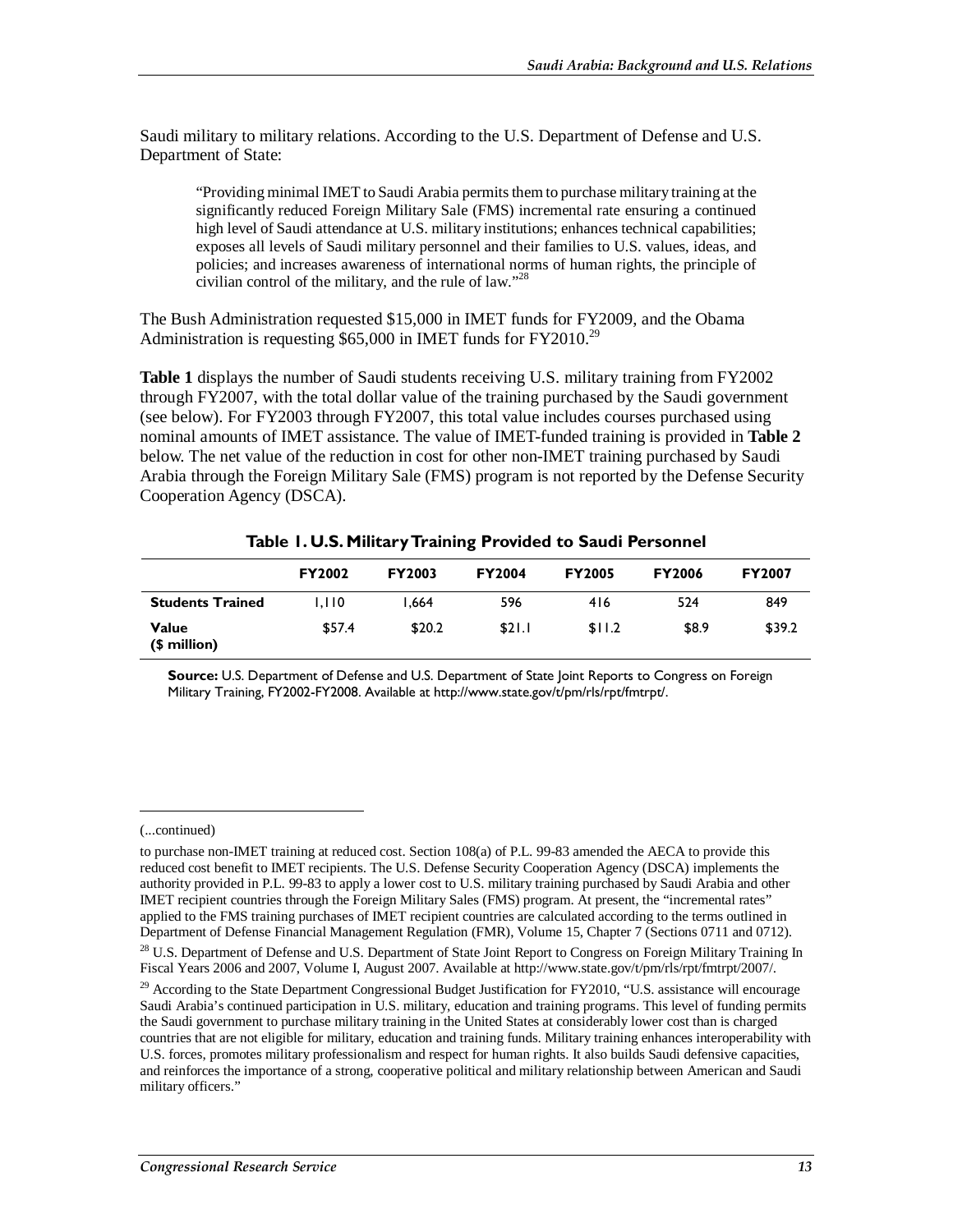#### **Counterterrorism Assistance**

The Obama Administration has requested \$400,000 in export control and related border security funds (Non-proliferation, Anti-terrorism, Demining and Related programs account, NADR-EXBS) for Saudi Arabia in FY2010 (see **Table 2** below). The funds are intended to continue U.S. programs to improve Saudi border enforcement capabilities, specifically as a means of combating weapons of mass destruction and small arms trafficking. The Bush Administration requested and Congress appropriated similar funds for Saudi Arabia from FY2001 through FY2003. The assistance supported a program to improve Saudi export laws and enforcement procedures. Antiterrorism assistance (NADR-ATA) was provided in FY2005 in the form of VIP protection courses for Saudi security officers along with counterterrorism financing assistance (NADR-CTF). Assistance in FY2006 funded crisis management training and counterterrorism financing courses related to bulk cash smuggling. The Bush Administration obligated \$300,000 in NADR-ATA funding for Saudi Arabia for FY2007 and requested \$100,000 for FY2008, which was planned, in part, to support Saudi efforts to establish a national counterterrorism center. For FY2009, the Bush Administration requested \$350,000 in NADR-EXBS.

#### **Prohibitions on Foreign Assistance**

From 2004 to 2008, several legislative proposals to prohibit the extension of U.S. foreign assistance to Saudi Arabia were considered and adopted by Congress.<sup>30</sup> As the total amount of U.S. assistance to Saudi Arabia has been relatively minuscule in recent years, the practical effect of the prohibitions was to rescind Saudi Arabia's eligibility to purchase U.S. military training at a reduced cost, absent the issuance of presidential waivers or the assertion of existing executive authority. As noted above, some supporters of the prohibitions raised questions regarding Saudi Arabia's reliability as a counterterrorism partner, while opponents of the assistance bans argued that the provisions would unnecessarily jeopardize continuance of cooperative diplomatic and security efforts with a long-standing regional ally. Each legislative proposal differed in its cited reasons for prohibiting aid as well as whether or not it provided national security waiver authority for the President.  $31$ 

Section 697 of Division J of P.L. 110-161, the FY2008 Consolidated Appropriations Act, prohibited the use of funds appropriated by the act for assistance to Saudi Arabia, but provides waiver authority for the President. President Bush did not issue a waiver applicable to the FY2008 funds appropriated by P.L. 110-161. The FY2008 prohibition was originally carried

<sup>&</sup>lt;u>.</u> <sup>30</sup> The prohibition on FY2006 foreign assistance to Saudi Arabia contained in Section 582 of P.L. 109-102 was carried forward in subsequent continuing appropriations resolutions for FY2007 (P.L. 110-5) and FY2008 (P.L. 110-92). On June 9, 2006, the House adopted H.Amdt. 997 to H.R. 5522 (Foreign Operations Appropriations Act, FY2007) by a vote of 312-97 (Roll no. 244); this amendment would have prohibited U.S. assistance to Saudi Arabia during FY2007 and contained no presidential waiver. On October 19, 2007, President Bush certified that Saudi Arabia was "cooperating with efforts to combat international terrorism" and waived the prohibition on the use of funds appropriated in P.L. 109-102 and in the continuing appropriations resolutions for FY2007 (P.L. 110-5) and FY2008 (P.L. 110-92) for foreign assistance to Saudi Arabia. (See Presidential Determination Relating to Assistance for Saudi Arabia (No. 2008-5), October 19, 2007.)

<sup>&</sup>lt;sup>31</sup> For example, the House version of the FY2008 Foreign Operations Appropriations bill (Section 699N of H.R. 2764 EH) would have prohibited the use of appropriated FY2008 funds for assistance to Saudi Arabia, including under authority granted to the President by Section 571 or 614 of the Foreign Assistance Act of 1961. It did not provide waiver authority for the President. The Senate version of the bill did not include a similar provision. See H.Amdt. 389, adopted by voice vote on June 21, 2007. For consideration see Congressional Record (CR), June 22, 2007 (H6941- H6942); for text, (H6941-H6942).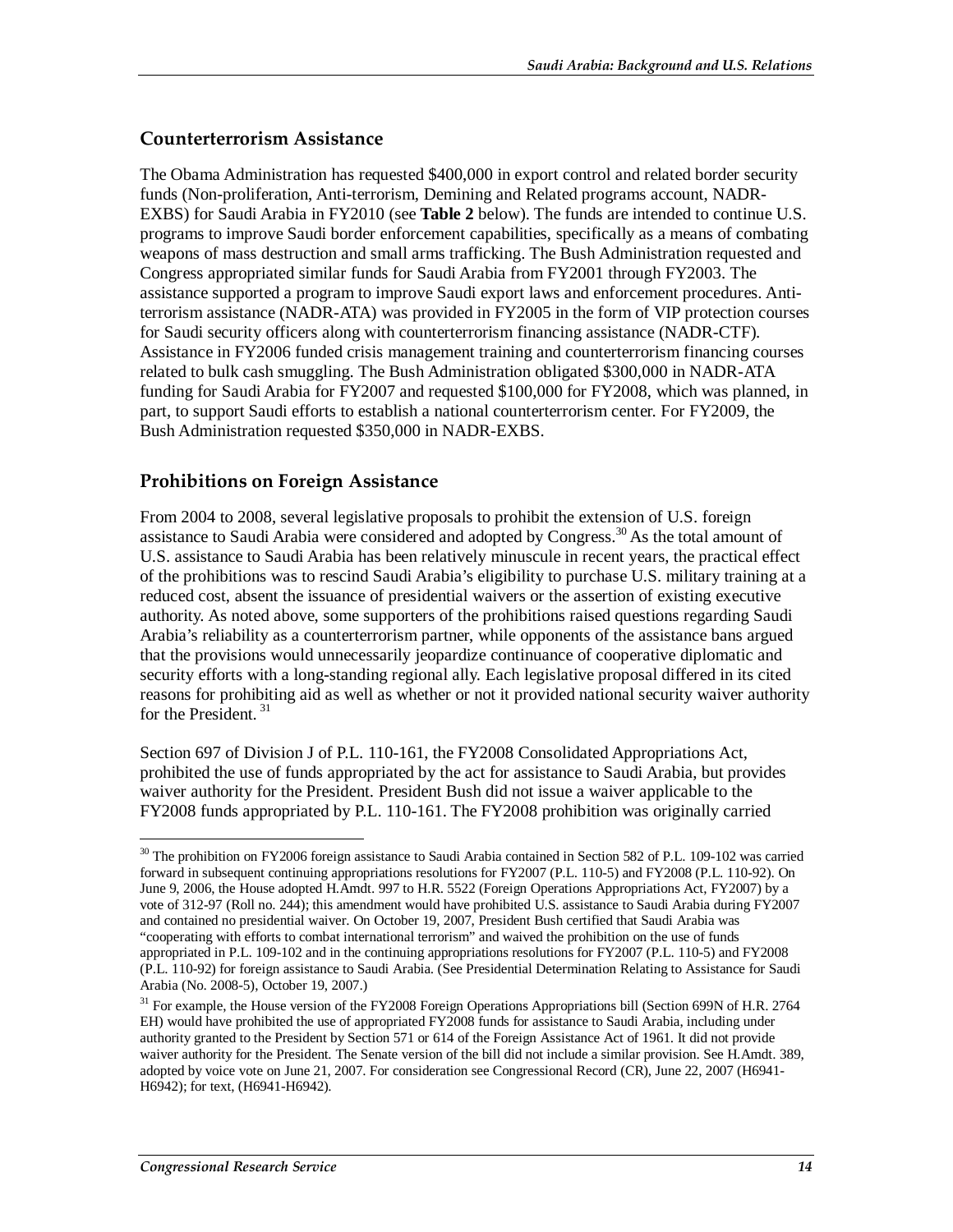forward under the terms of the Continuing Appropriations Resolution, 2009, P.L. 110-329. However, the Omnibus Appropriations Act, 2009 (P.L. 111-8) did not contain such a prohibition for FY2009 funds.

When reported from committee, Section 7041 of the House version of the FY2010 Foreign Operations Appropriations bill (H.R. 3081) would have prohibited the obligation or expenditure of funds appropriated by the act for Saudi Arabia unless the Obama Administration certified Saudi counterterrorism cooperation. On July 9, 2009, the House adopted an amendment (H.Amdt. 309) by a vote of 297 to 135 (Roll no. 519) that withdrew the certification exception. The Prohibit Aid to Saudi Arabia Act of 2009 (H.R. 792, introduced February 2, 2009) would prohibit any and all "funds appropriated or otherwise made available pursuant to an Act making appropriations for the Department of State, foreign operations, and related programs" from being "obligated or expended to finance directly any assistance or reparations to Saudi Arabia."

#### **Table 2. U.S. Assistance to Saudi Arabia, FY2002-FY2009**

|                          |         | <b>T</b><br>  |                                  |                                 |
|--------------------------|---------|---------------|----------------------------------|---------------------------------|
|                          | FY2003  | <b>FY2004</b> | FY2005a                          | FY2006a                         |
| <b>IMET</b> <sup>b</sup> | \$27.0  | \$23.5        | \$6.9                            | \$20.3                          |
| <b>NADR-EXBS</b>         | \$80.0  | ۰             | -                                |                                 |
| NADR-ATA                 |         |               | 760c                             | \$1,387.0                       |
| <b>NADR-CTF</b>          |         |               | \$200.0                          | \$189.0                         |
| <b>Annual Total</b>      | \$107.0 | \$23.5        | \$966.9                          | \$1,576.0                       |
|                          |         |               |                                  |                                 |
|                          | FY2007c | <b>FY2008</b> | <b>FY2009</b><br><b>Estimate</b> | <b>FY2010</b><br><b>Request</b> |
| <b>IMET</b> <sup>b</sup> | \$19.0  | $\mathsf{d}$  | \$15.0                           | \$65                            |
| <b>NADR-EXBS</b>         |         |               | \$350.0                          | \$400                           |
| NADR-ATA                 | \$300.0 | \$99.0<br>۰   |                                  |                                 |
| NADR-CTF                 |         |               |                                  |                                 |
| <b>Annual Total</b>      | \$319.0 | \$113.0       | \$365.0                          | \$465.0                         |

(\$ thousand)

**Sources:** U.S. Department of State - Congressional Budget Justifications for Foreign Operations FY2004- FY2010; and, U.S. Department of Defense and U.S. Department of State Joint Report to Congress on Foreign Military Training, Fiscal Years 2002-2007.

- a. The Administration requested \$24,000 in IMET and \$100,000 in NADR-CTF funds for FY2006. In late 2005, \$25,000 in no-year funds were obligated for IMET programming for Saudi Arabia.
- b. FY2003-FY2006 IMET figures contained in the Joint Reports to Congress on Foreign Military Training, Fiscal Years 2002-2006. FY2007 IMET figure based on FY2007 Country Aid Allocation Report by Account (653a Report), June 2007.
- c. FY2007 Country Aid Allocation Report by Account (653a Report), June 2007.
- d. On September 20, 2007, the Bush Administration notified the Congress of its intention to use \$15,800 in unobligated no-year IMET funds appropriated in 2002 to support the IMET program with Saudi Arabia. See Executive Communication 3416. A letter from the Director, Defense Security Cooperation Agency, transmitting notification of the intention to use unobligated X-year IMET funds appropriated in fiscal year 2002 for Saudi Arabia, pursuant to the Foreign Operations, Export Financing and Related Programs Appropriations Act, 2002, P.L. 107-115; jointly to the Committees on Foreign Affairs and Appropriations.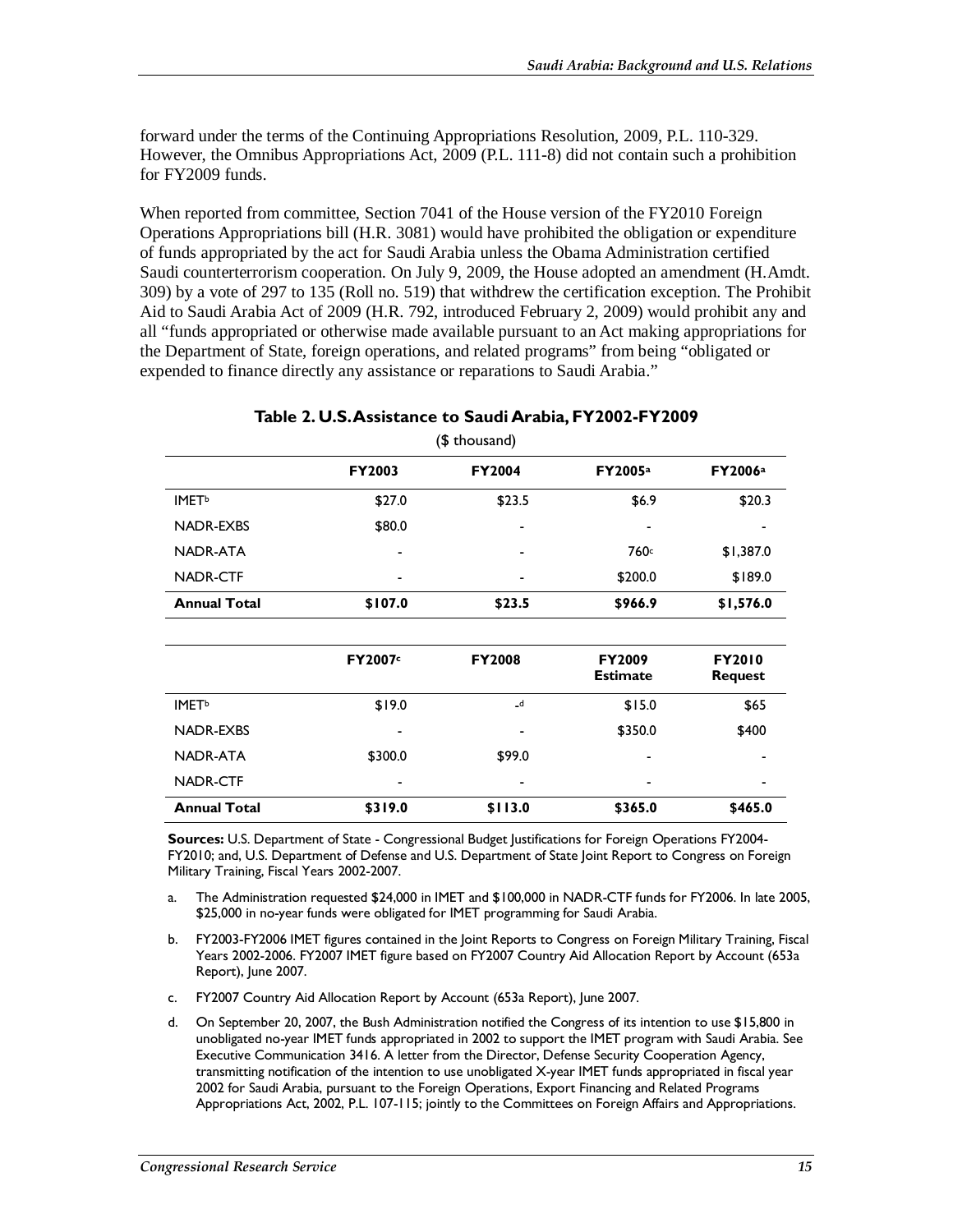## **U.S. Arms Sales to Saudi Arabia**

#### **Background**

The United States has long been Saudi Arabia's leading arms supplier. From 1950 through 2006, Saudi Arabia purchased and received from the United States weapons, military equipment, and related services through Foreign Military Sales (FMS) worth over \$62.7 billion and foreign military construction services (FMCS) worth over \$17.1 billion (figures in historical dollars). These figures represent approximately 19% of all FMS deliveries and 85% of all FMCS deliveries made worldwide during this period. The largest single recent U.S. foreign military sale to Saudi Arabia was a \$9 billion contract for 72 F-15S fighter aircraft. The contract was signed in May 1993, and delivery of the F-15S aircraft was completed in 1999.

The overthrow of Saddam Hussein's regime in Iraq removed the primary conventional military threat to Saudi Arabia's security. According to many military experts, Saudi Arabia enjoys some qualitative conventional military advantages over Iran, its larger, more populous neighbor and primary peer competitor in the Gulf region. These advantages are expected to grow, and key Saudi deficiencies in areas such as naval technology are expected to diminish as a multi-year Saudi defense investment initiative continues. Saudi officials have announced their intention to devote \$50-60 billion to upgrading existing weapons systems, improving command and control, and expanding the size, training, and capabilities of the Saudi armed forces.<sup>32</sup> From January 2005 through January 2009, the Bush Administration and Congress approved a number of potential<sup>33</sup> U.S. military sales to Saudi Arabia with a possible combined value of over \$16.7 billion.<sup>34</sup> The Obama Administration has notified Congress of potential sales with a possible combined value of an additional \$2 billion. In spite of ongoing equipment and training improvements, some security analysts believe that Saudi Arabia will remain dependent on the United States to serve as the ultimate guarantor of its security from conventional external threats.

Unconventional threats from Iran, the threat of domestic terrorism, and the residual effects of continuing instability in Iraq, Yemen, and Pakistan now constitute the primary threats to Saudi national security. Counterterrorism, intelligence, and border security improvements are ongoing to respond to these threats, and the United States is seeking to improve the deterrent and defensive capabilities of Saudi and other Gulf Cooperation Council (GCC) militaries vis-à-vis Iran. The Bush Administration sought to coordinate these efforts with other GCC countries via a U.S. initiative known as the Gulf Security Dialogue.<sup>35</sup> However, the Bush Administration

<sup>&</sup>lt;u>.</u>  $32$  A downward trend in Saudi arms procurement prevailed from the mid-1990s through 2003 as Saudi Arabia completed payments for many of its post-Gulf War purchases and the country faced strained finances. Higher oil prices, perceived regional threats, and counterterrorism requirements led Saudi officials to reassess their defense and security needs and procurement plans in light of recent developments. Purchases from the United States and other suppliers have increased accordingly. From 2004 through 2007, Saudi Arabia made arms agreements worth \$23.2 billion (in current dollars), including deals signed with four major European suppliers (\$16.9 billion) and the United States (\$5.2 billion). For more information, see CRS Report RL34723, *Conventional Arms Transfers to Developing Nations, 2000-2007*, by Richard F. Grimmett.

<sup>&</sup>lt;sup>33</sup> The Defense Security Cooperation Agency (DSCA) notifies Congress of the potential value of sales, because the final value of actual sales may change once congressional approval is granted and contracts are signed. DSCA officials report that the notified totals reflect an approximate upper limit of the potential value of a given sale. Author interview with DSCA officials, Arlington, Virginia, December 12, 2007.

<sup>&</sup>lt;sup>34</sup> DSCA notification press releases are available at http://www.dsca.mil/PressReleases/36-b/36b\_index.htm.

<sup>35</sup> For more information see, CRS Report RL34322, *The Gulf Security Dialogue and Related Arms Sale Proposals*, by (continued...)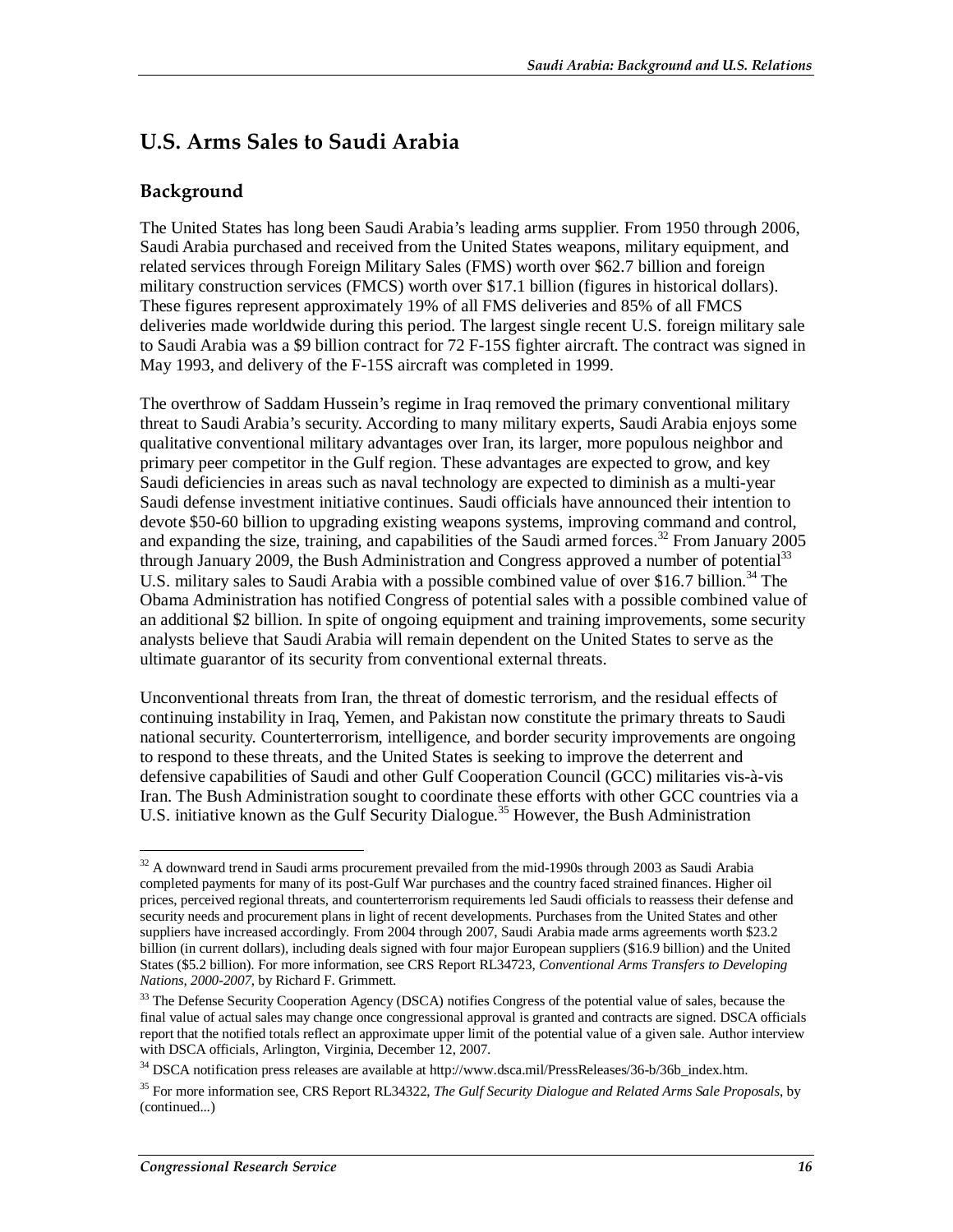continued to engage with Saudi Arabia on these security issues using established bilateral mechanisms (see below). U.S. and Saudi officials report that future arms sale requests and proposals will be determined by joint assessments of Saudi defense needs and regional security conditions. Recent arms sale proposals are detailed in the **Appendix A**.

#### **Criticism and Action in the 110th Congress**

Members of Congress have not initiated a coordinated bicameral legislative effort to block or significantly modify any U.S. arms sales to any of the GCC states since the early 1990s. However, some in Congress have expressed reservations about sale of sophisticated weaponry and armament packages to the Gulf states, including Saudi Arabia, in recent years. Debate in the  $110<sup>th</sup>$  Congress over weapons sales to the GCC states in general, and to Saudi Arabia in particular, largely mirrored past congressional debate over the sale of major weapons systems to these countries.

As in past debates, some Members recently have argued that sales of sophisticated weaponry to the GCC states may erode Israel's "qualitative military edge" (often referred to as QME) over its Arab neighbors if those states choose to join in any potential joint Arab military action against Israel. Section 201 of the Naval Vessel Transfer Act of 2008 (P.L. 110-429) requires the President to conduct "an empirical and qualitative assessment of the extent to which Israel possesses a qualitative military edge over military threats to Israel" by June 30, 2009, and every four years thereafter. The Act further amends Section 36 of the Arms Export Control Act to require certifications for proposed arms sales "to any country in the Middle East other than Israel" to include "a determination that the sale or export of the defense articles or defense services will not adversely affect Israel's qualitative military edge over military threats to Israel." The Act defines QME as follows:

"the ability to counter and defeat any credible conventional military threat from any individual state or possible coalition of states or from non-state actors, while sustaining minimal damages and casualties, through the use of superior military means, possessed in sufficient quantity, including weapons, command, control, communication, intelligence, surveillance, and reconnaissance capabilities that in their technical characteristics are superior in capability to those of such other individual or possible coalition of states or nonstate actors."

Others have expressed concerns about the fate of U.S. weaponry exports should currently allied Gulf governments suffer abrupt regime changes. Successive U.S. Administrations have maintained that Saudi Arabia and the other Gulf states are too dependent on U.S. training, spare parts, and technology to be in a position to use sophisticated U.S.-made arms against Israel or any other U.S. ally under current conditions or in the event of significant regime changes.<sup>36</sup> By all accounts, Saudi officials continue to view U.S. willingness to sell sophisticated military technology to Saudi Arabia as an indicator of the strength of U.S. commitments to Saudi security and the health of the broader bilateral relationship.

1

<sup>(...</sup>continued)

Christopher M. Blanchard and Richard F. Grimmett.

<sup>36</sup> Gopal Ratnam and Amy Svitak, "U.S. Would Keep Tight Rein on Missile Sold to Bahrain," *Defense News*, September 11, 2000. The U.S. Department of State and the Defense Security Cooperation Agency routinely offer briefings to Members of Congress and congressional and committee staff regarding proposed Foreign Military Sales to Saudi Arabia and other countries.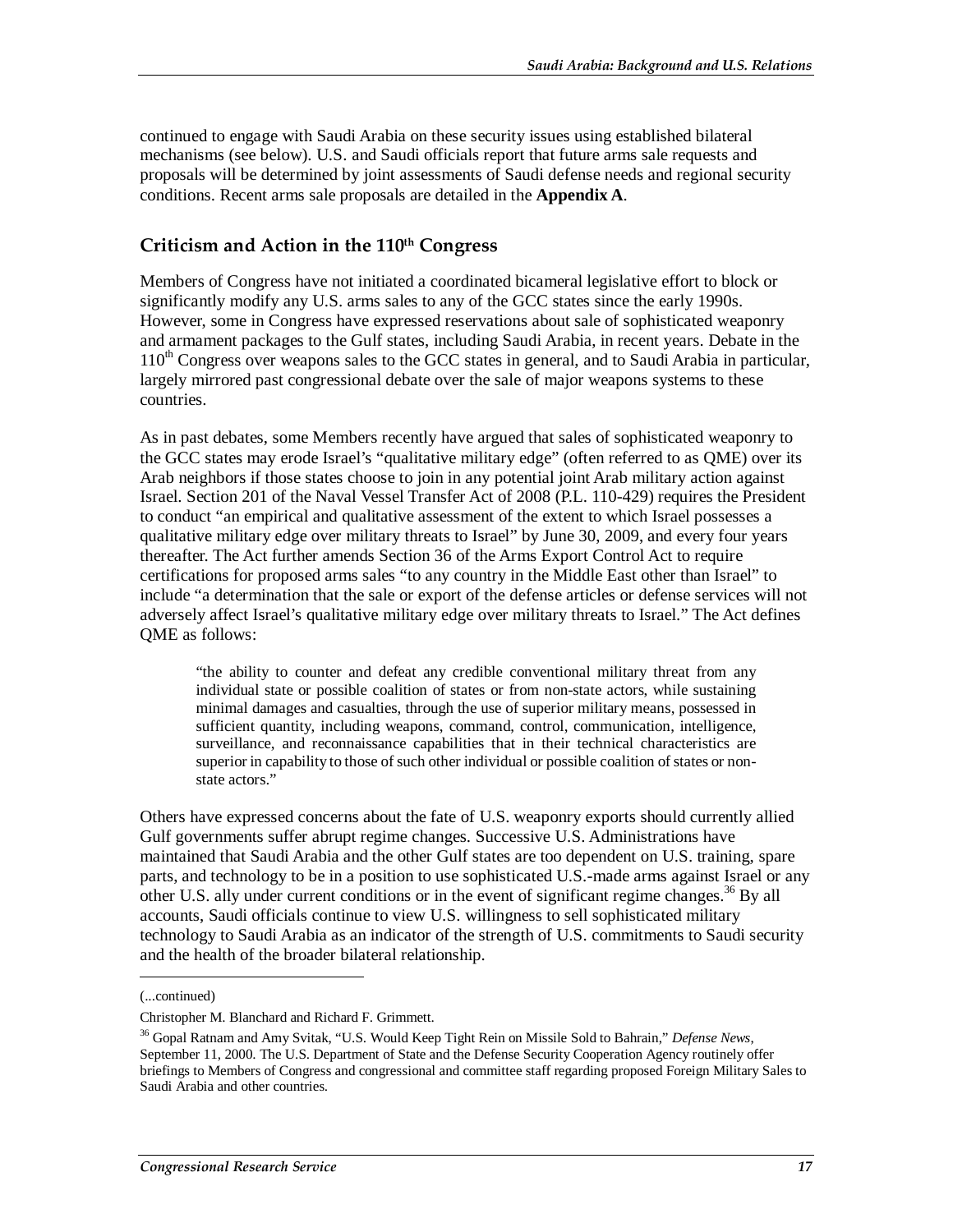#### *Proposed Sale of Joint Direct Attack Munitions (JDAMs)*

On January 14, 2008, the Bush Administration formally notified Congress of a proposal to sell 900 Joint Direct Attack Munition (JDAM) bomb guidance kits to Saudi Arabia (Defense Security Cooperation Agency (DSCA) Transmittal No.  $08-18$ ). During the  $110<sup>th</sup>$  Congress, a joint resolution of disapproval (H.J.Res. 76) was introduced in the House to prohibit the proposed sale, but the resolution was not considered within the 30-day period specified by the Arms Export Control Act. In May 2008, a bill (S.J.Res. 32) disapproving of the proposed JDAM sale and three other proposed sales was introduced in the Senate. S.J.Res. 32 sought to link approval of four proposed arms sales to Saudi willingness to increase oil production.

As of September 2009, DSCA reported that Letters of Offer and Acceptance for the sale of JDAM warheads and bomb bodies to Saudi Arabia had been signed, along with a contract for 900 warheads scheduled for delivery in 2011.<sup>37</sup> Congress may take legislative action to modify or prevent the sale at any point up to the physical transfer of Foreign Military Sale items. In the Middle East region, to date, the United States has sold JDAM kits to Israel, the United Arab Emirates, and Oman. From August 2007 through January 2009, the Bush Administration notified Congress of proposals to sell 10,000 JDAM kits to Israel and 200 JDAM kits to the United Arab Emirates.

#### **BAE Corruption Inquiry**

The U.S. Department of Justice is investigating British defense contractor BAE Systems plc and its U.S. subsidiary BLC Systems Incorporated for suspected violations of the Foreign Corrupt Practices Act in connection with past arms sales to Saudi Arabia. British press reports have long alleged that BAE executives made illegal payments to Saudi officials in support of a multi-billion dollar, decade-long arms-for-oil barter treaty known as Al Yamamah.<sup>38</sup> BAE officials and Saudi authorities have denied any wrongdoing and claim that any and all payments associated with the deal were legal and reflected commonly understood terms of government-to-government sale agreements between the United Kingdom and Saudi Arabia. U.S. investigators detained and subpoenaed two BAE executives in U.S. airports in May 2008 in connection with their ongoing investigation.<sup>39</sup> Press reports in August 2008 and February 2009 suggested that a settlement may be reached as a result of the Justice Department investigation. However, the Justice Department repeatedly has declined to comment on the case.

The United Kingdom's Serious Fraud Office (SFO) dropped a similar investigation in 2006 when ordered to do so by the government of then-Prime Minister Tony Blair.40 The Blair government determined that the continuation of the SFO investigation, which was seeking access to Swiss

<sup>-</sup><sup>37</sup> CRS analyst correspondence with DSCA officials, September 15, 2009.

<sup>38</sup> Detailed press coverage of the allegations is available from the British newspaper *The Guardian* at http://www.guardian.co.uk/world/bae.

<sup>&</sup>lt;sup>39</sup> The executives were identified as BAE chief executive Mike Turner and non-executive director Sir Nigel Rudd. Suzy Jagger, "BAE accused of being uncooperative with US investigators," *The Times* (UK), May 20, 2008.

 $^{40}$  In a personal minute to Attorney General in December 2006, Prime Minister Blair wrote "it is in my judgement very clear that the continuation of the SFO investigation into Al Yamamah risks seriously damaging Saudi confidence in the UK as a partner. It is also my judgement that such damage risks endangering UK national security, both directly in protecting citizens and service people, and indirectly through impeding our search for peace and stability in this critical part of the world."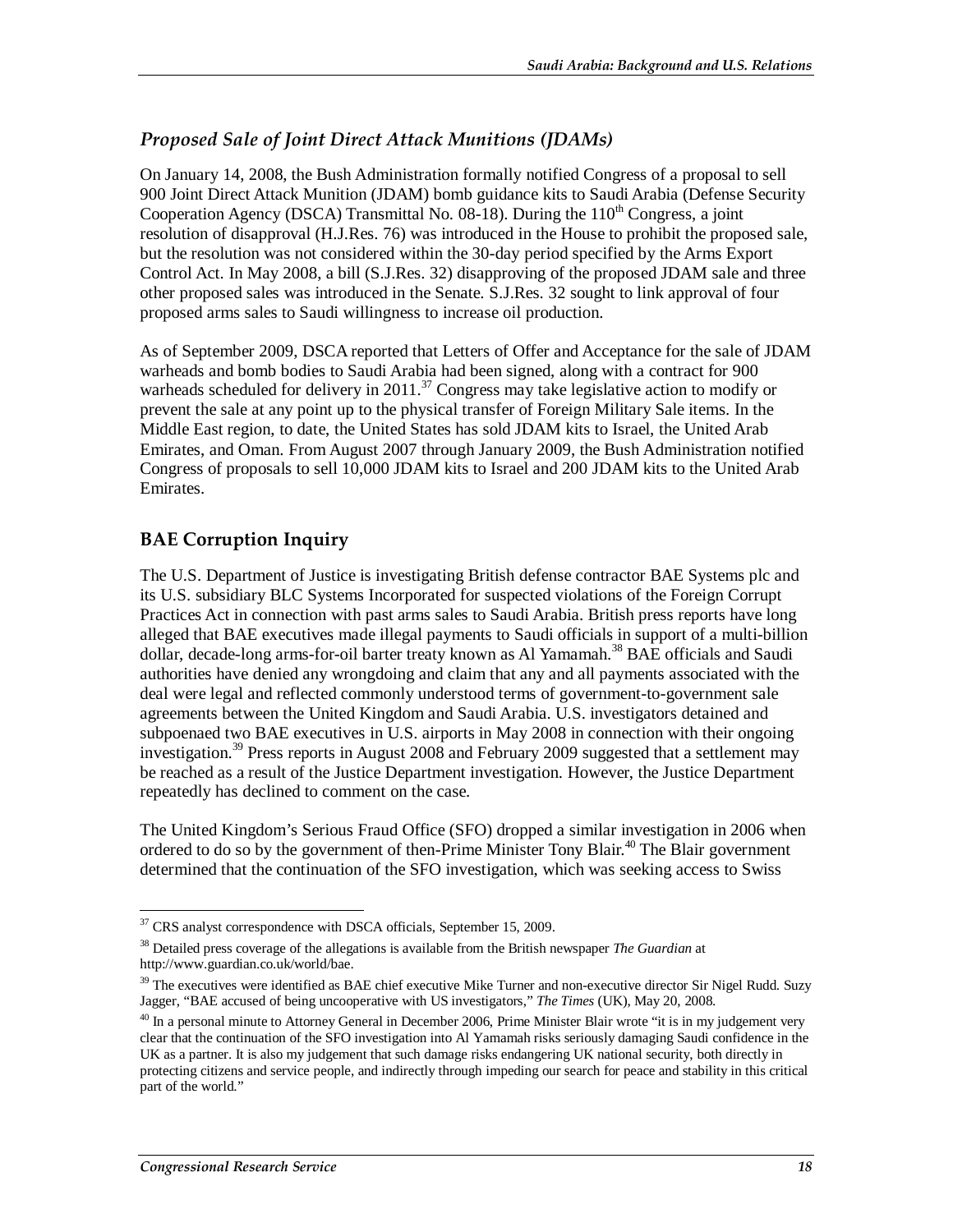bank records involving Saudi royal family members, constituted a threat to U.K. national security. This determination was based on alleged Saudi threats to withdraw terrorism-related intelligence cooperation or to cancel a then-pending arms sale agreement for U.K.-produced Typhoon aircraft if the SFO investigation did not cease.<sup>41</sup> Britain's High Court overturned the SFO decision to drop the case in April 2008 and criticized what it deemed the Blair government's willingness to "surrender" to alleged Saudi threats, which, in the court's view jeopardized "the integrity of the criminal justice system."<sup>42</sup> The British government won its subsequent appeal of the High Court ruling, with the House of Lords finding that the SFO Director acted lawfully in suspending the investigation in light of an "ugly and obviously unwelcome threat."<sup>43</sup>

In February 2008, a U.S. judge froze the U.S.-based real estate proceeds of Prince Bandar bin Sultan, long-time Saudi Ambassador to the United States, in response to a lawsuit filed by a Michigan pension system that held stock in BAE and sued the prince, BAE, and others in relation to the Al Yamamah allegations.<sup>44</sup> The lawsuit was dismissed in September 2008 on the grounds that the U.S. District Court system did not have jurisdiction over BAE Systems plc. Former U.S. Federal Bureau of Investigation Director Louis Freeh, who now serves as legal counsel for Prince Bandar bin Sultan, said in an April 2009 interview that his client did not receive or accept bribes related to the BAE transactions and argued that while the transactions under investigation may appear inconsistent with U.S. standards, each was audited and approved by relevant authorities in the Saudi government.<sup>45</sup> Amid reported SFO-BAE negotiations in the United Kingdom, in October 2009, the SFO announced its intention to refer an investigation of corruption allegations regarding BAE and four other countries to the U.K. Attorney General.<sup>46</sup>

## **Current Issues in U.S.-Saudi Relations**

Saudi-U.S. relations have grown increasingly complex as the number of policy challenges facing both countries has multiplied and as both countries' security and economic interests have become more intertwined. The United States remains the principal external actor in the Middle East region, but by most accounts, many regional policy makers, including those in Saudi Arabia, perceive potential U.S. influence to be limited by current U.S. military commitments in Iraq and Afghanistan. Saudi confidence in U.S. influence and guarantees reportedly has diminished, and the ability of the United States to simultaneously pursue a political and social reform agenda and

<sup>-</sup><sup>41</sup> SFO Director Robert Wardle has testified that in response to his inquiries about the alleged threats, he was told by the Saudi Ambassador to the United Kingdom that "British lives on British streets were at risk" if the investigation continued.

<sup>&</sup>lt;sup>42</sup> High Court of Justice (UK), Approved Judgment, Case No: CO/1567/2007, Neutral Citation Number: [2008] EWHC 714 (Admin), April 10, 2008. Available at http://media.ft.com/cms/7397bb16-06e8-11dd-b41e-0000779fd2ac.pdf.

<sup>43</sup> David Leigh, "Law lords: fraud office right to end bribery investigation: in BAE case," *The Guardian*, July 31, 2008; and, Lord Bingham, "Extracts: He was confronted by an ugly and unwelcome threat," *The Guardian*, July 31, 2008.

<sup>44</sup> Michael Isikoff and Mark Hosenball, "The Prince and the Prime Minister," *Newsweek*, April 16, 2008; Brent Gardner-Smith, "Bandar's Aspen real estate proceeds frozen by D.C. judge in bribes case," *Aspen Daily News*, February 12, 2008; and Renee Montagne, "'David vs. Goliath': City Takes on BAE Systems," *National Public Radio (NPR) Morning Edition*, June 10, 2008.

<sup>45</sup> Extended Interview With Louis Freeh, *PBS Frontline*, April 7, 2009, available at: [http://www.pbs.org/frontlineworld/stories/bribe/2009/04/louis-freeh-interview.html]; and, Tom Hamburger and Josh Meyer, "Freeh defends Saudi payments," *Los Angeles Times*, April 07, 2009.

<sup>46</sup> David Robertson, Tom Baldwin, and Tim Reid, "Contracts worth billions at risk as SFO goes gunning for BAE," *The Times* (UK), October 2, 2009.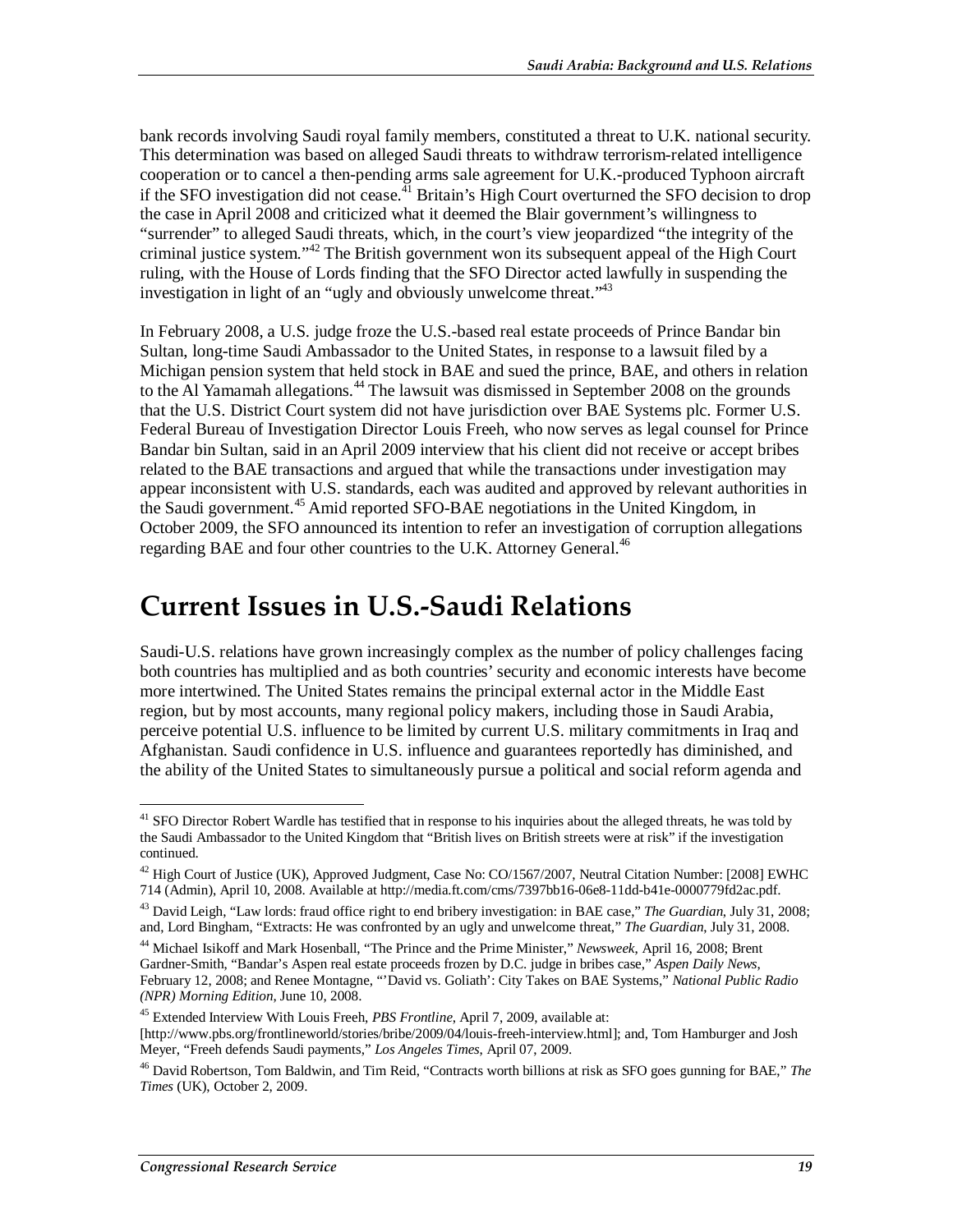a close strategic relationship with Saudi Arabia remains in question. Saudi Arabia has weathered economic strains and a dangerous domestic terrorism campaign and arguably has emerged as the most economically and politically powerful Arab state.<sup>47</sup> Over the long term, growing demand for oil in developing countries, declining oil reserves outside of the Persian Gulf region, and expanding Saudi oil revenues are likely to further raise Saudi Arabia's international profile and influence. U.S. national security interests with regard to Saudi Arabia are likely to persist, while U.S. efforts to achieve policy goals may be complicated by these trends. At present, formal U.S.- Saudi security and political relationships appear strong, in spite of differences in some areas.

### **U.S.-Saudi Military Cooperation**<sup>48</sup>

Long-standing military training programs remain an important pillar of U.S.-Saudi relations. The United States has played an integral role in the development, training, and arming of the Saudi Arabian military since the 1940s, when U.S. military advisors first carried out a comprehensive assessment of the kingdom's defense requirements.<sup> $49$ </sup> Since the 1940s, a number of subsequent U.S. defense assessments, joint planning activities, and training programs have established close and cooperative relationships between the U.S. military services and their Saudi counterparts. The Saudi Arabian government has continually sought U.S. military technology and training as a guarantee of its national security, and Saudi authorities have pursued military procurement and modernization initiatives based on the recommendations of U.S. defense surveys.<sup>50</sup> In the late 1970s and early 1980s, the United States Army Corps of Engineers completed a series of massive military infrastructure construction projects across the kingdom; many U.S.-built facilities remain critical to the operations of Saudi security forces.

As noted above, the Iraqi invasion of Kuwait in 1990 and subsequent coalition efforts to evict Iraqi forces and enforce United Nations Security Council Resolutions provided the basis for the expanded U.S. military presence in Saudi Arabia that lasted from 1990 until 2003. Following the overthrow of the Saddam Hussein regime in 2003, the U.S. military withdrew almost all of the 5,000 troops that had been stationed in Saudi Arabia and moved its Combat Air Operations Center from Saudi Arabia to neighboring Qatar. Now, as before, between 200 and 300 U.S. military personnel remain in Saudi Arabia at any given time to administer long-standing U.S. training programs in conjunction with U.S. civilians and local hires. Almost all U.S. training for the Saudi armed forces is funded via Saudi government purchases through the Foreign Military Sales program. The existence of parallel U.S. training programs for different Saudi security forces reflects the relatively stove-piped nature of Saudi Arabia's security and defense establishment; anecdotal evidence suggests that different Saudi ministries and security forces do not operate jointly and may serve as sources of influence and patronage for members of the royal family.<sup>51</sup>

<sup>-</sup><sup>47</sup> "Saudi Arabia is arguably the most powerful and influential country in the Arab world today." U.S. Department of State, *U.S. Strategy Toward Saudi Arabia*, Report Pursuant to Section 2043c of the Implementing the Recommendations of the 9/11 Commission Act, P.L. 110-53, January 30, 2008, p. 1.

<sup>48</sup> A detailed account of the history of U.S.-Saudi military cooperation is contained in David E. Long, *The United States and Saudi Arabia: Ambivalent Allies*, Westview Press, Boulder and London, 1985, pp.33-72.

<sup>&</sup>lt;sup>49</sup> The survey was undertaken by Air Force Major General Richard O'Keefe. See Memorandum of Conversation, 890F.00/12-849, December 8, 1949, Washington, DC, FRUS, 1949, Volume VI, pp. 1625-7.

<sup>&</sup>lt;sup>50</sup> Prominent examples include the U.S. air defense survey of the country, which was completed in 1963, and the U.S. naval defense survey associated with the Saudi Naval Expansion Program (SNEP), which was completed in 1969.

<sup>&</sup>lt;sup>51</sup> See Joshua Teitelbaum, "A Family Affair: Civil-Military Relations in Saudi Arabia," Draft Paper Presented to the Fourth Mediterranean Social and Political Research Meeting, Robert Schuman Centre for Advanced Studies, Florence, (continued...)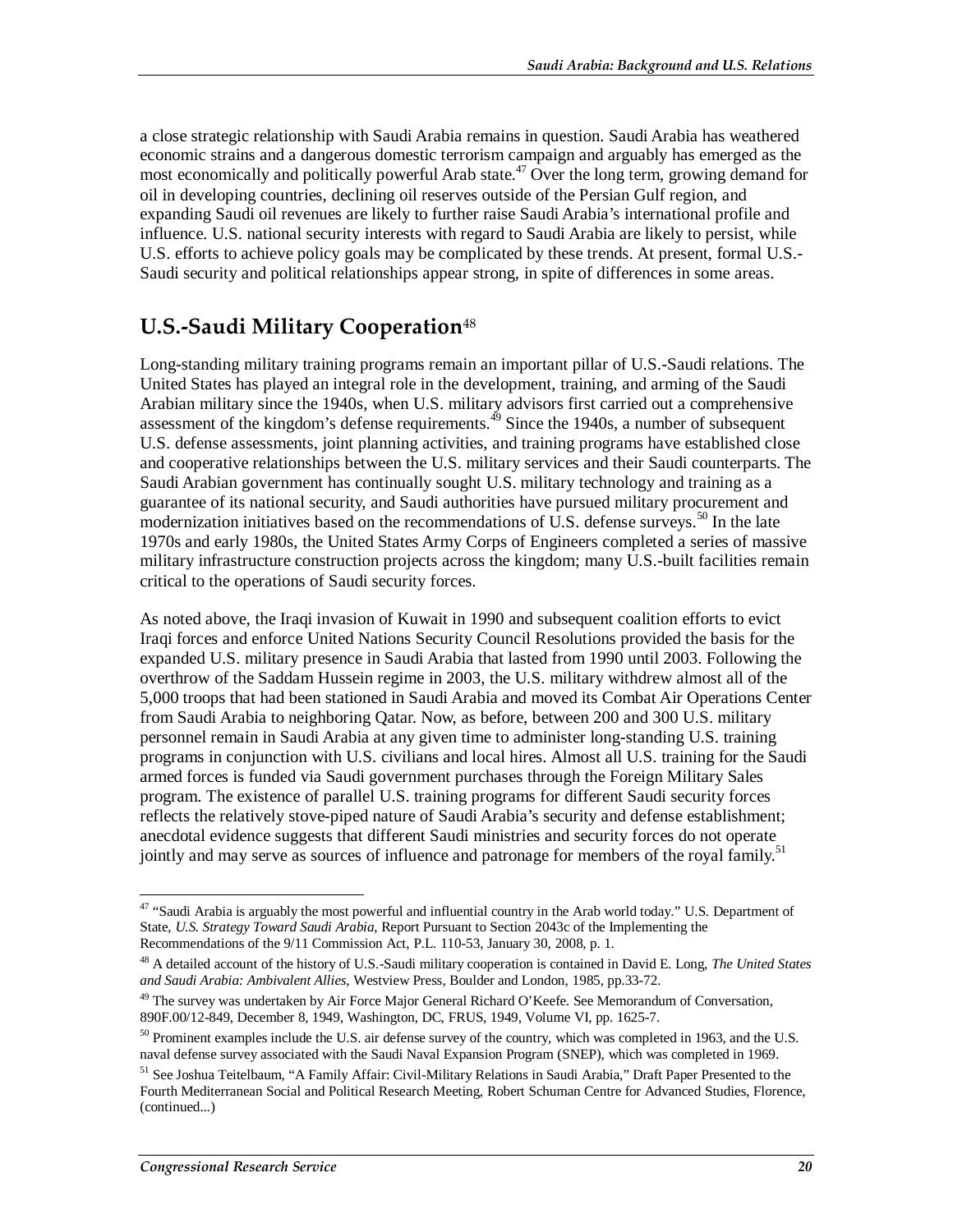#### **U.S. Military Training Mission in Saudi Arabia (USMTM)**

The U.S. Military Training Mission in Saudi Arabia (USMTM) has served as the focal point for U.S.-Saudi military-to-military relations since its establishment in 1953. Through USMTM, the U.S. Department of Defense and the joint military services work with counterparts from the Saudi Ministry of Defense and Aviation (MODA) and Saudi armed forces, which are led by Crown Prince Sultan bin Abd al Aziz and his son Prince Khaled bin Sultan. The USMTM is a joint services training mission under the command of U.S. Central Command (CENTCOM) and works with the Saudi MODA "to assist and advise the Saudi Arabian Armed Forces with respect to the building of military equipment, plans, organization, administrative procedures, training methods, and the conduct of such training."52 Organized in 1953 under the auspices of the U.S.-Saudi Mutual Defense Assistance Agreement,<sup>53</sup> the program is now administered according to the terms of a 1977 memorandum of understanding.<sup>54</sup>

#### **Saudi Arabian National Guard Modernization Program (PM-SANG)**

The Saudi Arabian National Guard (SANG), which operates separately from MODA forces, is led by King Abdullah bin Abd Al Aziz and his son, Prince Miteb bin Abdullah. The United States Army Security Assistance Command (USASAC) administers PM-SANG, which seeks to "develop, within the Saudi Arabian National Guard, the capability to unilaterally initiate, sustain, and operate modern military organizations and systems." According to USASAC, modernization support under the PM-SANG mission is "open-ended and includes training, supply, maintenance, operations, medical, construction, equipment fielding, equipment post fielding support, and a host of other related activities."<sup>55</sup> The program was chartered by and operates according to the terms of a 1973 memorandum of understanding.<sup>56</sup> The Vinnell Corporation, a subsidiary of the Northrop Grumman Corporation, is the primary U.S. contractor charged with training SANG units.<sup>57</sup> In 2004, terrorists shot and killed an American Vinnell employee based in Riyadh. In July 2008, the Bush Administration notified Congress of a potential sale to Saudi Arabia of "continued assistance in the modernization of the Saudi Arabian National Guard as well as associated equipment and services … for the period 1 January 2009 through 31 December 2013." The estimated potential cost is \$1.8 billion. According to the notification, as of July 2008, there were 215 U.S. military personnel and 500 contractors in Saudi Arabia supporting PM-SANG.

1

<sup>(...</sup>continued)

March 2003.

<sup>52</sup> USMTM Mission Statement, available at http://www.usmtm.sppn.af.mil/.

<sup>53</sup> Agreement Providing for a Military Assistance Advisory Group, June 27, 1953 (4 UST 1482; TIAS 2812; 212 UNTS 335). Terminated February 27, 1977, except that the provisions of paragraph 7 remain in force in respect to activities under the agreement of February 8 and 27, 1977 (28 UST 2409; TIAS 8558).

<sup>&</sup>lt;sup>54</sup> Agreement Relating to a United States Military Training Mission in Saudi Arabia, February 27, 1977 (28 UST 2409; TIAS 8558).

<sup>55</sup> OPM-SANG, "Historical Perspective," available at https://www.opmsang.sppn.af.mil/.

<sup>56</sup> Memorandum of Understanding Concerning the Saudi Arabian National Guard Modernization Program, March 19, 1973 (24 UST 1106; TIAS 7634).

<sup>57</sup> Information on VinnellArabia operations with the SANG is available at http://www.vinnell.com/ArabiaRecruiting/ recruiting.htm.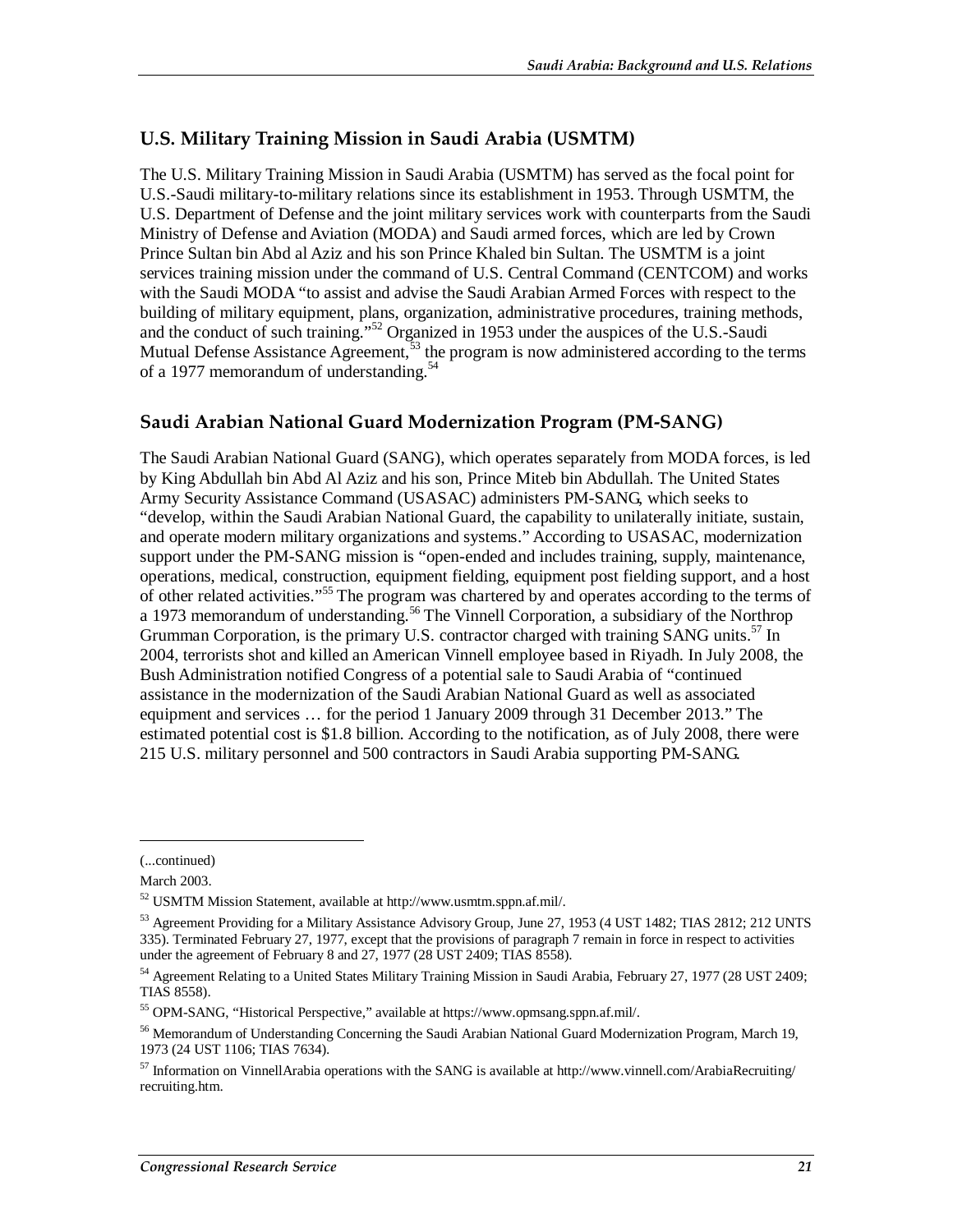#### **Office of Program Management Ministry of Interior – Facilities Security Forces (OPM MOI-FSF)**

The newest U.S.-Saudi security cooperation program is administered by the U.S. Department of State and the U.S. military and seeks to improve the state of critical infrastructure (including energy infrastructure) protection in the kingdom. The MOI-FSF program implements the Technical Cooperation Agreement signed by the Bush Administration and the Saudi government in May 2008 to govern U.S. assistance "in the areas of critical infrastructure protection and public security, including border protection, civil defense capabilities, and coast guard and maritime capabilities."<sup>58</sup> A small team of military advisers associated with the MOI-FSF program deployed in early 2009 to begin an assessment mission that will make recommendations to the Ministry of Interior and U.S. Central Command (U.S. CENTCOM) for the development of Saudi Arabia's planned 35,000-person Facility Security Force. In the future, the OPM MOI-FSF will oversee U.S. contributions to the training and equipping of the FSF, which will be financed on a contract basis. In October 2008, then-U.S. Ambassador to Saudi Arabia Ford Fraker referred to the program as "probably the single biggest initiative for the U.S.-Saudi relationship," and predicted the value of contracts associated with the program could reach "tens of billions of dollars."<sup>59</sup>

### **Counterterrorism**

The Bush Administration's January 2008 *Strategy Toward Saudi Arabia* asserted that, "Victory for the United States in the global war on terrorism will be impossible without a partnership to dry up funds for terrorists and to combat Islamic extremism in the kingdom."<sup>60</sup> Terrorism has long been an issue in U.S.-Saudi relations, and the strategy document constitutes the latest acknowledgment by U.S. officials of the roles that Saudi nationals play in both supporting and combating terrorism. U.S. policy makers sought the support of Saudi authorities throughout the 1970s and 1980s in combating various terrorist groups. However, after terrorist attacks on U.S. military facilities in Saudi Arabia in 1995 and 1996, the need for additional U.S.-Saudi counterterrorism cooperation grew more urgent.

Current counterterrorism issues include joint U.S.-Saudi efforts to eliminate threats posed by violent extremists in the kingdom as well as internationally. U.S. officials acknowledge significant Saudi domestic counterterrorism efforts and encourage the Saudi government to build upon the positive steps it has already taken to combat international terrorism. Both U.S. and Saudi officials have said the impetus for closer counterterrorism cooperation in recent years came from a series of terrorist attacks against Saudi, U.S., and other facilities in Saudi Arabia beginning in May 2003. One knowledgeable observer described the May 2003 attacks as "the inevitable wake up call" for Saudi leaders increasingly concerned over attempts by terrorists to target the Saudi regime.<sup>61</sup> According to the 9/11 Commission's final report, "[a]s in Pakistan, Yemen, and other countries, [Saudi] attitudes changed when the terrorism came home."

<sup>-</sup><sup>58</sup> Available at: [http://www.state.gov/documents/organization/109344.pdf].

<sup>59</sup> Saudi-US Relations Information Service, "Managing the Marriage: A Conversation with Ambassador Ford Fraker – Part 3," December 1, 2008.

<sup>60</sup> U.S. Department of State, *U.S. Strategy Toward Saudi Arabia*, Report Pursuant to Section 2043c of the Implementing the Recommendations of the 9/11 Commission Act, P.L. 110-53, January 30, 2008, p. 1.

<sup>61</sup> Judith Kipper quoted in Patrick E. Tyler, "Stability Itself Is the Enemy," *New York Times*, November 10, 2003.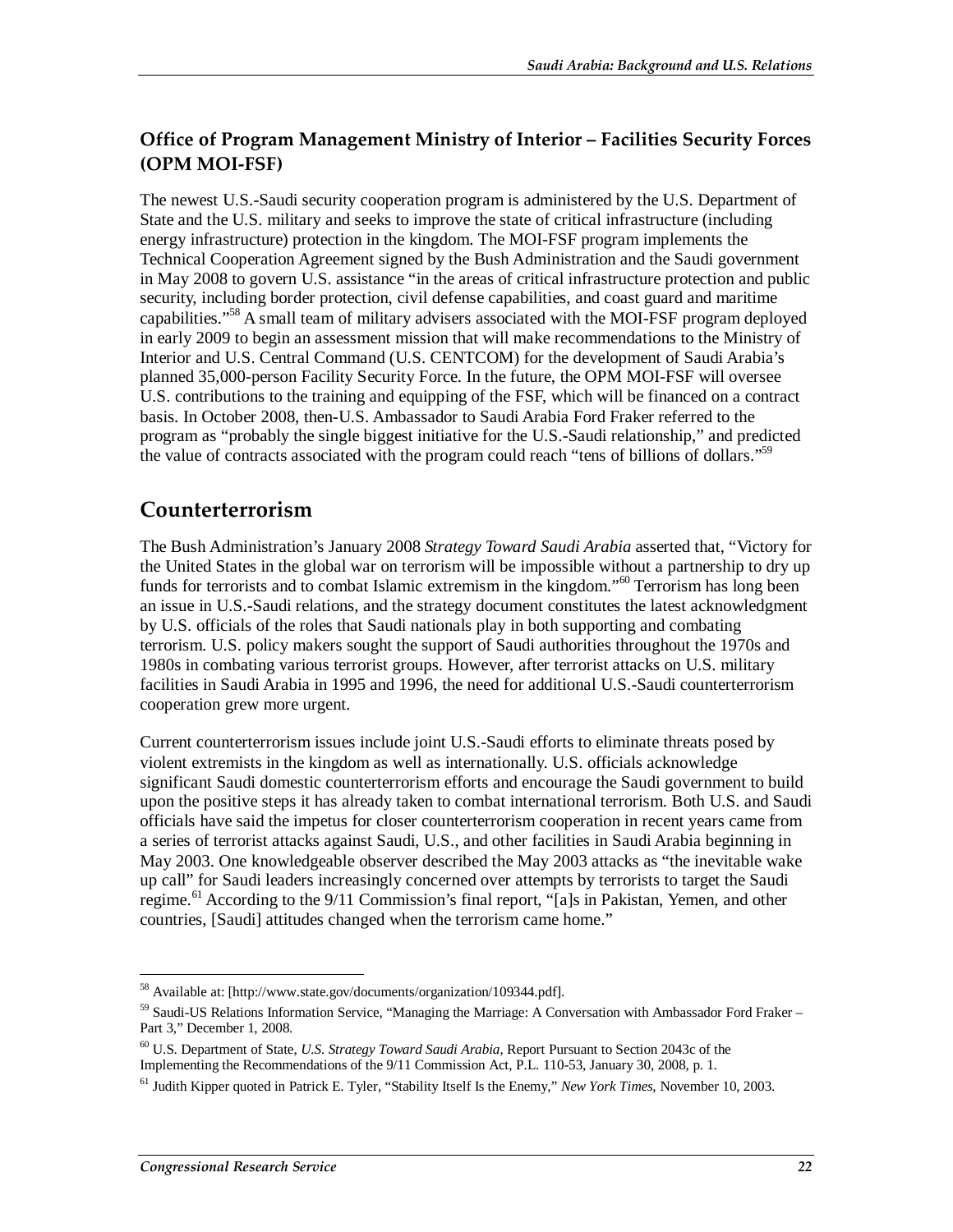#### **Al Qaeda in the Arabian Peninsula**

Terrorism "came home" to Saudi Arabia gradually during the 1990s, although attacks against non-U.S. targets did not begin until May 2003. Saudi veterans of anti-Soviet fighting in Afghanistan (the "Afghan Arabs"), Saudi combatants from subsequent conflicts involving Muslims in other regions, and Saudi graduates of terrorist training camps based in Afghanistan returned to the kingdom during this period. Some eventually formed the core of an organization calling itself Al Qaeda in the Arabian Peninsula (AQAP), which launched a deadly campaign of terrorist attacks in cooperation with local allies in May 2003.<sup>62</sup> Saudi counterterrorism officials describe the AQAP terrorism campaign and the government's counterterrorism response as having three stages:<sup>63</sup>

- The "Momentum" Phase—From May 2003 through June 2004, Saudi counterterrorism officials faced an organized campaign of terrorist attacks planned and executed by a trained network of AQAP operatives. Saudi officials describe AQAP as having created a network of storage caches and safe houses based on the work of local and foreign operatives trained in document forgery, fund-raising, publishing, weapons and explosives use, and personal security techniques. Major attacks during this period included the May 2003 bombing of residential compounds in Riyadh and the May 2004 attack on a residential facility in Al Khobar. In June 2004, Saudi officials announced they had shot and killed Abd al Aziz al Muqrin, the then-leader of AQAP.
- The "Regrouping" Phase—From June 2004 through April 2005, Saudi officials report that AQAP operatives began working in smaller cells with new leaders in an attempt to reestablish themselves after the government's initial counterterrorism response. Incidents during this period included a number of attacks on Saudi security facilities and forces, many of which ended in the death or arrest of AQAP fighters. Major attacks during this period included December 2004 attacks on the U.S. Consulate in Jeddah and the Ministry of Interior headquarters in Riyadh. In April 2005, Saudi officials announced the death of AQAP leader Saud al Otaibi following a three-day gun battle in Al Qassim province.
- The "Fragmentation" Phase—From April 2005 to the present, Saudi officials report that the AQAP organization in the kingdom has become increasingly fragmented. According to Saudi counterterrorism officials, current terrorist threats in the kingdom are associated with less organized cells that lack central leadership and that do not exhibit the skills or training evident among AQAP operatives previously detained or killed. Nevertheless, this period has been characterized by high-profile attempted attacks, including an abortive attack in February 2006 on the world's largest oil processing facility at Abqaiq in eastern Saudi Arabia. Shootouts and large scale arrests continued through late 2007.

Saudi counterterrorism officials appear confident that they have killed or captured most of the leaders and operatives that made up the original AQAP organization. King Abdullah echoed this

<sup>-</sup> $62$  A detailed account of the development and leadership of AQAP is available in Thomas Hegghammer, "Terrorist Recruitment and Radicalization in Saudi Arabia," *Middle East Policy*, Vol. XIII, No. 4, Winter 2006, pp. 39-60.

<sup>&</sup>lt;sup>63</sup> Briefings from Saudi Ministry of Interior counterterrorism advisors, Riyadh, Saudi Arabia, February 2008 and Washington, D.C., April 2008.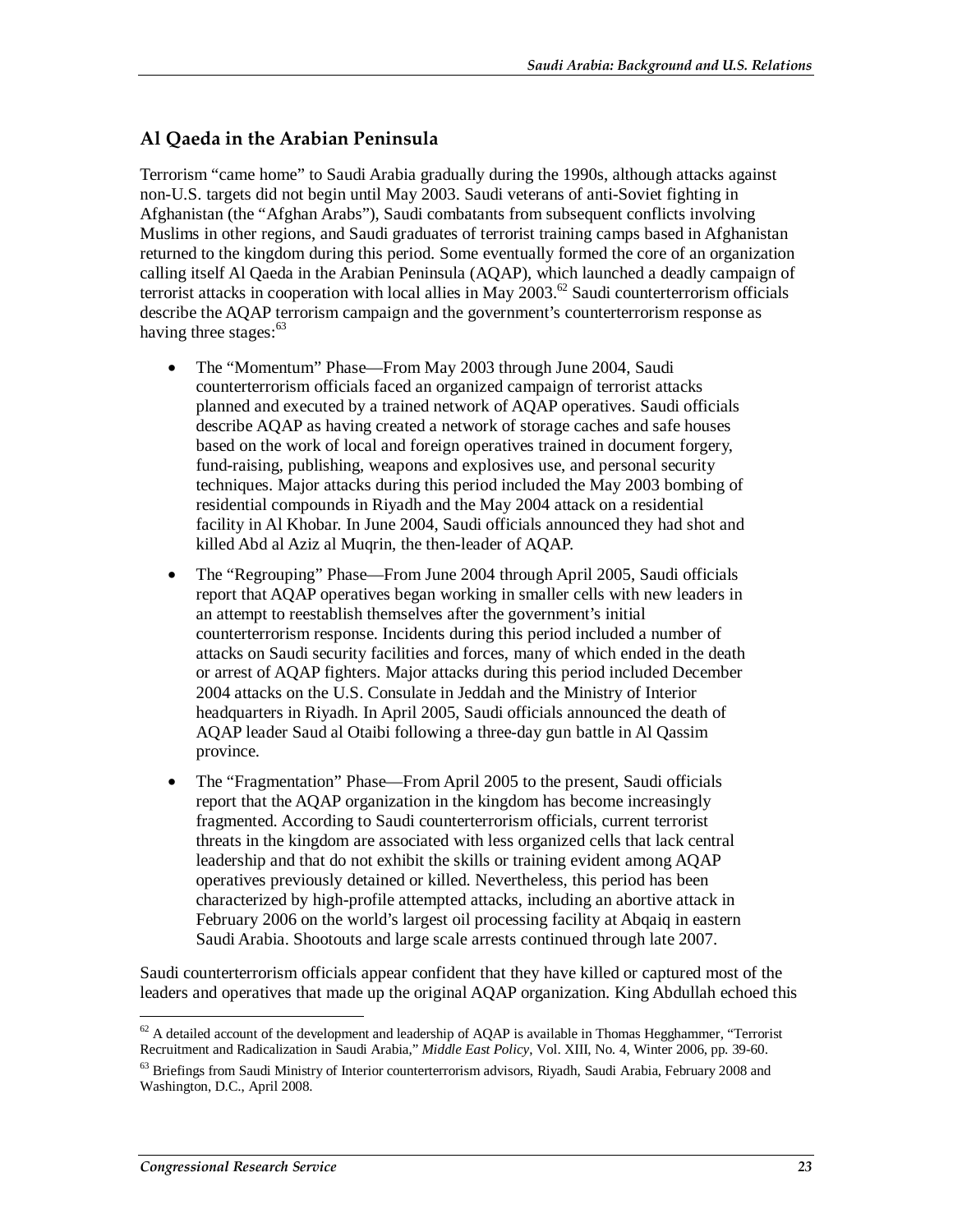sentiment in June 2006, when he stated that AQAP had been "defeated."<sup>64</sup> Nevertheless. continuing terrorist incidents and arrests have sustained concerns about the threat that Al Qaeda and its sympathizers pose in Saudi Arabia. Of particular concern is an apparent shift in attackers' objectives toward targeting critical energy infrastructure and Saudi government officials.<sup>65</sup> In response, Saudi authorities are establishing a 35,000-man oil facilities protection service. Longerterm challenges include the prospect of better-trained Saudi operatives returning from Iraq (see below) and the prospect of new weapons and operatives entering the kingdom from Yemen, where some terrorist operatives have reestablished AQAP. Saudi authorities also are working to improve border security controls to prevent infiltration of weapons and trained individuals from these areas. According to the U.S. Department of State, "there is an ongoing security threat" in Saudi Arabia, and a travel warning remains in effect.<sup>66</sup>

While some analysts have argued that the AQAP campaign threatened the viability of the Al Saud family's control over the country, developments since 2004 have shown that relatively basic improvements in Saudi counterterrorism techniques and investigative procedures enabled the government to weather a sustained assault from trained, experienced Al Qaeda operatives. Others have suggested that if AQAP members had completed preparations for a national campaign the outcome of their sustained confrontation with Saudi authorities may have been more in doubt. Saudi counterterrorism officials, like security officials in other Arab states, report that they do not intend to allow combatants from Iraq and Afghanistan to return and that they plan to maintain a state of vigilance and preparedness based on the expectation of enduring terrorist threats, particularly from Al Qaeda affiliates in Yemen.

Yemen's importance as a hub for Al Qaeda activity appears to have grown during 2009, as indicated by the reorganization of Al Qaeda in the Arabian Peninsula there and the flight of several suspected Saudi Al Qaeda operatives to Yemen. The attempted assassination of Assistant Interior Minister for Security Affairs Prince Mohammed bin Nayef bin Abdelaziz Al Saud in August 2009 highlighted this threat and raised questions about the tactics employed in the kingdom's terrorist rehabilitation program (see below).

#### **Combating Extremism**

Saudi officials now consider efforts to combat violent extremist ideology to be a central component in their domestic counterterrorism campaign. Saudi leaders and official religious figures have launched multifaceted public outreach and detainee rehabilitation campaigns that seek to portray Al Qaeda supporters and other violent activists as "misguided" followers of a "deviant ideology." These characterizations have powerful negative connotations in Saudi society, and are closely associated with long-standing government efforts to promote social consensus and deference to the official views of religious and political authorities. Newspapers and television channels regularly feature articles and programs condemning "deviant ideology" and promoting Saudi government programs designed to root out violent extremism.

 $\overline{a}$ 64 "Saudi King Says Al Qaeda Militants Defeated," *Reuters*, June 7, 2006.

 $<sup>65</sup>$  In late April 2007, Saudi authorities arrested 170 terrorism suspects on charges of planning to target critical oil</sup> facilities in the Eastern Province. Dan Murphy, "New Saudi Tack on Al Qaeda," *Christian Science Monitor*, April 30, 2007.

<sup>66</sup> U.S. Department of State Bureau of Consular Affairs, Travel Warning - Saudi Arabia, June 26, 2009.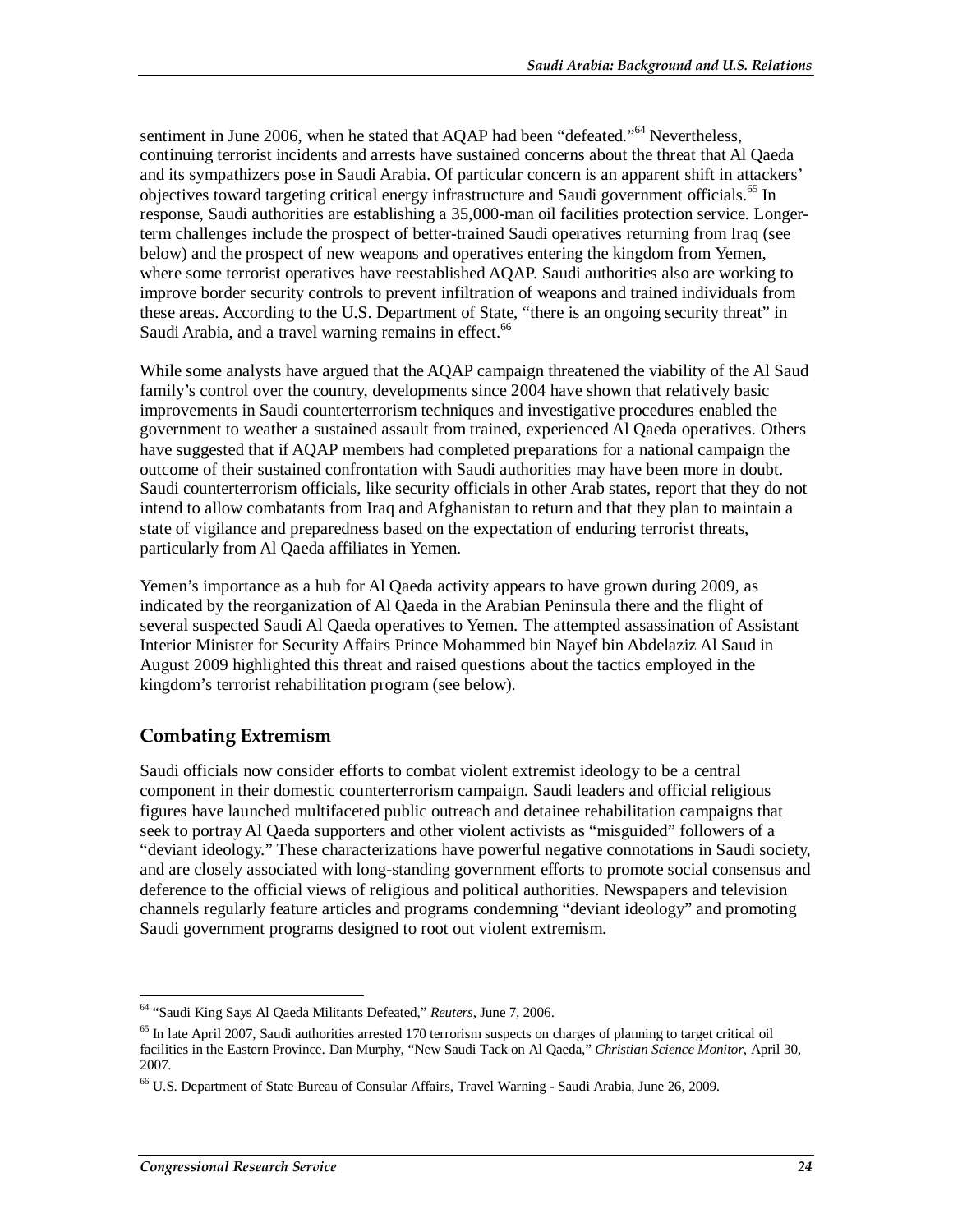The Saudi Ministries of Islamic Affairs, Education, and Interior have launched various programs associated with the campaigns, as have religious bodies such as the Commission for the Promotion of Virtue and the Prevention of Vice.<sup>67</sup> The detainee rehabilitation program is based on the engagement of Saudi counterterrorism officials, psychologists, and religious clerics with terrorism detainees in an effort to dissuade detainees from supporting extremism and violence in the future.<sup>68</sup> Successfully rehabilitated detainees are provided various types of social and financial support designed to prevent recidivism. $69$  Saudi authorities report that recidivism rate estimates range from  $10\% - 20\%$ .<sup>70</sup>

Some outside observers have hailed the Saudi programs as innovative and effective, while others have questioned the wisdom of releasing and supporting former detainees because of the tangible threats that potential recidivism could pose. Saudi authorities state that they carefully monitor participants during and after rehabilitation, and trials and continued detention await unresponsive detainees. The extent and success of the program and Saudi Arabia's post-rehabilitation monitoring drew new skepticism in early 2009 when two individuals who had passed through the program and had disappeared resurfaced in Yemen and announced themselves to be the leaders of Al Qaeda operations in that country and in the broader Arabian Peninsula. Subsequent reporting revealed that other program participants could not be located and are believed to have resumed activities in support of Al Qaeda. The attempted assassination of the program's primary patron and sponsor, Prince Mohammed bin Nayef, by a Saudi national posing as a repentant terrorist raised further doubts about the program's success in dealing with hardened militants. Reporting in the aftermath of the attack also revealed a high degree of personal involvement on the part of the prince in negotiation with the would-be assassin for his surrender, undermining some international media accounts of the program that suggested the program was managed by counterterrorism officers with a strictly clinical approach.<sup>71</sup>

The ideological content of reeducation programs and Saudi anti-terrorism outreach statements also may be problematic to the extent that it portrays religiously motivated violence as illegitimate when prohibited by religious and political leaders, rather than as being illegitimate in and of itself. Similar questions could be raised regarding the Saudi anti-extremism campaign's approach to so-called *takfiri* ideology; this term refers to a practice known as *takfir* in which an individual is ruled insufficiently pious and therefore subject to religious disavowal and potential violence. Some official clerics continue to argue that determinations of religious fidelity and infidelity are not divisive or illegitimate in and of themselves, but rather that the practice of *takfir* should be performed only by qualified religious scholars.<sup>72</sup>

<sup>-</sup>67 OSC Document FEA20070717232153, "Saudi Arabia: Riyadh Announces New Campaigns To Confront Extremist Ideology," July 17, 2007; and, OSC Document GMP20080429614004, "Saudi Vice, Virtue Chief on Study Documenting Counter-Terrorism Efforts," *Ukaz* (Jeddah), April 24, 2008.

<sup>68</sup> See Terrence Henry, "Get out of Jihad Free," *The Atlantic*, June 2007, pp 39-40.

 $69$  See for example, OSC Document GMP20071008836001, "Saudi Minister Orders Funds, Temporary Release For Returnees From Guantanamo," *Ukaz* (Jeddah), October 6, 2007.

 $^{70}$  Briefings from Saudi Ministry of Interior counterterrorism advisors, Riyadh, Saudi Arabia, February 2008.

 $71$  See for example, a partial transcript of call between the attacker and Prince Mohammed bin Nayef reprinted by the Saudi Press Agency on September 2, 2009, available at:

http://www.saudigazette.com.sa/index.cfm?method=home.regcon&contentID=2009090248580.

<sup>72</sup> For example, Saudi Grand Mufti Shaykh Abd al Aziz bin Abdullah Al Al Shaykh has argued that, "The issues of holding others as infidels or debauchers or apostates are *sharia* [Islamic law] issues that should be built on the scholarship of sharia and by qualified religious scholars." OSC Document GMP20080318913003, "Saudi Grand Mufti Lashes Out at Terrorists, Deviants in Lecture at Islamic University," *Al Madinah* (Jeddah), March 18, 2008.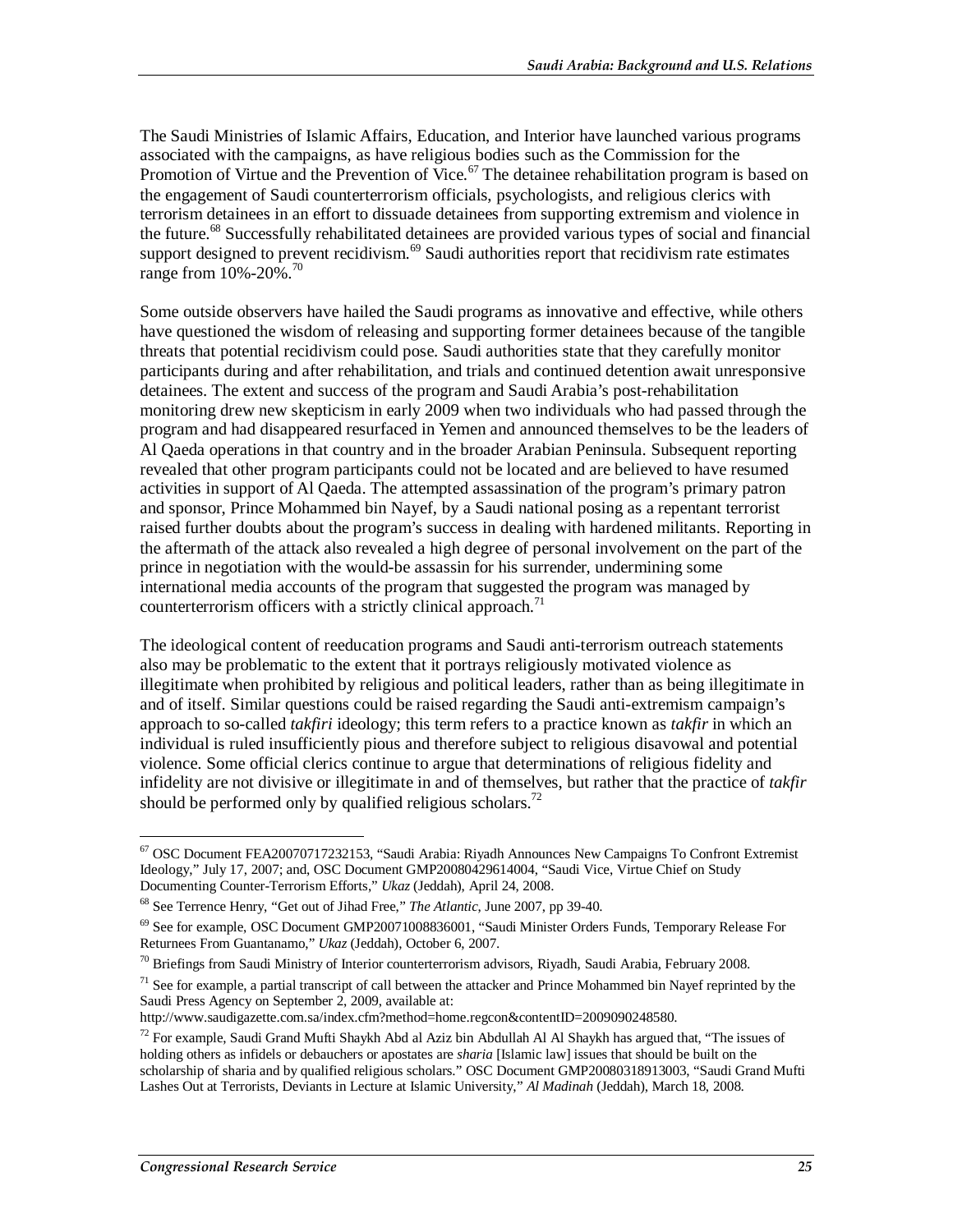Some opposition figures have questioned the legitimacy of Saudi officials who call on Saudi citizens to avoid supporting combatants in Iraq or other conflicts involving Muslims. Some critics allege that Saudi officials and clerics are being hypocritical in light of their past encouragement of similar activism among Saudis in other cases.<sup>73</sup> At issue is the government's assertion that activism or violence are illegitimate unless endorsed by the country's leaders. Some critics' counter-arguments contend that the government's endorsements appear to have become arbitrary or based on secular foreign policy priorities rather than on religious principles or solidarity.

## **The Arab-Israeli Conflict**

Many Saudi citizens and officials hold and express the view that the Israeli-Palestinian conflict is the central policy problem in the Middle East region. Many Saudis argue that the United States should support a solution to the conflict that adequately addresses various Palestinian and Arab concerns. The government of Saudi Arabia supports Palestinian national aspirations, strongly endorses Muslim claims in the Old City of Jerusalem, and has frequently criticized Israeli settlement building in the West Bank and Gaza Strip. Since the 1940s, Saudi-U.S. relations have been challenged repeatedly by stark differences of opinion over the Israeli-Palestinian question, with leaders on both sides questioning the other's devotion to achieving a just peace and willingness to abide by stated policy commitments.

Unlike several other Gulf countries, Saudi Arabia has not established open trade or liaison channels for communication with Israel. Nevertheless, Saudi Arabia generally has supported U.S. policy since the early 1990s by endorsing Israeli-Palestinian peace agreements; by joining with neighboring Gulf states in 1994 in terminating enforcement of the so-called secondary and tertiary (indirect) boycotts of Israel;<sup>74</sup> and by adopting a more proactive approach to Arab-Israeli peacemaking and diplomacy. The outbreak of the second Palestinian *intifadah*, or uprising, in late 2000 and the collapse of the Oslo peace process in early 2001 ushered in a period of renewed tension in Saudi-Israeli relations. Saudi leaders were sharply critical of Israeli military and security responses to Palestinian terrorist attacks and launched massive relief campaigns for the Palestinians, some of which are alleged to have supported the families of Palestinians who died in attacks on Israelis or in engagements with Israeli security forces. In response to Israel's recent military strikes on Hamas in the Gaza Strip, Saudi leaders have been forced to balance their commitment to conditional offers of peace and recognition to Israel with the demands of regional rivals and some Saudi citizens, clerics, and officials to confront Israel directly.

#### **Saudi-Palestinian Relations**

Saudi Arabia maintains contact with the two main Palestinian political entities—the secular nationalist Fatah movement and the Islamic Resistance Movement, more commonly known as Hamas, which remains a U.S.-designated foreign terrorist organization. Political rivalry and violence between Hamas and Fatah since 2006 has complicated Saudi policy toward the

<u>.</u>

 $73$  A prominent early example of this type of encouragement was King Khalid's decision in 1980 to create a Committee to Aid the Afghani Mujahidin, which followed an earlier announcement by then-Grand Mufti Shaykh Abd al Aziz Bin Baz that authorized the payment of zakat, a 2.5% alms wealth tax required of Muslims as one of the five pillars of faith, to anti-Soviet fighters in Afghanistan. See Saudi Committee to Collect Funds for Afghan Muslims, U.S. Department of State, Cable Jidda 00530, January 1980. Similar committees were subsequently established over the next twenty years to provide "support" or "relief" to Bosnians, Palestinians, Chechens, Kashmiris, Kosovars, and Iraqis.

<sup>74</sup> Saudi Arabia maintains the primary (direct) boycott. See below.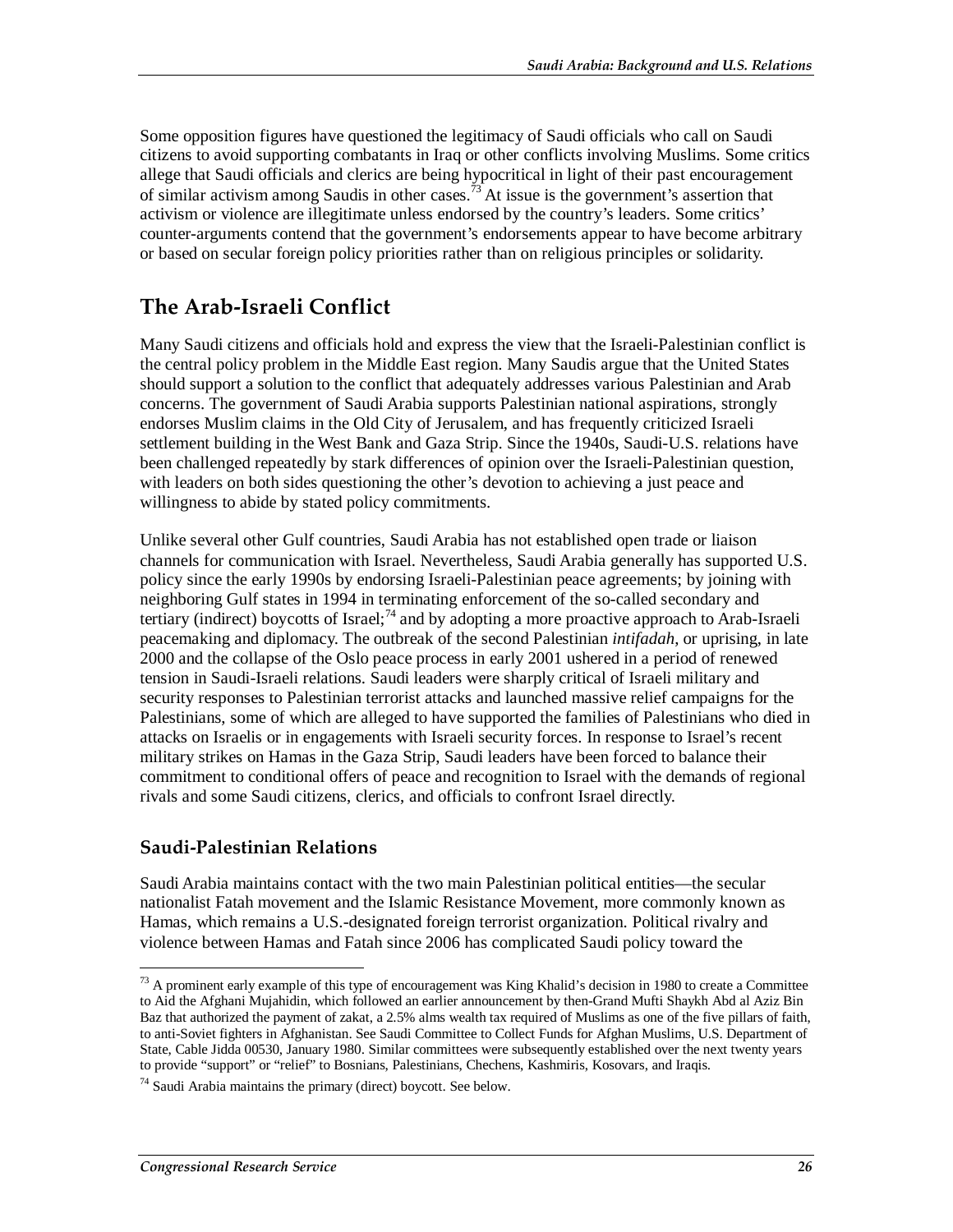Palestinians. As a result, the Saudi government at times has pursued policies divergent from the expressed preferences of the United States and other members of the Quartet.<sup>75</sup> However, more recent Saudi policy initiatives have sought to promote reconciliation between Hamas and Fatah and foster inter-Arab unity, in light of internecine fighting and a political stalemate that has blocked further progress in the Palestinian-Israeli peace process.

Saudi authorities and citizens have long endorsed public and private efforts to channel financial and material support to Palestinian organizations and causes. These efforts continued during the period in which Hamas controlled the Palestinian Authority.<sup>76</sup> In December 2007, Saudi Arabia pledged between \$500 and \$750 million to the Palestinian Authority over three years, and unofficial estimates suggest that Saudi pledges scheduled for delivery in 2008 have been met.<sup>77</sup> In January 2009, the Saudi Arabian government launched a nationwide fundraising campaign under the auspices of the Saudi Committee to Support the Palestinian People in response to Israel's military operations in the Gaza Strip. In August 2009, Saudi Arabia transferred \$200 million to the Palestinian Authority in line with its pledges of assistance.

#### **Saudi Peace Proposals**

In March 2002, then-Crown Prince Abdullah bin Abd al Aziz proposed a peace initiative calling for full Israeli withdrawal from occupied territories in return for full normalization of relations between Arab states and Israel. The text of the proposal, as adopted by the Arab League can be found in **Appendix B**. Continuing violence and political developments precluded further consideration of the Saudi proposal for several years. The overall direction of Saudi policy has remained committed to engagement in support of an eventual negotiated settlement. On March 28-29, 2007, the heads of state of most of the Arab League countries met in Riyadh and reconfirmed their support for King Abdullah's peace proposal, as adopted by the Arab League in 2002. At the time, Saudi Foreign Minister Prince Saud al Faisal warned that if Israel rejects the proposal, "they will be putting their future not in the hands of the peacemakers but in the hands of the lords of war."<sup>78</sup>

In November 2007, Saudi Foreign Minister Prince Saud al Faisal attended the U.S.-sponsored peace meeting in Annapolis, MD, lending the kingdom's support to renewed U.S. efforts to broker a two-state solution to the Israeli-Palestinian conflict. The foreign minister reiterated Saudi Arabia's willingness to normalize relations with Israel subject to conditions, including the

<sup>&</sup>lt;u>.</u> <sup>75</sup> The Quartet includes the United States, the United Nations, Russia, and the European Union. For example, in 2006, Saudi Arabia continued to deliver assistance to the Palestinian territories, in spite of U.S. efforts to convince the international community to halt support for the Palestinian Authority following Hamas' victory in parliamentary elections. Similarly, in February 2007, King Abdullah invited representatives of Fatah and Hamas to meet in Mecca, where they negotiated an agreement on a national unity government. Although the agreement represented an achievement for Saudi diplomacy, the national unity government did not explicitly meet preconditions set by the United States and its Quartet partners for recognition of the then-Hamas-led government (i.e., disavowal of violence, recognition of Israel, and acceptance of previous Israeli-Palestinian accords). Helene Cooper, "After the Mecca Accord, Clouded Horizons," *New York Times*, February 21, 2007.

<sup>76</sup> In late July 2006, the Saudi Arabian government announced plans to transfer \$250 million in reconstruction assistance "to the Palestinian people" and confirmed the transfer of half of a \$92 million budgetary support pledge for the Palestinian Authority.

<sup>77</sup> Howard LaFranchi, "Global donors exceed Palestinian expectations at Paris conference," *Christian Science Monitor*, December 19, 2007.

<sup>78</sup> David Blair, "Accept Peace Plan or Face War, Israel Told," *Daily Telegraph* (UK), March 28, 2007.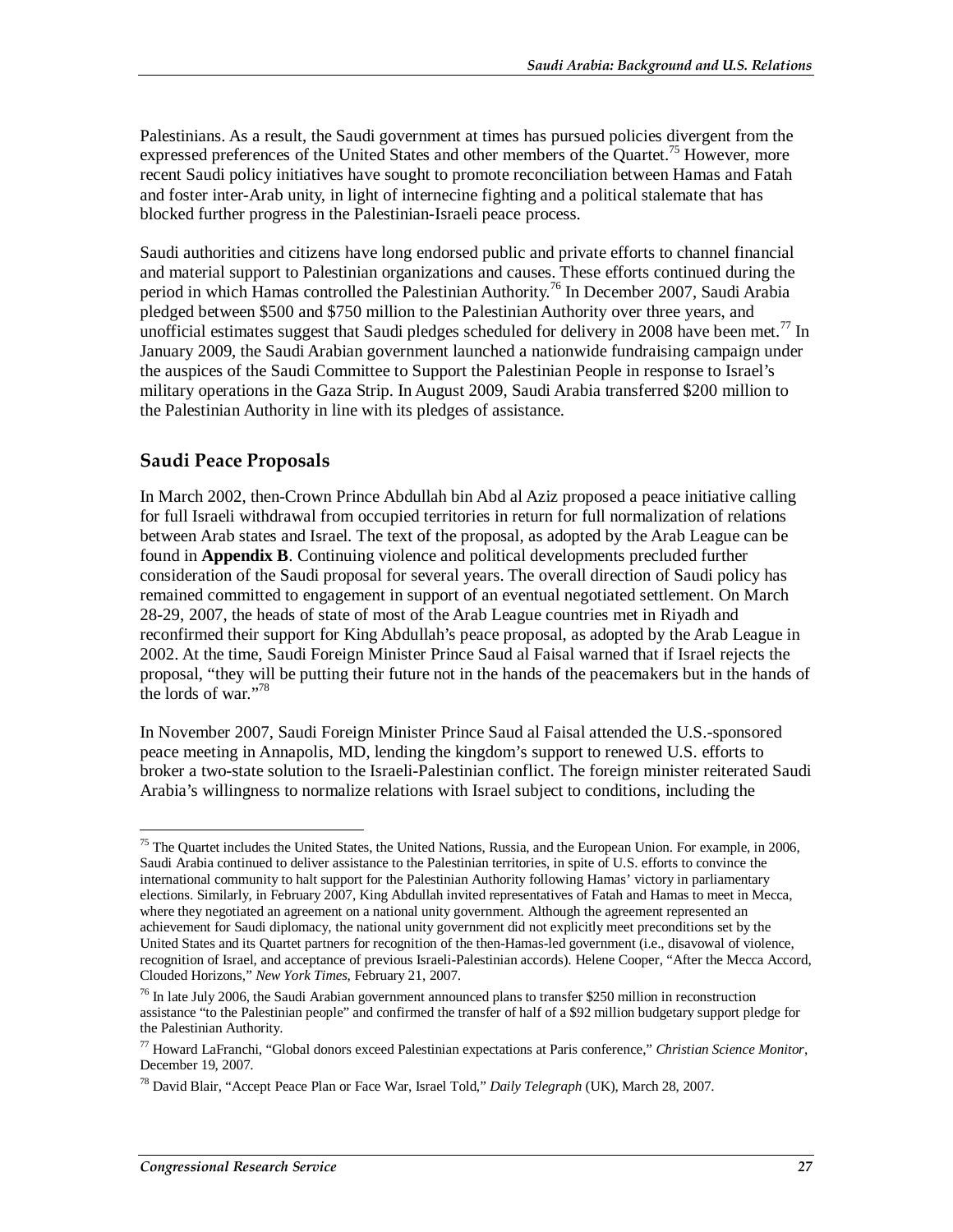establishment of a Palestinian state on territory occupied by Israel in 1967, a negotiated solution for the return of Palestinian refugees, and some degree of Palestinian sovereignty over East Jerusalem.

During the last year of the Bush Administration, Saudi officials expressed increasing frustration with U.S. policy and Israeli efforts to restrict the flow of material into the Hamas-controlled Gaza Strip. In February 2008, Prince Saud al Faisal stated that, "We hope that Israel responds positively to our quest and efforts, to avoid desperation that would force us to review our options."<sup>79</sup> In May 2008, he expressed the Saudi government's "dissatisfaction with and strong condemnation of Israel's continuation of its collective punishment policy against the Palestinian people, and its continuing blockade of the Gaza Strip."<sup>80</sup>

Israel's strikes on Hamas in January 2009 drew widespread condemnation in Saudi Arabia, although the government took a position that linked the outbreak of hostilities to intransigence and attacks by Hamas. At a January summit in Kuwait, King Abdullah characterized the Gaza conflict as "bloody, painful and brutal scenes and genocide being carried out by a criminal, inhuman, and merciless gang as the world listened and watched," and warned Israel that "the Arab Initiative on the table today will not be on the table for ever."<sup>81</sup>

U.S. Special Envoy for Middle East Peace Senator George Mitchell has visited Saudi Arabia repeatedly along with other high ranking U.S. officials. Saudi officials continue to call for Palestinian unity and forceful engagement by the United States in supporting a balanced approach to the conflict and in restraining potential Israeli military operations against Hamas and other regional threats.

Foreign Minister Prince Saud Al Faisal Al Saud visited the United States in September 2009 to represent the kingdom at the opening of the United Nations General Assembly and the G-20 meeting in Pittsburgh, PA. In his remarks at the General Assembly, he reiterated the kingdom's position with regard to the Israeli-Palestinian conflict, emphasizing that the kingdom would not adopt any so-called "confidence building measures" toward Israel beyond the standing Saudi peace proposal that has been endorsed by the Arab League. The Foreign Minister said, "the desired peace will never be achieved by attempting to impose normalization of relations on the Arabs before the completion of withdrawal and the establishment of peace, as though we are expected to reward the aggressor for his aggression in a reverse logic that totally lacks any form of serious credibility."82

Prince Saud Al Faisal's remarks echoed the positions taken by Saudi Ambassador to the United States Adel Al Jubeir in a September 8, 2009, letter to Members of Congress, in which he stated the kingdom's "firm view that resolution of this conflict does require outlining the final settlement at the outset, followed by prompt resumption of negotiations on all final status issues—borders, Jerusalem, water, security and refugees—with a deadline set for their early

-

<sup>79</sup> Damian Wroclavsky and Fiona Ortiz, "Saudi minister calls for Israeli response on talks," *Reuters*, February 20, 2008. 80 OSC Document GMP20080514831001, "Re-filed Version of SPA Report on Saudi ForMin Al Faysal's News

Conference," *Saudi Press Agency*, May 13, 2008.

<sup>81</sup> OSC Document GMP20090119869001, "Saudi King: Israel 'Must Realize' Arab Peace Offer 'Will Not Be on Table Forever'," January 19, 2009.

<sup>&</sup>lt;sup>82</sup> United Nations General Assembly, Debate of the 64th Session (2009), Saudi Arabia – Statement of His Royal Highness Prince Saud Al-Faisal, Minister for Foreign Affairs, September 26, 2009. Available at: http://www.un.org/ga/64/generaldebate/SA.shtml.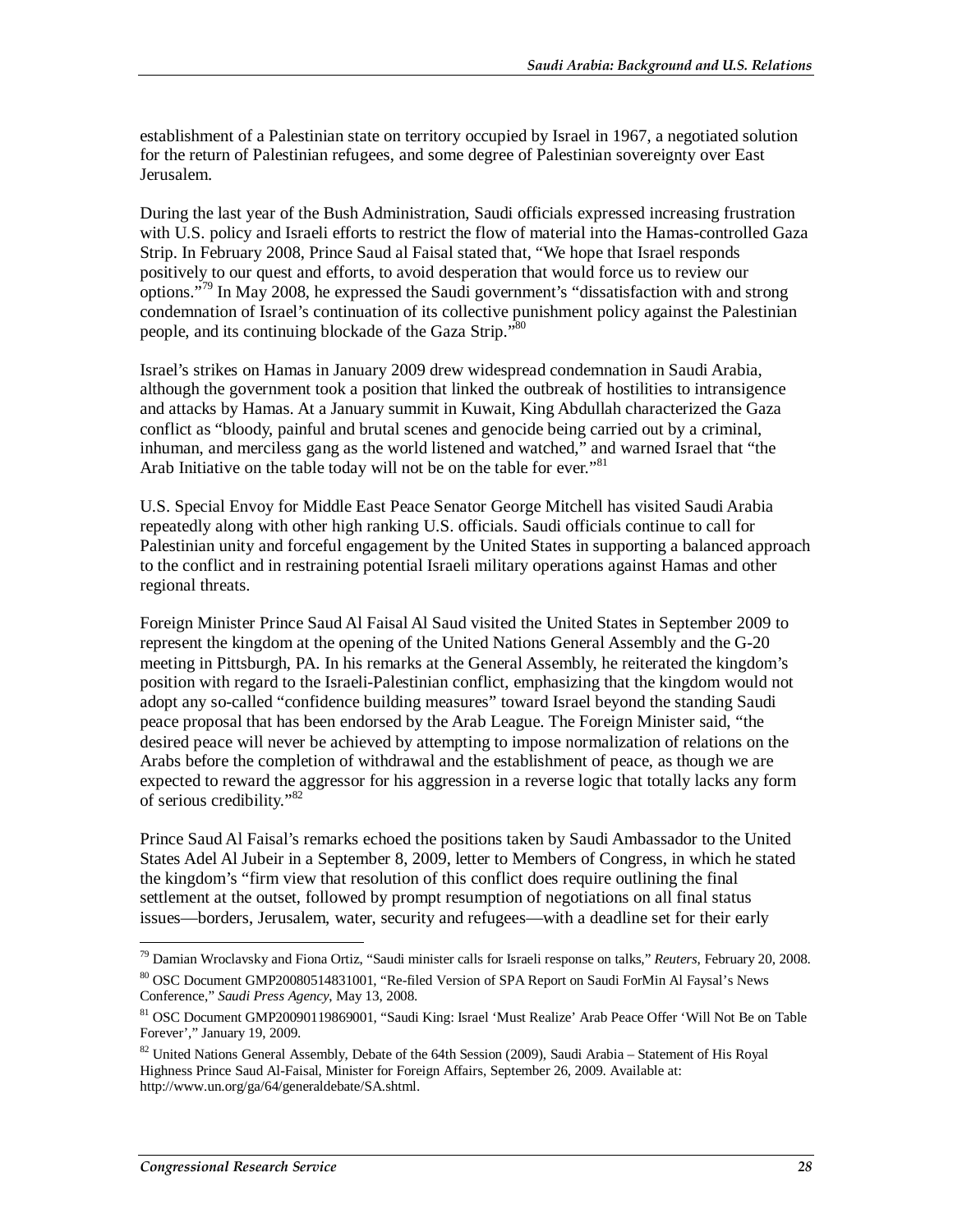conclusion. The focus must be on the final settlement and on the final peace, not on an incremental process."<sup>83</sup>

### **Iraq**

Saudi Arabia's relationship with Iraq has been tense historically, although periods of Saudi-Iraqi cooperation have occurred when supported by convergent interests, most notably during the Iran-Iraq war of the 1980s. Saudi Arabia publicly opposed the U.S.-led invasion of Iraq in 2003, but provided logistical support to U.S. forces,  $84$  and Saudi officials have called on U.S. forces not to leave Iraq on an "uninvited" basis.<sup>85</sup> Saudi Arabia's principal interests with regard to Iraq are first, to prevent instability and conflict in Iraq from threatening Saudi Arabia's internal security and stability; second, to prevent the repression of Iraq's Sunnis by newly dominant Shiites; and, third, to limit the regional influence of a potentially hostile Iran.<sup>86</sup>

Saudi Arabia's longer term interests include ensuring that the revival of Iraq's oil industry does not threaten Saudi preeminence and preferences in global energy markets and that Iraq does not re-emerge as a strategic military threat to the Arab Gulf states. Reconciliation and long-term stability in Iraq could ease Saudi fears of creeping insecurity, but could also create new challenges. Saudi Arabia's immediate concern is the reintegration or elimination of Saudi militants who may be seeking to return from Iraq. The success of Iraqi reconciliation efforts and the choices made by Iraq's government will determine whether Saudi fears about the empowerment of Shiite Arabs and the growth of Iranian influence persist or diminish. Future Iraqi choices in key areas such as energy and military policy will have important implications for Iraqi-Saudi relations.<sup>87</sup>

<sup>-</sup> $83$  Letter available from the Embassy of Saudi Arabia, Washington, DC, at:

http://www.saudiembassy.net/announcement/announcement09130901.aspx.

<sup>&</sup>lt;sup>84</sup> On March 19, 2003, a communiqué from then-King Fahd stated that Saudi Arabia "will not participate in any way" in the coalition attack on Iraq. A number of news reports, however, indicated that Saudi Arabia informally agreed to provide logistical support to U.S.-led forces, including permission to conduct refueling, reconnaissance, surveillance, and transport missions from bases in Saudi Arabia; landing and overflight clearances; and use of a U.S.-built facility in Saudi Arabia known as the Combat Air Operations Center (CAOC) to coordinate military operations in the region. Unnamed Saudi and U.S. officials later told the press that the Saudi royal family permitted the staging of U.S. special forces operations from inside Saudi Arabia, allowed some 250-300 mainly transport and surveillance planes to fly missions from Saudi Arabia, and provided tens of millions of dollars in discounted oil, gas, and fuel for U.S. forces. See also "U.S. And Saudis Agree On Cooperation," *Washington Post*, February 26, 2003; and John Solomon, "Saudis had wider role in war," *Associated Press*, April 26, 2004.

<sup>&</sup>lt;sup>85</sup> In October 2006, and repeatedly thereafter, then-Saudi Ambassador to the United States Prince Turki al Faisal argued that, "The kingdom's position has always been that since the United States came into Iraq uninvited, they shouldn't leave uninvited." Arshad Mohammed, "Saudi envoy warns US against abrupt Iraq withdrawal," *Reuters*, October 30, 2006.

<sup>86</sup> For the Saudi cabinet's statement of its key principles for Iraq, see *Saudi Press Agency* (Riyadh), "King Abdullah Chairs Cabinet's Session," November 20, 2006.

 $87$  With regard to oil policy, there is a possibility, in the words of one analyst, that, over the long term, "the Saudi interest in moderate prices and preserving market share will run afoul of the Iraqi need for maximum production at high prices to fund national reconstruction." See Joseph McMillan, *Saudi Arabia and Iraq: Oil, Religion, and an Enduring Rivalry*, USIP, Special Report No. 157, January 2006, p. 14.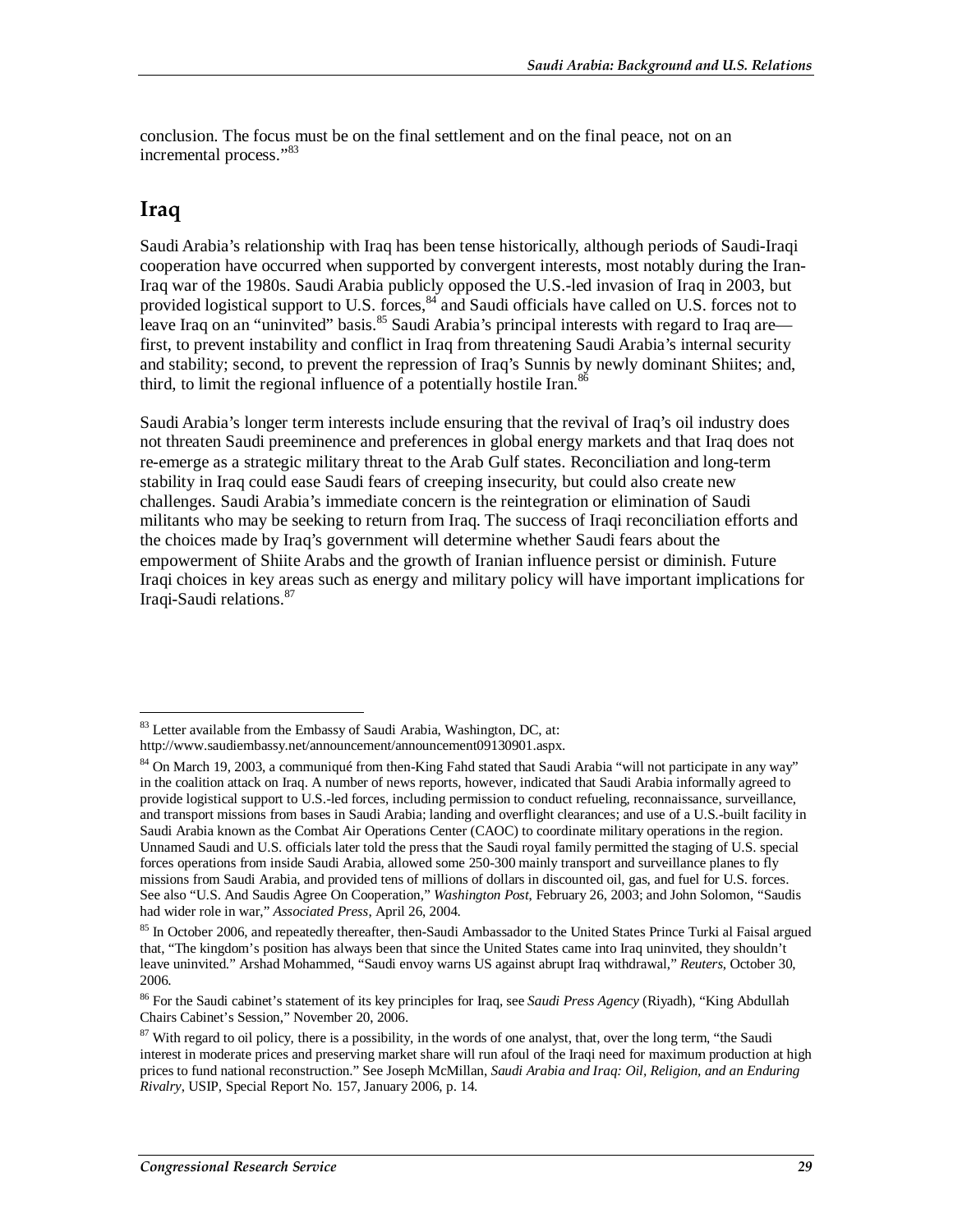#### **Saudi Policy Priorities in Iraq**

The Saudi Arabian government has refrained from overt political-military intervention in Iraq since 2003, in spite of the threat that instability in Iraq has posed to Saudi Arabia's national security. To date, Saudi policy initiatives have sought to meet the humanitarian needs of Iraqis displaced by violence; to promote political and religious reconciliation among Iraqis by hosting and participating in various regional conferences; and, to take preventive security measures to limit the spread of violence into Saudi Arabia. Some analysts believe that Saudi Arabia has not fulfilled pledges of aid to Iraq because it does not want to support an Iraqi government that many Saudis believe has a Shiite sectarian agenda. Other observers also speculate that the Saudi government may be offering financial support to Sunni Arab individuals and groups in Iraq, including tribal leaders and others associated with the so called "awakening" movement. However, Prince Saud al Faisal publicly has dismissed calls for direct Saudi involvement in supporting Iraqi Sunnis and has stated, that "since the start of the crisis in Iraq ... the Kingdom has said it will stand at an equal distance from all Iraqi groups and does not describe itself as the guardian of any group or sect."88

#### **Saudi-Iraqi Diplomatic and Economic Relations**

Sectarian and strategic anxieties complicate Saudi efforts to engage the Shiite-led Iraqi government, to establish strong trade links, and to discourage and prevent Saudi clerics and individuals from supporting Sunni Arab combatants in Iraq. Saudi leaders maintain regular contact with prominent Iraqi government officials, clerics, and political figures. A Saudi Foreign Ministry delegation visited Iraq in August 2007 to explore the possibility of reopening an embassy in Baghdad, and in January 2008, Saudi Foreign Minister Prince Saud al Faisal announced that an ambassador had been chosen and that Saudi Arabia hoped to open an embassy in Baghdad "in the next few months."<sup>89</sup> However, in October 2008 he appeared to place an indefinite delay on plans to send an ambassador to Baghdad because, in the Saudi government's view, security concerns would limit the ability of any Saudi representative to operate effectively.<sup>90</sup> A regional press report in April 2009 appeared to confirm that advanced preparations for an eventual Saudi diplomatic presence in Baghdad have been made, but quoted Saudi officials as indicating that security concerns continue to limit their willingness to send high level diplomatic personnel to Iraq on a permanent basis. The bombings of Iraqi government ministries in August and October 2009 likely confirmed Saudi views of insecurity in Baghdad following the withdrawal of U.S. forces from Iraq's cities. As of November 2009, a Saudi Embassy had not been opened in Baghdad and no ambassador had been publicly identified.

As of January 2004, Iraq reportedly owed the Saudi government \$9 billion in debts incurred during the Saddam Hussein regime (mostly during the Iran-Iraq war of the 1980s), while private Saudi firms and banks hold about \$19 billion in Iraqi debt.<sup>91</sup> Questions have been raised about

<sup>&</sup>lt;u>.</u> <sup>88</sup> *Arab News* (Jeddah), "Kingdom Won't Take Sides in Iraq, Says Saud," December 20, 2006; and Robin Wright, "Royal Intrigue, Unpaid Bills Preceded Saudi Ambassador's Exit," *Washington Post*, December 23, 2006.

<sup>&</sup>lt;sup>89</sup> Prince Saud al Faisal quoted in "U.S. Secretary of State Condoleezza Rice Remarks With Saudi Arabia Minister of Foreign Affairs, His Royal Highness Prince Saud Al-Faisal," State Department Press Releases and Documents, January 15, 2008.

<sup>90</sup> Donna Abu-Nasr, "Saudi Arabia, citing security, delays opening embassy in Baghdad," *Associated Press*, October 21, 2008.

<sup>91</sup> For more information, see CRS Report RL33376, *Iraq's Debt Relief: Procedure and Potential Implications for*  (continued...)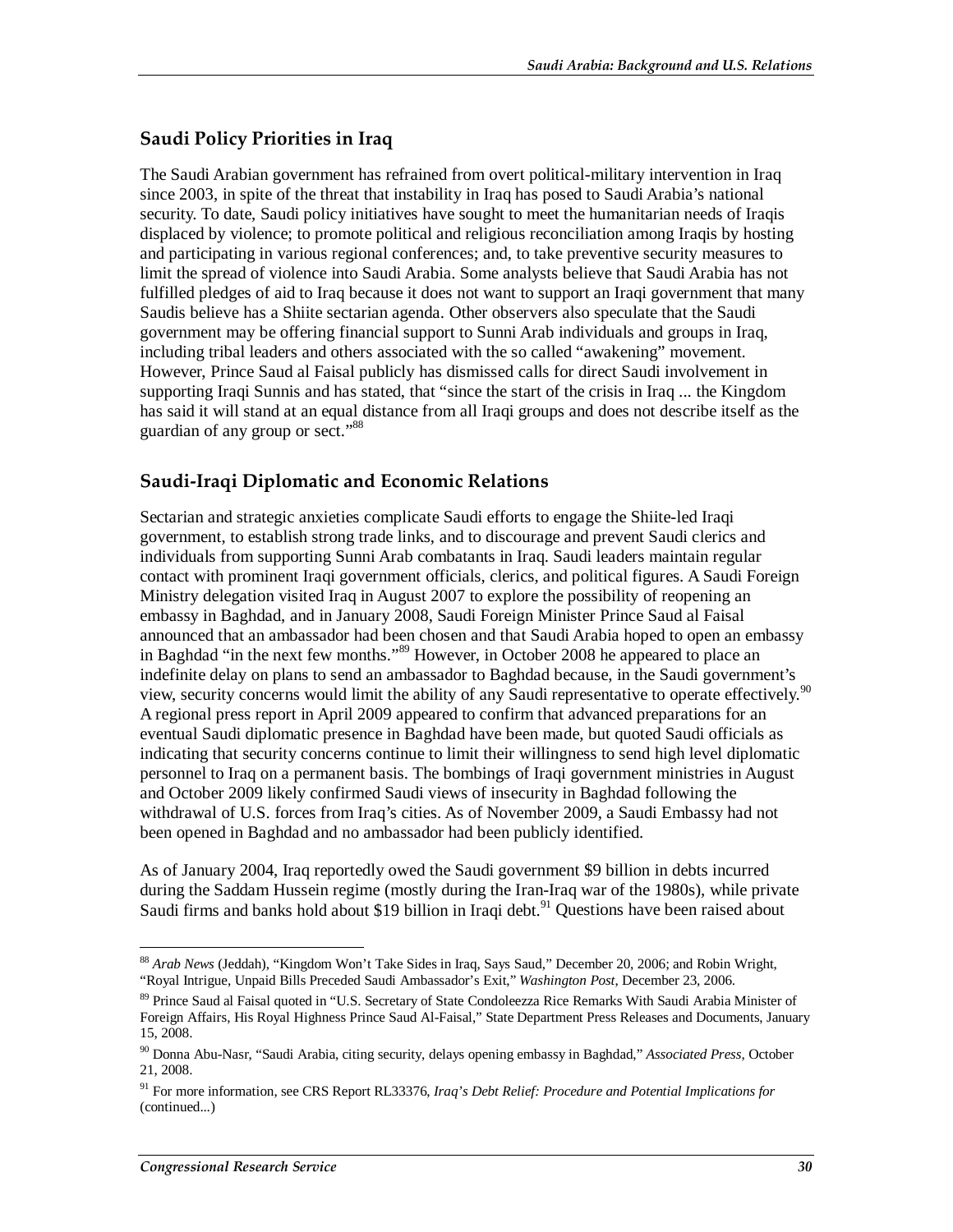whether Iraq's debt to Saudi Arabia is subject to interest, and both parties have agreed to discuss the matter. U.S. officials have encouraged Saudi Arabia and Kuwait to forgive Iraq's outstanding debt to support reconstruction and economic recovery efforts. The Iraq Study Group report speculated that Saudi Arabia could agree to cancel the outstanding debt as part of regional efforts to support and stabilize Iraq.<sup>92</sup> In May 2007, Prince Saud al Faisal stated that the Saudi government will continue its negotiations with Iraq "to have an appropriate solution to debts in line with rules of the Paris Club."

In December 2008, Paris Club members completed their debt forgiveness schedule with Iraq, which eliminated 80% of Iraq's Paris Club-held debt in line with Iraq's participation in an IMF economic reform program. In April 2009, press reports indicated that Saudi Arabia may be reconsidering the terms of publicly held Iraqi debt from the Iran-Iraq war period while continuing to consider privately held debt as unalterable. Past media reports have suggested that Saudi officials are reluctant to offer substantial economic concessions, such as debt relief, until they are confident that Iraq's elected government is committed to establishing an equitable balance of power among Iraq's sectarian groups and to resisting Iranian influence.

The Saudi government has pledged \$500 million from the Saudi Development Fund to sponsor Iraqi government-requested development projects, along with \$500 million to finance potential bilateral trade and close to \$90 million in humanitarian relief assistance.<sup>93</sup> However, since 2003, trade between Iraq and Saudi Arabia has remained very limited. Saudi and Iraqi security services also reportedly have increased their cooperation. Nevertheless, some accounts suggest that Iraqis are frustrated by the slow pace of official Saudi-Iraqi rapprochement and the Saudi government's unwillingness or inability to prevent individuals in Saudi Arabia from engaging in sectarian incitement. In September 2009, Iraqi Foreign Minister Hoshyar Zebari said in a media interview that, "To be frank and clear, I will say there is really a problem in Iraqi-Saudi relations. We are doing the impossible to correct these relations and place them on the right track."<sup>94</sup>

## **Economic Relations and Trade**

#### **U.S.-Saudi Trade**

Saudi Arabia remained the largest U.S. trading partner in the Middle East in 2008. According to the U.S. International Trade Administration, Saudi exports to the United States were \$54.8 billion (up from \$35.6 billion in 2007 and \$31.7 billion in 2006) and imports from the United States are estimated at \$12.5 billion (up from \$10.4 billion in 2007 and \$7.8 billion in 2006).<sup>95</sup> The large

1

<sup>(...</sup>continued)

*International Debt Relief*, by Martin A. Weiss; and, Tom Everett-Heath, "Opposing Views of the Kingdom to Come," *Middle East Economic Digest*, January 23-29, 2004, p. 1.

<sup>92</sup> Mariam Karouny and Alister Bull, "Iraq Finance Minister Says Still No Deal on Gulf Debt, *Reuters*, August 1, 2006; and, ISG Report, p. 35.

<sup>93</sup> Statement of Foreign Minister Prince Saud al Faisal to United Nations meeting on Iraq, September 18, 2006. Available at http://www.mofa.gov.sa/Detail.asp?InNewsItemID=55259.

<sup>&</sup>lt;sup>94</sup> OSC Report GMP20090918643001, "Al-Jazirah Interviews Iraq's Zebari on Syrian-Iraqi Crisis, Ties With Neighbors," September 18, 2009.

<sup>&</sup>lt;sup>95</sup> U.S. Department of Commerce, International Trade Administration Office of Trade and Industry Information (OTII), National Trade Data, Custom Report - Saudi Arabia, 2007. Available at http://tse.export.gov/.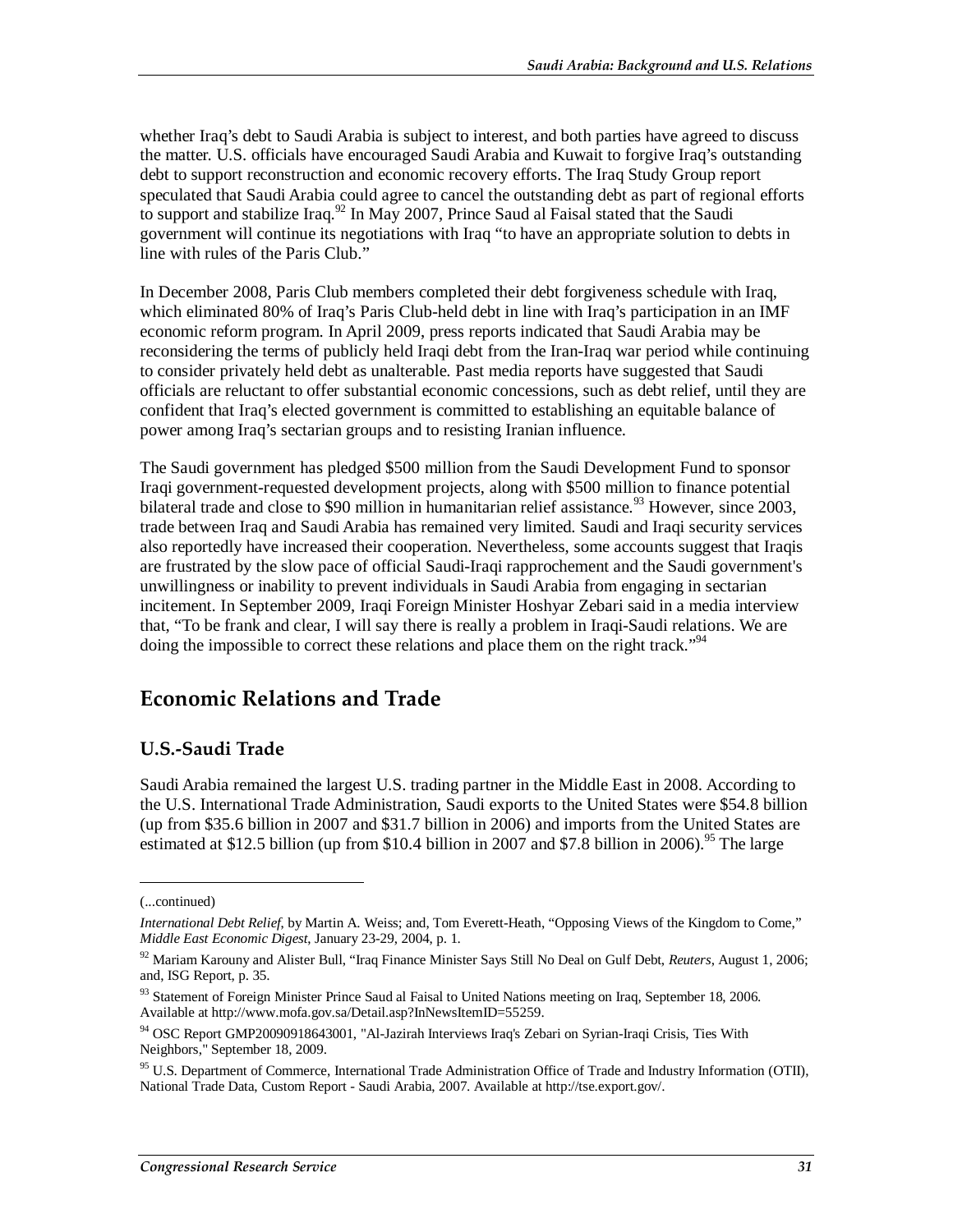increase in the value of Saudi exports since 2006 is attributable to high oil prices that prevailed through mid-2008. Comparable 2008 figures for Israel, the second-largest U.S. trading partner in the Middle East that year, were \$22.3 billion in exports to the United States and \$14.5 billion in imports from the United States. To a considerable extent, the high value of U.S.-Saudi trade is a result of U.S. imports of hydrocarbons from Saudi Arabia (see **Table 3** below) and U.S. exports of weapons, machinery, and vehicles to Saudi Arabia.

#### **U.S. Oil Imports and Saudi Policy**

With the world's largest proven oil reserves (estimated at 262.3 billion barrels), Saudi Arabia produced approximately 8 million barrels per day (bpd) of crude oil in mid-January 2009, a significant drop from record high production of 9.7 million bpd in mid-2008.<sup>96</sup> Saudi oil reserves, oil exports, and excess oil production capacity make the kingdom the focal point for the global oil market. SaudiAramco is in the process of completing a multi-year, multi-billion dollar production capacity expansion project that will raise its daily production capacity to 12.5 million bpd. According to the U.S. Energy Information Administration, approximately 11.1% of U.S. oil imports and 7.2% of total U.S. oil consumption came from Saudi Arabia during 2007. Formerly the largest foreign supplier of oil to the United States, Saudi Arabia was the second-largest supplier in 2008, after Canada. Through July 2009, Saudi Arabia was the fourth-largest supplier to the United States, based on average monthly supply. (See **Table 3** below.)

| Category                     | 2003   | 2004   | 2005   | 2006   | 2007   | 2008   | 2009<br>Average <sup>a</sup> |
|------------------------------|--------|--------|--------|--------|--------|--------|------------------------------|
| Total U.S.<br>Consumption    | 20.034 | 20.731 | 20.802 | 20.687 | 20.698 | 19.419 | 18.768                       |
| Total U.S.<br>Imports        | 12.264 | 13.145 | 13.714 | 13.612 | 13.439 | 12.872 | 12.083                       |
| Imports from<br>Saudi Arabia | 1.774  | 1.558  | 1.537  | 1.463  | .489   | 1.532  | 1.095                        |
| Imports from<br>Canada       | 2.072  | 2.138  | 2.181  | 2.353  | 2.426  | 2.459  | 2.450                        |
| Imports from<br>Mexico       | 1.623  | 1.665  | 1.662  | 1.705  | 1.533  | 1.299  | 1.280                        |
| Imports from<br>Venezuela    | 1.376  | 1.554  | 1.529  | 1.419  | 1.362  | 1.191  | 1.147                        |

#### **Table 3. U.S. Oil Consumption and Imports**

(in millions of barrels per day)

**Source:** U.S. Department of Energy, Annual Energy Review (AER) 2008, Report No. DOE/EIA-0384(2008), June 26, 2009; Monthly Energy Review (MER), October 29, 2009; and, AER Table 5.4 - Petroleum Imports by Country of Origin, 1960-2008, available at http://www.eia.doe.gov/aer/.

a. Country import data reflects 2009 average through July 2009. Total consumption and import data reflect average through September 2009.

-

<sup>96</sup> U.S. Energy Information Administration, Saudi Arabia: Energy Profile, April 21, 2008; and, Economist Intelligence Unit, Country Report: Saudi Arabia, January 19, 2009.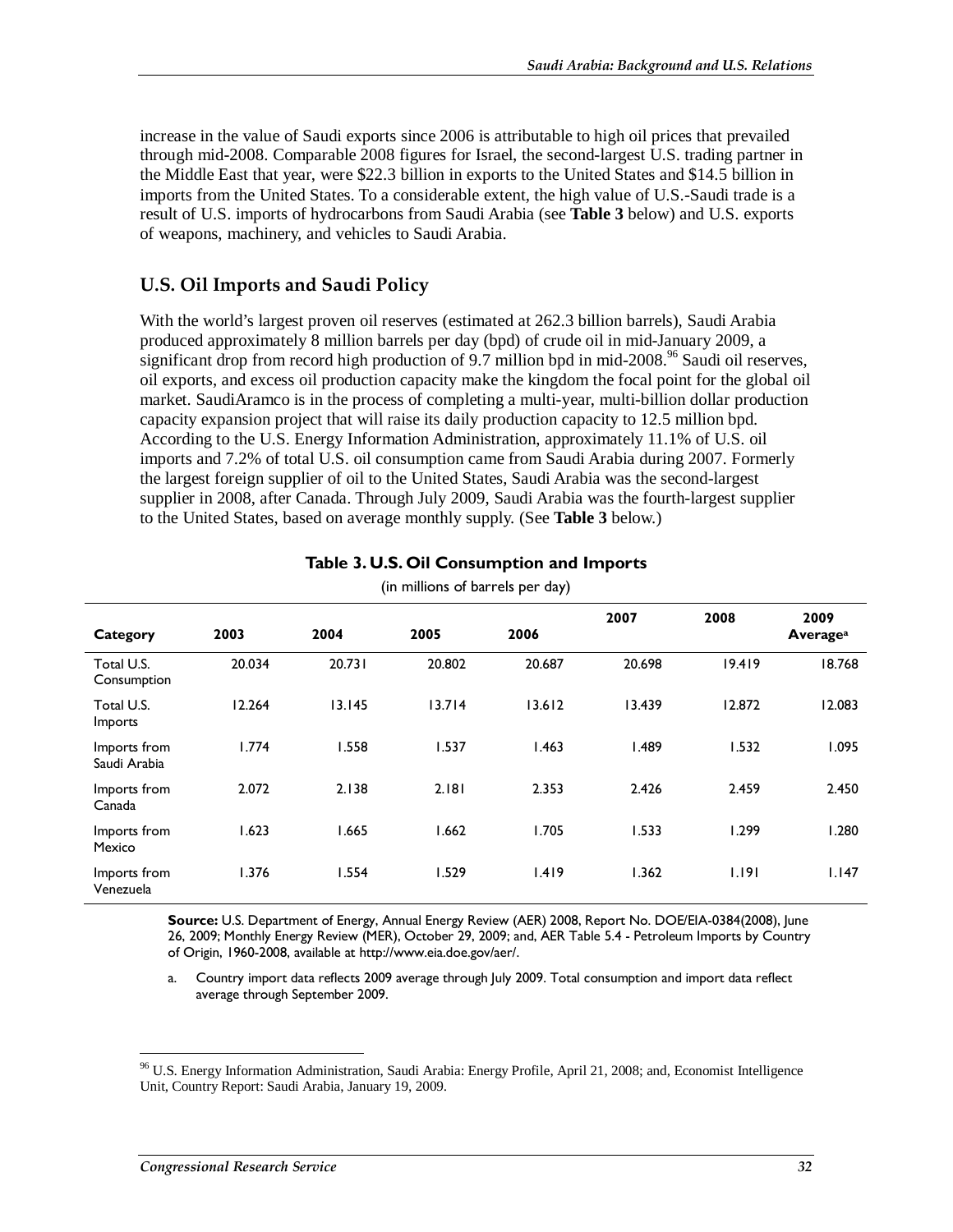U.S. calls for Saudi Arabia to increase its daily oil production in order to bring down climbing global oil prices in early 2008 were met with resistance from Saudi oil officials. Saudi officials argued that global consumption data and oil market conditions suggested that high oil prices were not the result of a lack of supply or excess demand, but rather a function of refining capacity restrictions, declines in the value of the U.S. dollar relative to other currencies, commodity market speculation, and insecurity in key oil producing regions. Significant declines in global demand and market prices for crude oil since mid-2008 have largely reversed a trend that delivered record oil export revenues and budget surpluses to Saudi Arabia over the last five years. Most estimates suggest that oil export revenue provides 90% of the Saudi government's budget. In response Saudi Arabia led OPEC production cuts in an attempt to stabilize oil prices. Saudi authorities are projecting a 2009 budget deficit of \$17 billion after a record surplus of \$157 billion in 2008. In September 2009, Saudi Oil Minister Ali Al Naimi said in an interview that, "We believe that around \$75 [per barrel] is a fair price for the oil producer, the consumer."<sup>97</sup>

Saudi officials have committed to completing planned oil production capacity expansion to the level of 12.5 million barrels per day, while arguing that U.S. policy makers and elected officials are sending conflicting signals about the future of U.S. energy policy. Specifically, Saudi officials appear concerned that U.S. efforts to reduce petroleum consumption in the United States will undermine demand for Saudi and other petroleum producers' exports, which in turn could limit the profitability of planned investments in production capacity and threaten the fiscal positions of oil revenue dependent governments.

#### **U.S.-Saudi Foreign Direct Investment**

Saudi leaders, notably King Abdullah, have shown increasing interest in attracting foreign investment to the kingdom. Major Saudi economic initiatives, such as plans to construct several massive economic cities<sup>98</sup> and to lift Saudi Arabia's global competitiveness ranking into the top 10 by 2010 (the "10x10" initiative),<sup>99</sup> involve efforts to secure foreign investment and economic development partnerships. Economists expect that tighter credit conditions and reduced global economic activity may hinder Saudi efforts to attract outside investors, although Saudi officials appear to be prepared to continue with several ambitious economic reform and infrastructure expansion initiatives.

Several U.S. companies are involved in existing or planned projects in Saudi Arabia, many of which leverage Saudi energy resources. On May 12, 2007, SaudiAramco and the U.S. Dow Chemical Company announced the signing of a memorandum of understanding related to the development of a large scale, jointly operated petrochemical and plastic production facility in Saudi Arabia's Eastern Province. The potential value of the deal has been estimated at over \$20 billion, although bidding for engineering and construction contracts has been delayed until 2010.100 On May 21, 2008, General Electric announced the sale of its GE Plastics division to the

<sup>-</sup>97 Kate Dourian, "Saudi minister Naimi sees no need for OPEC production change at December meeting," *Platts Oilgram News*, September 29, 2009.

<sup>&</sup>lt;sup>98</sup> For more information see the Saudi Arabian General Investment Authority (SAGIA) overview, available at http://www.sagia.gov.sa/english/index.php?page=ecs-overview.

<sup>99</sup> For more information, see the SAGIA overview, available at http://www.sagia.gov.sa/english/ index.php?page=overview-of-10x10-program.

<sup>100</sup> Sharad Mirji, "Dow/Saudi Aramco delay bids for \$25 bil Ras Tanura plant: sources," *Platts Commodity News*, February 5, 2009.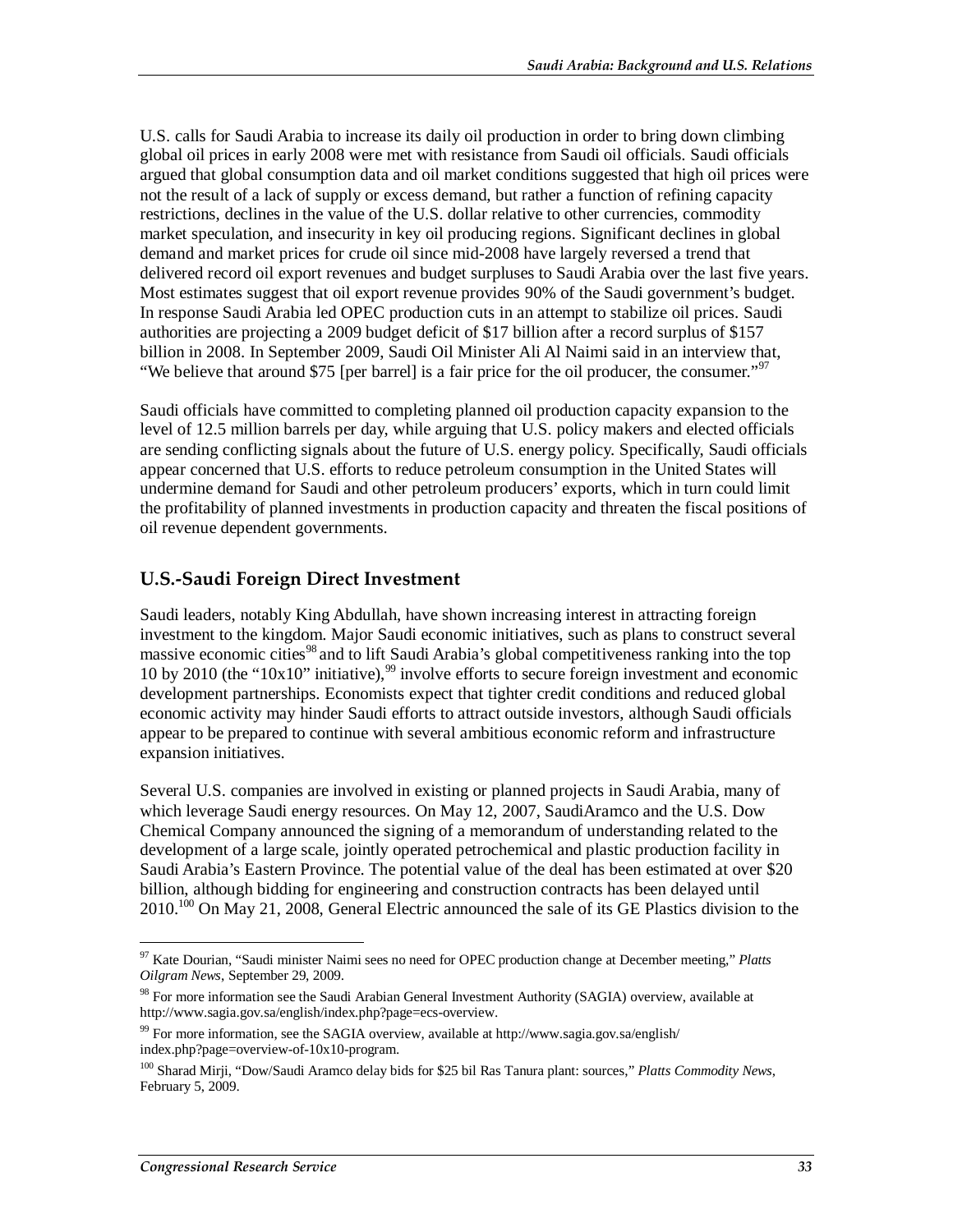Saudi Basic Industries Corporation (SABIC) for \$11.6 billion. The Saudi Arabian government owns 70% of SABIC, which has experienced steep revenue and profit losses as global demand for its plastics and petrochemicals faltered in the fourth quarter of  $2008$ <sup>101</sup>

Saudi officials and business leaders have at times expressed concern that U.S. companies are failing to adequately pursue non-energy resource linked investment opportunities in the kingdom. Saudi Arabia established a sovereign wealth fund in May 2008 with limited resources  $\langle \sim 55 \rangle$ billion) for overseas investments. Other sovereign wealth funds have attracted interest in the United States, where some observers and policy makers have been advocating for increased transparency of and rules for sovereign wealth fund investments.<sup>102</sup>

#### **Saudi Boycott of Israel and WTO Membership** <sup>103</sup>

Some Members of Congress have raised questions regarding Saudi Arabia's participation in the primary Arab League boycott of Israel in light of the conclusion of a bilateral agreement with the United States on Saudi Arabia's WTO accession.<sup>104</sup> On April 5, 2006, the House passed H.Con.Res. 370, which expresses the sense of Congress that Saudi Arabia should fully live up to its WTO commitments and end all aspects of any boycott on Israel. Under the terms of an agreement with the United States, Saudi negotiators confirmed that Saudi Arabia would not invoke the non-application provision of the WTO Agreement toward any fellow WTO member (which would prohibit enforcement of the boycott) and confirmed the kingdom would not enforce the secondary and tertiary Arab League boycotts.

However, in June 2006, then-Saudi Ambassador to the United States Prince Turki al Faisal reportedly stated that the Government of Saudi Arabia plans to continue to enforce the Arab League's primary boycott of Israel, drawing criticism and inquiries from some Members of Congress. Prince Turki reportedly commented that "the primary boycott is an issue of national sovereignty guaranteed within the makeup of the WTO and its rules," and indicated that the Saudi government had already made its decision clear to the United States Trade Representative's office (USTR). A USTR spokesman was quoted as saying that "in [USTR's] view, maintaining the primary boycott of Israel is not consistent with Saudi Arabia's obligation to extend full WTO treatment to all WTO Members."<sup>105</sup> January 2007 press reports quoted the Director General of the Saudi Customs Service, Saleh Al Barak, as saying that goods manufactured in Israel could not be legally imported into Saudi Arabia.<sup>106</sup> However, Dan Catarivas, director of foreign trade and

<sup>&</sup>lt;u>.</u> 101 Paul Handley, "Sabic to restructure as profits plunge," *Agence France Presse*, January 20, 2009.

<sup>&</sup>lt;sup>102</sup> See Economist Intelligence Unit, "Join the club: Saudi Arabia launches a formal sovereign-wealth fund," May 1, 2008. For background information on sovereign wealth funds and related U.S. policy debates, see CRS Report RL34336, *Sovereign Wealth Funds: Background and Policy Issues for Congress*, by Martin A. Weiss.

<sup>103</sup> See CRS Report RL33961, *Arab League Boycott of Israel*, by Martin A. Weiss.

<sup>&</sup>lt;sup>104</sup> For more background, see American Association of Exporters and Importers, "Saudi Arabia's WTO Accession," Vol. 105, No. 46, November 22, 2005. On September 9, 2005, the U.S. Trade Representative (USTR) announced that the United States and Saudi Arabia had completed bilateral negotiations on terms of Saudi accession to the World Trade Organization (WTO). On November 10, President Bush signed a memorandum to the USTR noting that Saudi Arabia had concluded a bilateral agreement with the United States related to Saudi accession to the WTO. In the meantime, the press noted that Saudi Arabia had concluded bilateral negotiations with all other interested WTO members, and on December 11, 2005, Saudi Arabia became the 149<sup>th</sup> member of the WTO.

<sup>105</sup> Michael Freund, "Saudi Ambassador to U.S. Admits Boycott of Israel Still in Force," *Jerusalem Post*, June 22, 2006; and, Freund "U.S. Official Under Fire Over Saudi Flap," *Jerusalem Post*, June 25, 2006.

<sup>106 &</sup>quot;Ban on Israeli Goods in Place: Customs Chief," *Arab News* (Jeddah), January 4, 2007.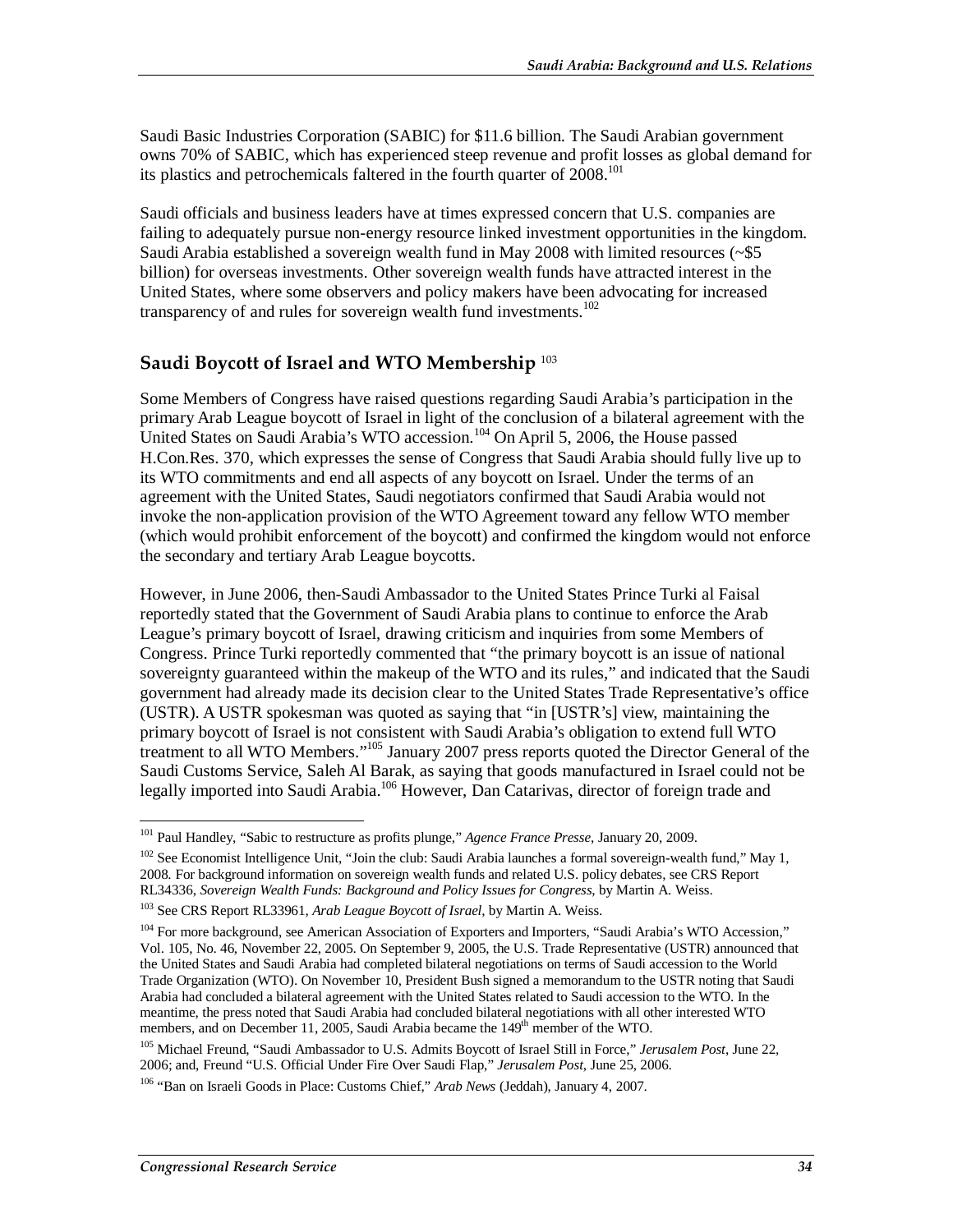international relations at the Manufacturers Association of Israel, stated his opinion in a March 2008 interview that "the Arab boycott exists much more on paper than in practicality," and media reporting suggests that low levels of Saudi-Israeli trade do exist and may grow if political conditions permit.<sup>107</sup> As of March 2009, the U.S. Department of the Treasury included Saudi Arabia on the list of countries that require or may require participation in or cooperation with an international boycott as define in Section 999(b)(3) of the Internal Revenue Code of 1986.<sup>108</sup>

## **Human Rights, Religious Freedom, and Political Reform**

U.S. efforts to encourage the protection of human rights, the establishment of religious freedom, and the liberalization of political life in Saudi Arabia continue, but face some significant obstacles. To outsiders, Saudi decision-making processes remain opaque. Many experts agree that the leaders of the Saudi monarchy seek to preserve their ultimate authority over political decision making in the kingdom and act to maintain their legitimacy among conservative constituent groups by carefully managing changes that could affect established religious and cultural practices. Recent experience suggests that U.S. reliance on Saudi government cooperation for counterterrorism, regional security, and global energy supply purposes may limit the U.S. government's ability to press for more rapid or wide-ranging changes in Saudi domestic and social policies.

As it has elsewhere across the Arab world, advocacy by the U.S. government and other international parties in support of social and political reform in the kingdom has been met with skepticism and allegations of outside interference. At the same time, some reform activists question the commitment of the United States to promote political and social liberalization, because, in their view, renewed U.S.-Saudi security and counterterrorism cooperation strengthens the ability of the Saudi government and the royal family to control the Saudi population and perceived political rivals. Some observers also believe that apparent Saudi reluctance to adopt broader social reforms is a product of the rapid transformation that the country has undergone since its establishment, some of which has been met with violent opposition.

By all accounts, the Al Saud family and its close allies dominate political and economic decision making in the kingdom, although Saudi leaders have taken some nominal steps since the early 1990s to respond to calls for the protection of individual liberties and for more participatory, accountable government. Within the ruling family, political differences and intra-clan and intergenerational rivalries appear to influence the distribution of government posts and the policy positions of leading actors on key issues. King Abdullah bin Abd al Aziz is widely considered to be supportive of some social and economic reforms, but appears to share the strong commitment of other leading royal figures to preserving the Al Saud family's national authority and the country's international influence. Although decision-making authority remains concentrated, policy decisions on controversial issues appear to reflect Saudi leaders' efforts to manage and address the demands of various interest groups. Outside observers and Saudi officials describe the policy-making process in the kingdom as being based on the pursuit and maintenance of consensus among key groups rather than being exclusively driven by the immediate needs of the royal family and its allies.

<sup>-</sup>107 Rachelle Kliger, "Made in Israel, sold in Saudi Arabia," *Jerusalem Post*, March 21, 2008.

<sup>&</sup>lt;sup>108</sup> Department of the Treasury, Office of the Secretary, List of Countries Requiring Cooperation With an International Boycott, March 27, 2009, reprinted in the Federal Register, April 7, 2009 (Volume 74, Number 65), p. 15828.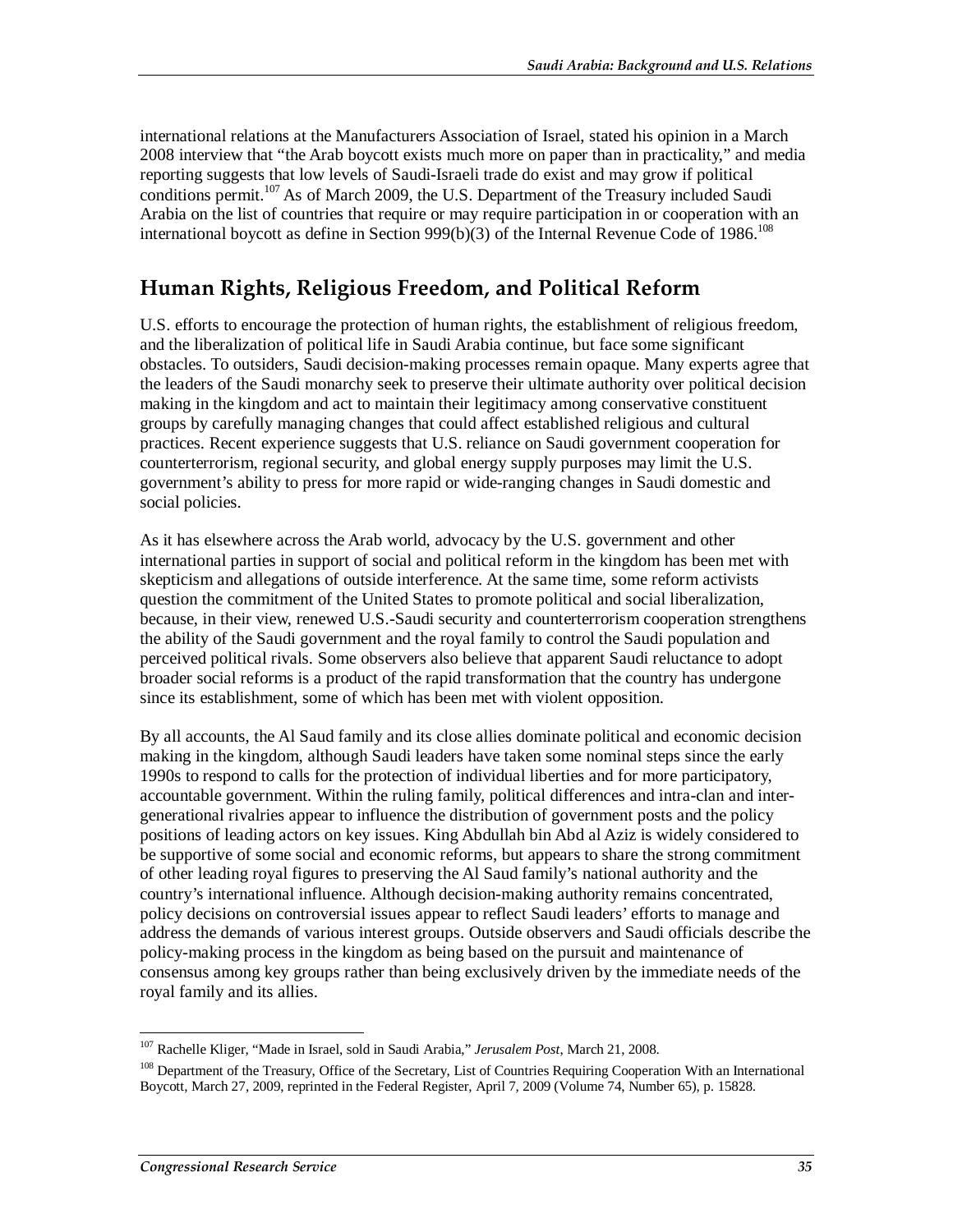Saudi Arabia's conservative religious establishment and other non-government affiliated clerics remain socially and culturally influential. Members of the official clerical community continue to provide a degree of religious legitimacy to the rule of the royal family, but they have no formal political authority, outside of the judicial system. Important families, tribal groups, and business leaders also influence Saudi policy decisions on some issues. Political and religious advisory bodies, such as the 150-member, appointed Shura Council and the appointed Senior Ulema Council (made up of leading religious scholars), reflect the views of these influential groups but have only cursory powers.

#### **Political Reform Debates and Elections**

Saudis have debated questions of political legitimacy and authority in the kingdom throughout its history. Continuing petitions from reform activists since the 1990s have called on the royal family to make decision-making and governance structures more participatory, accountable, and responsive to citizens' needs. To date, these calls have been met with a mixture of embrace and resistance by the government. Since 2003, activists have submitted petitions calling for specific political reforms, including the introduction of a constitutional monarchy.<sup>109</sup> Then-crown prince and now King Abdullah responded to initial calls for reform by instituting a "National Dialogue" process, which some observers have described as an unprecedented opportunity for Saudi citizens to publicly debate political and social issues and to offer criticism of government policies. $110$ However, the subsequent arrest and detention of signatories of various reform petitions has angered reform supporters and create doubt among some Saudis and outside observers about the royal family's willingness to compromise on certain core principles, particularly on issues relating to the overarching authority of the royal family.

As such, tangible changes to the structure of the Saudi political system since 2003 have been extremely limited. In 2005, elections were held for half of the seats on 178 newly created municipal councils, which have been granted nominal powers to oversee local government and make recommendations to regional and national level authorities. In practice, some Saudis have criticized the government for failing, in their views, to implement recommendations made through the National Dialogue process or to adequately empower the municipal councils vis-à-vis municipal and regional authorities. Several municipal council members have resigned, and support for structural changes appears to remain strong among some Saudis. In September 2007, Prince Talal bin Abd al Aziz, half-brother of King Abdallah and a long-term reform advocate, called for the creation of a reform-oriented political party in the kingdom and criticized the detention of reform activists. $^{111}$ 

Municipal council elections were scheduled to be held in 2009, but the election has been postponed. However, in April 2009, Prince Mansour bin Miteb bin Abd al Aziz, then-deputy minister for municipal and rural affairs, indicated that recommendations for improving the municipal council system were the subject of a recent conference held in Ras Tanura. Press

<sup>-</sup><sup>109</sup> See, International Crisis Group, "Can Saudi Arabia Reform Itself?" Middle East Report N28, July 14, 2004; and, *Reuters*, "Saudi Arabia Frees 3 Islamist Reformists," July 10, 2007.

<sup>&</sup>lt;sup>110</sup> Six sessions have been held under the auspices of the King Abdulaziz Center for National Dialogue, with corresponding regional preparation meetings. The subjects included national unity, combating extremism, women, youth, "dialogue with world cultures," and education policy. For more information, see http://www.kacnd.org/eng/ default.asp.

<sup>111</sup> *Associated Press* (AP), "Key Saudi Prince Says Plans To Form Political Party," September 4, 2007.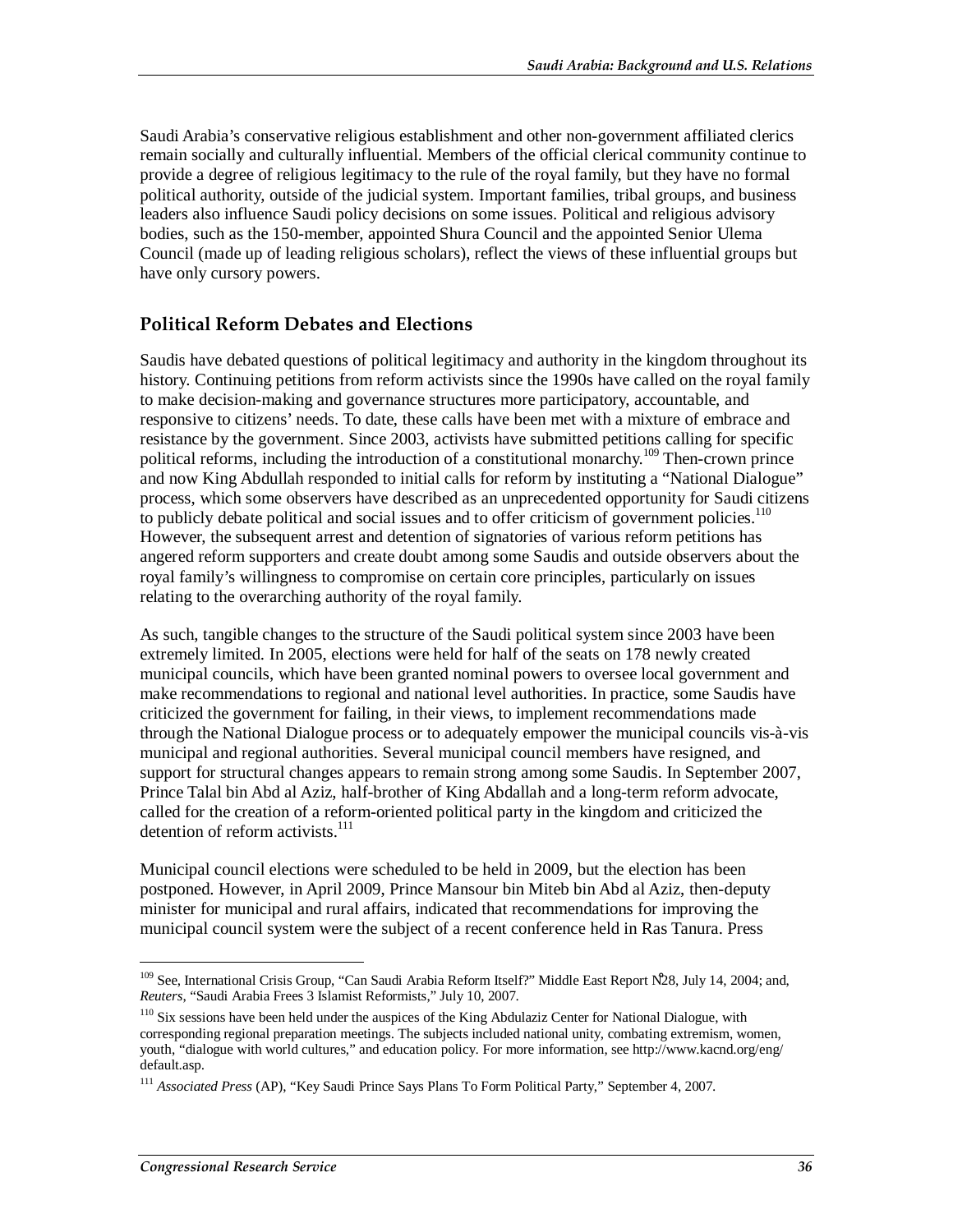reports suggest that proposals to allow women to vote in municipal council elections would be considered, along with recommendations intended to shape a forthcoming bylaw for the municipal council system. Prince Mansour was promoted to minister for municipal and rural affairs in November 2009 in the wake of his father's resignation.

#### **Leadership and Succession**

In the aftermath of King Fahd's death in 2005, media reports initially speculated that King Abdullah planned to name a second deputy prime minister (a de facto deputy crown prince) as his recent predecessors had done, but the king did not do so. Some commentators believed the king declined to take this step to avoid possible rivalries over future succession within the large Al Saud family, which numbers more than 5,000 princes, according to some estimates. On October 18, 2007, the royal court released royal decree A/135 to amend the Basic Law and create a Bayah [Arabic for "Allegiance"] Council to fill the positions of king and crown prince using defined procedures and criteria. Under the Bayah system, the 39 Allegiance Council members [members of the families of the 37 sons of the founder of the modern Saudi state, Abd al Aziz ibn Saud, plus two family members appointed by the king] will select the new crown prince in consultation with the king.

The new procedures, the members of the Council, and potential candidates have received increased attention since late 2008, as reports surfaced that current Crown Prince Sultan bin Abd al Aziz had received additional medical treatment for chronic illness in the United States and has not returned to the kingdom from Morocco, where he is convalescing. The advanced age of many of the leading members of the Al Saud (the sons of Abd Al Aziz) suggests that there is the potential for a series of leadership changes in the kingdom over the coming decade. Possible future candidates for succession include the 21 remaining brothers and half-brothers of the late king and a number of their sons and nephews. For example, many experts consider Prince Salman, Governor of Riyadh, and Prince Nayef, Minister of the Interior, as possible candidates for the position of crown prince when the position becomes vacant.<sup>112</sup>

Some observers contend that the likelihood that Prince Nayef will serve as the next crown prince has increased following his promotion to the position of second deputy prime minister in March 2009. Intelligence director Prince Muqrin bin Abd al Aziz also has been mentioned as a potential candidate.<sup>113</sup> Other members of the next generation of Saudi leaders also have distinguished themselves and accumulated important responsibilities, including Prince Mohammed bin Nayef, Prince Khaled bin Sultan, and Prince Miteb bin Abdullah.

Some observers have speculated that the appointment of King Abdullah's private secretary, Khaled al Tuwayjeri, as secretary general of the Allegiance Council may indicate the king's desire to influence the Council's operation in the event of his death or incapacitation. The lack of reference in the decree to Saudi Arabia's clerical establishment also has drawn comments from some academics who have speculated that the omission may have been an intentional step to

<sup>-</sup><sup>112</sup> Like Crown Prince Sultan, both Prince Nayef and Prince Salman are full brothers of the late King Fahd, and belong to an influential group within the royal family whose mother was a member of the Sudayri tribe. Some commentators note that the conservative Prince Nayef is thought to have resisted reforms supported by Abdullah, while Prince Salman has a lower international profile than Crown Prince Sultan or Prince Nayef.

<sup>&</sup>lt;sup>113</sup> For one analyst's views, see Simon Henderson, "Saudi Leadership Crisis Looms: Health of Crown Prince Falters," Washington Institute for Near East Policy - PolicyWatch #1459, January 21, 2009.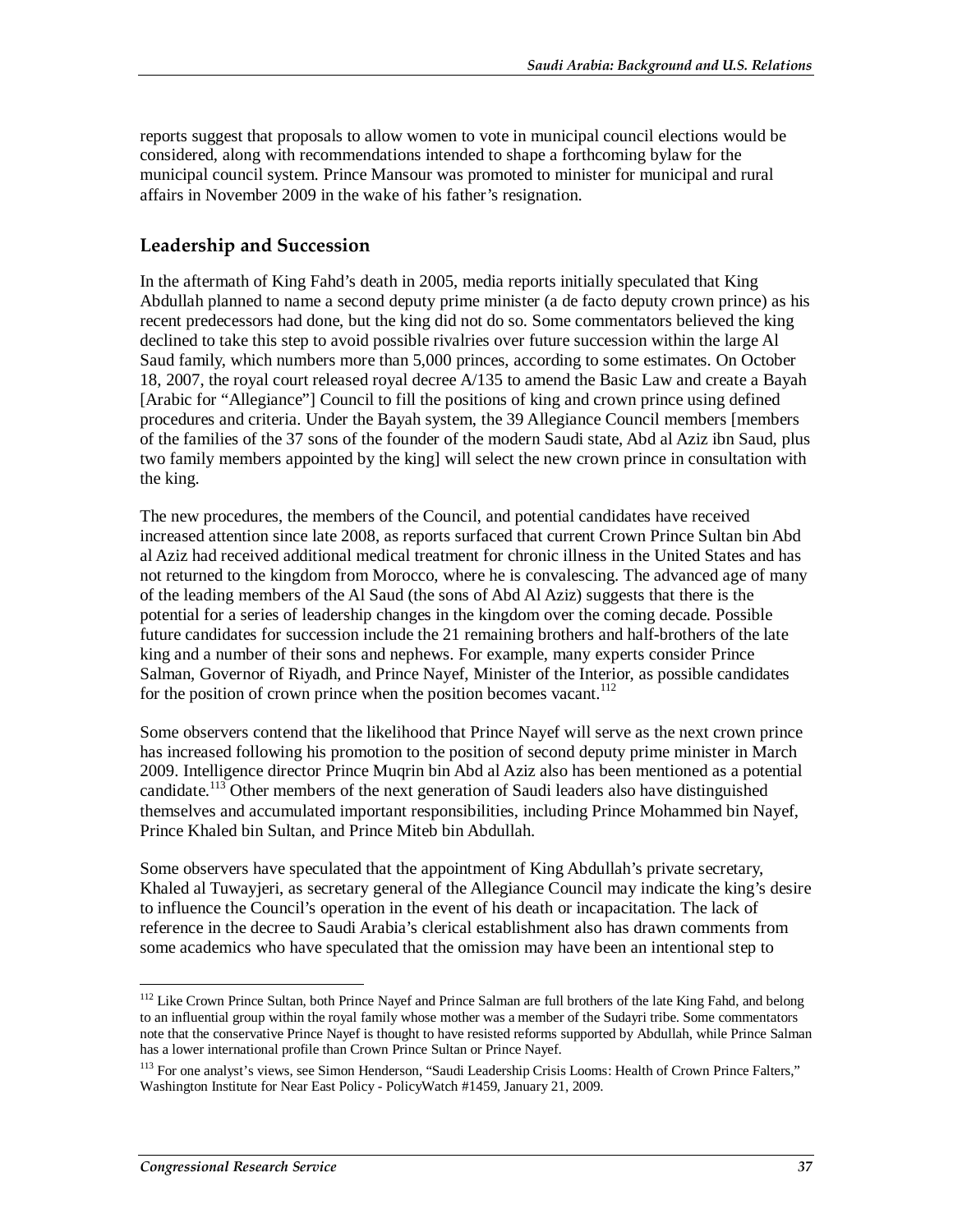sideline the religious authorities. Others contend that Saudi clerics have not had a direct role in the royal family's critical decision-making processes for decades but rather have served in advisory and legitimating roles before and after key decisions are taken—roles that are likely to continue.

#### **Social Reform Debates and Recent Leadership Changes**

Since 2006, significant public debates have occurred on social issues such as the powers of religious police, education reform proposals, the roles and rights of women, and the integration of Shiites into Saudi Arabia's predominantly Sunni society. Each has illustrated the challenges Saudi leaders face in responding to some groups' calls for change while preserving national traditions and pursuing their own political goals.

- Numerous allegations of abuse leveled against members of the Commission for the Promotion of Virtue and the Prevention of Vice (Saudi Arabia's religious police) have fueled a public debate among Saudis, many of whom appear not to question the underlying legitimacy of the Commission as an institution, but may have serious concerns about the Commission's statutory powers, the professionalism of its employees, and the protection of due process for detained individuals.
- Similarly, many Saudis have expressed support for education reform proposals as a means of improving the economic opportunities available to the kingdom's young population. However, others have spoken out against curricular reforms they perceive to be either contrary to Saudi religious and cultural traditions or taken in response to the wishes of outsiders, including the United States.
- The roles and rights of women remain subjects of interest in the United States and subjects of intense debate in Saudi Arabia. Some Saudi activists advocate for greater employment, marital, and political rights for Saudi women, while others seek to maintain status quo arrangements based on their religious and cultural preferences. The issue of restrictions on female driving, often discussed as an example of gender bias by outside observers, is debated among many Saudis as both a cultural and economic issue; the views of some Saudi families appear to be changing as they begin to face limits in their ability to meet the costs of hiring drivers so that mothers and daughters can pursue economic and educational goals outside the home.
- King Abdullah has made some high-level public attempts to improve sectarian relations between Sunni and Shiite leaders, but these efforts have been undermined amid ongoing claims of abuses against Shiites and the issuance of a series of statements from clerics who regard Shiite minority groups as religiously aberrant and potentially politically disloyal. Since early 2007, Shiite groups in the Eastern Province and the southern region of Najran have reported a number of human rights violations and restrictions on their political and religious rights, in spite of some government attempts to create a more tolerant atmosphere.<sup> $114$ </sup>

-

<sup>114</sup> OSC Document FEA20070501128188, "Report On Situation Of Saudi Shiites 1 Jan 06-30 Apr 07" *Al Rasid Newspaper* (Saudi Arabia) April 24, 2007; and, OSC Document GMP20080514866001, "Saudi Authorities Arrest Fatimid Leader," *Al Rasid Newspaper* May 14, 2008.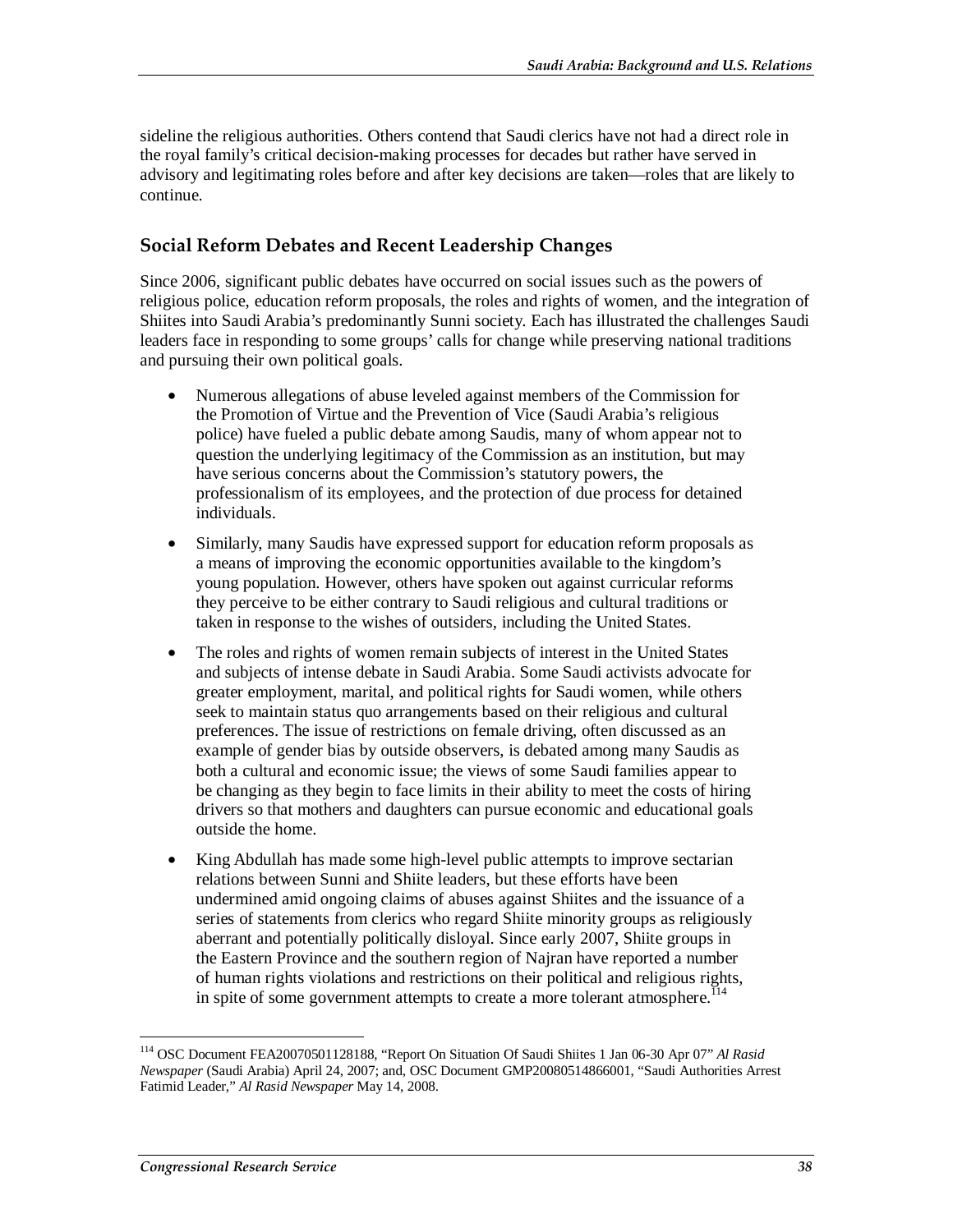Leadership changes announced by King Abdullah in February 2009 appear designed in part to address several of the concerns at the heart of the social reform debates described above. The director of the Commission for the Promotion of Virtue and the Prevention of Vice was replaced, and its new director has pledged to continue to improve the professionalism of Commission personnel. Sheikh Saleh bin Abdullah bin Humaid, the former chairman of the Shura Council, has been named as the chairman of the Supreme Judicial Council and will work with new Minister of Justice Mohammad Al Eissa to implement judicial reform. The former judicial council head, Sheikh Saleh bin Mohammed Al Luhaydan was perceived to have resisted some reform efforts and caused controversy in 2008 by making statements regarding the potential execution of prominent media industry figures on religious grounds.

King Abdallah also named a former intelligence official Prince Faisal bin Mohammed bin Abd al Aziz Al Saud as education minister in a shift that may indicate the king's intention to strengthen efforts to root out extremism in the education sector. Norah Al Fayez will serve as Prince Faisal bin Mohammed's deputy, making her the first female deputy minister in the kingdom's history; her appointment has been met with opposition from conservatives.<sup>115</sup> Finally, in March 2009 King Abdullah named his son Prince Meshaal bin Abdullah as the replacement for the former governor of Najran province, who was removed in December 2008 in a move widely interpreted as a positive gesture toward local Shiite residents. However, as noted above, clashes between Sunni and Shiite citizens and Shiites and security forces in Medina and the Eastern Province since February 2009 have placed further stress on sectarian relations in the kingdom.

#### **Human Rights**

According to the Department of State, several categories of human rights violations occurred in Saudi Arabia during 2008, along with some improvements in government efforts to combat corruption and to protect the importation of personal religious materials.<sup>116</sup> The Saudi National Society for Human Rights, an independent organization approved by the Saudi government in 2004, also reported and investigated alleged human rights abuses during the year, including violations reported by Saudi citizens.<sup>117</sup> In 2008, Human Rights Watch argued that "violations of defendants' fundamental rights in Saudi Arabia are so systemic that it is hard to reconcile the existing criminal justice system with basic principles of fairness, the rule of law and international human rights standards."<sup>118</sup> Saudi authorities have launched a comprehensive judicial

<sup>&</sup>lt;u>.</u> 115 Jumana Al Tamimi, "High-ranking female official settles in job," *Washington Times*, April 1, 2009; and *Gulf News*, "Hardliners want Saudi woman minister sacked," April 10, 2009.

<sup>&</sup>lt;sup>116</sup> Reported violations included "no right to change the government peacefully; beatings; judicially sanctioned corporal punishment; impunity, particularly on the part of the religious police; denial of public trials and lack of due process in the judicial system; political prisoners; incommunicado detention; restrictions on civil liberties such as freedoms of speech (including the Internet), assembly, association, movement, and severe restrictions on religious freedom; corruption; and lack of government transparency. Violence against women and discrimination on the basis of gender, religion, sect, and ethnicity were common. The sponsorship system limited the rights of foreign workers and remained a severe problem." U.S. Department of State, Bureau of Human Rights, Democracy, and Labor, Country Reports on Human Rights Practices 2008 - Saudi Arabia, February 25, 2009. Available at: http://www.state.gov/g/drl/rls/hrrpt/2008/nea/119126.htm.

<sup>&</sup>lt;sup>117</sup> Arab News (Jeddah), "NSHR report criticizes slow pace of reform," March 24, 2009. Information in Arabic from the National Society for Human Rights is available at: http://nshr.org.sa/.

<sup>118</sup> Christoph Wilcke, "Re-education, Saudi style," *Guardian Unlimited* (UK), April 25, 2008. Wilcke is the primary author of "Precarious Justice: Arbitrary Detention and Unfair Trials in the Deficient Criminal Justice System of Saudi Arabia," *Human Rights Watch*, Volume 20, No. 3(E), March 2008. Available at http://hrw.org/reports/2008/ saudijustice0308/.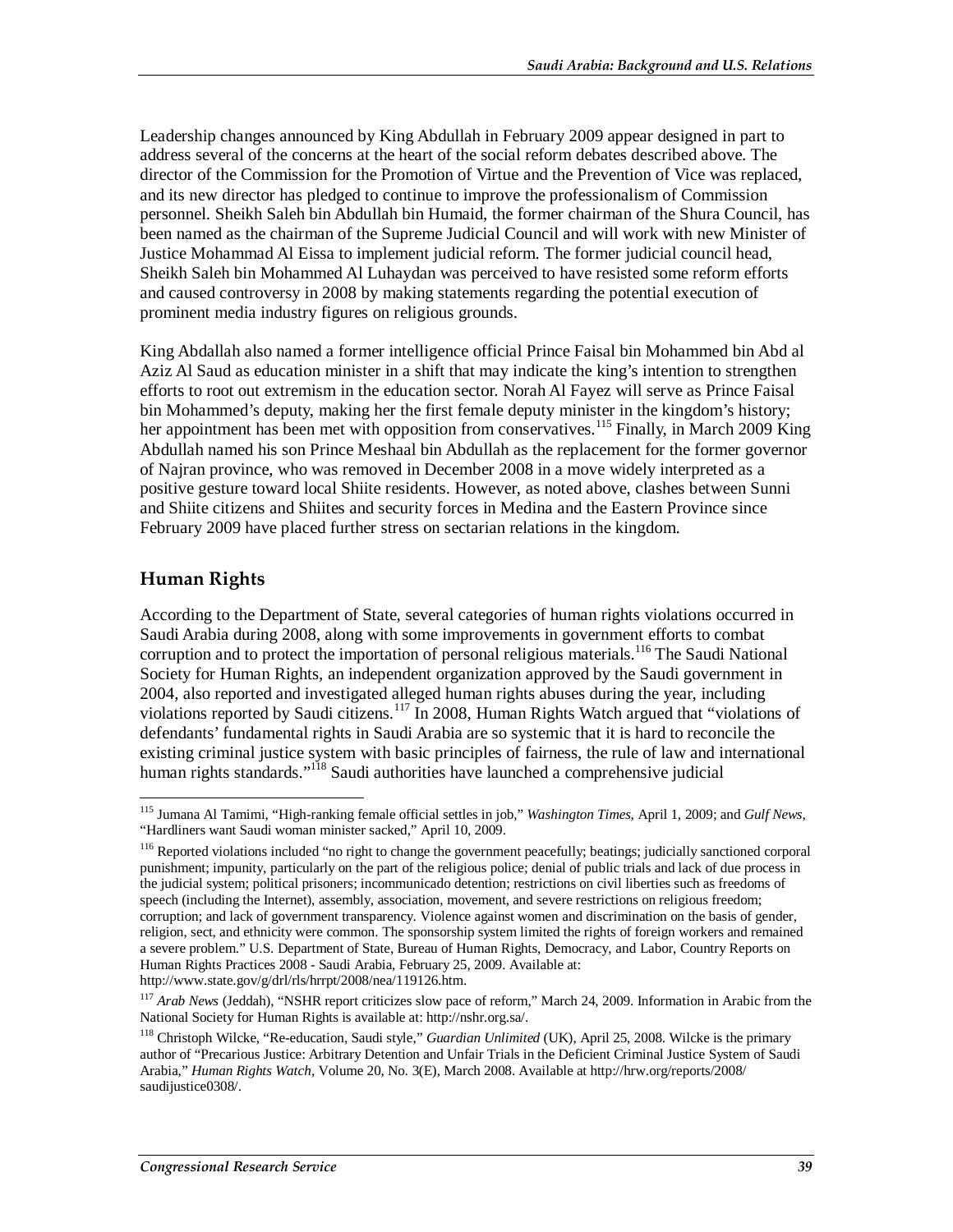restructuring process aimed at improving some identified deficiencies and many observers expect that leadership changes announced by King Abdullah in February 2009 will improve the likelihood that several influential judicial bodies will implement planned reforms. Notable recent cases involving human rights activists or alleged abuses include the arrest and detention of Saudi blogger Fouad Al Farhan (released April 2008) and human rights advocate and university professor Dr. Matrook Al Faleh (released January 2009).<sup>119</sup> Saudi Arabia served as a member of the United Nations Human Rights Council through June 2009.

#### **Religious Freedom**

The State Department has designated Saudi Arabia as a "country of particular concern" since 2004 with regard to restrictions on religious freedom. According to the most recent International Religious Freedom Report (released October 26, 2009) religious freedom remains "severely restricted" in Saudi Arabia.<sup>120</sup> Non-Muslims continue to be prohibited from worshiping publicly. However, the report noted for the third year in a row that U.S. officials observed some positive developments that "would continue progress" and noted the king's personal calls for interfaith dialogue and religious tolerance among Muslims. According to the report:

Improvements included limited education reform, better protection of the right to possess and use personal religious materials, augmented efforts to curb and investigate harassment by the CPVPV, increased media coverage and criticism of the CPVPV, somewhat greater authority and capacity for official human rights entities to operate, and measures to combat extremist ideology.

The Bush Administration waived the imposition of sanctions on Saudi Arabia in January 2009 as a result of these observed steps. The Obama Administration has not altered this determination.<sup>121</sup> U.S. organizations such as Freedom House have criticized restrictions on religious freedom in Saudi Arabia and questioned the Saudi government's commitment to stated reform initiatives, including education reform.

#### **Consular Issues**

Prior to 2001, Saudi nationals received the highest number of U.S. non-immigrant entry visas issued to nationals of any Arab country, and were second only to Israel and Turkey in the Middle East. Saudis in Saudi Arabia were able to utilize so-called 'third party' expedited visa services whereby travel agencies were permitted to forward visa materials to consular officials at the U.S. Embassy for processing and the applicants would later receive their entry visas by mail. The revelations that 15 of the September 11 hijackers were Saudi nationals who had legally obtained U.S. visas and that three of the hijackers reportedly had obtained their U.S. visas using the expedited "visa express" arrangements led to significant changes in U.S. visa policy in Saudi

<sup>-</sup>119 See Faiza Saleh Ambah, "Saudi Activist Blogger Freed After 4 Months in Jail Without Charge," *Washington Post*, April 27, 2008; and, Faiza Saleh Ambah, "Saudi Critic Jailed After Decrying Justice System," *Washington Post*, May 21, 2008.

<sup>&</sup>lt;sup>120</sup> U.S. Department of State, Bureau of Democracy, Human Rights and Labor, International Religious Freedom Report 2009, October 26, 2009. Saudi Arabia entry available at http://www.state.gov/g/drl/rls/irf/2009/127357.htm.

<sup>&</sup>lt;sup>121</sup> State Department Public Notice 6608, Secretary of State's Determination Under the International Religious Freedom Act of 1998, Federal Register: May 11, 2009 (Volume 74, Number 89), p. 21843.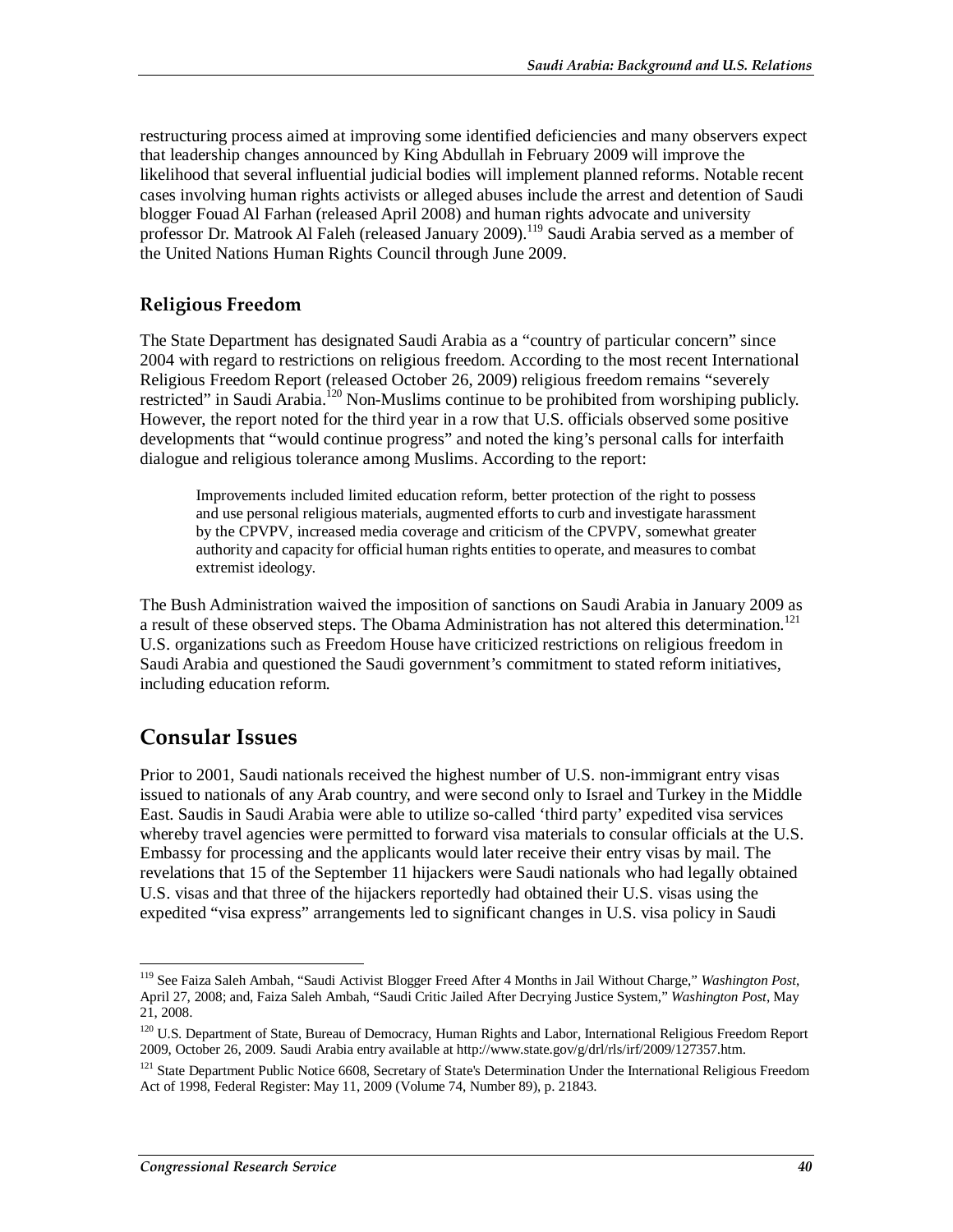Arabia and around the world.<sup>122</sup> Following the 2001 attacks, third party visa issuance in Saudi Arabia was specifically prohibited under Section 428(i) of the Homeland Security Act of 2002  $(PL. 107-296).$ <sup>123</sup> The Department of State terminated the expedited visa system in Saudi Arabia in 2002 and significantly increased the visa interview rates for Saudi nationals.<sup>124</sup>

As in other countries, new administrative arrangements were made at U.S. consular facilities in Saudi Arabia to accommodate new security requirements. As a result, visa issuances to Saudi nationals slowed along with Saudi application rates. Global non-immigrant visa issuance rates declined after 2001, and issuance rates dropped steeply for Saudi Arabian nationals. (See **Figure 2** below.) In addition to complaints about backlogs and perceived discrimination, Saudi officials and nationals voiced strong concerns about declines in the number of Saudis visiting the United States for travel, work, and study. People-to-people linkages have supported U.S.-Saudi relations over time, particularly to the extent that many leading Saudis have pursued their higher education in the United States since the 1960s. U.S. officials, who had long sought visa reciprocity for U.S. citizens with regard to multiple entry and long-term visas for Saudi Arabia, reportedly met resistance from Saudi authorities in light of the new U.S. policies.

New U.S. consular administrative practices<sup>125</sup> and broader Saudi awareness of new U.S. visa requirements reportedly have contributed to an ease in visa backlogs and delays in recent months.<sup>126</sup> Overall, visa issuance rates for Saudi nationals have increased annually since 2003. (See **Figure 2** below.) The Department of State has opened a permanent visa issuance facility at the U.S. consulate in Dhahran, and in April 2008, then-U.S. Ambassador Ford Fraker announced that the U.S. government aims to double the number of student visas issued to Saudi students over the next five years.

Under the terms of a consular agreement announced in May 2008, Saudi students now will be allowed to travel to and from the United States for up to five years without having to reapply for a visa after two years, as previously required.<sup>127</sup> The Department of Homeland Security Student and Exchange Visitor Information System (SEVIS) provides status and identification information for U.S. government verification throughout foreign students' stays in the United States.

Some Members of Congress have expressed concern about U.S. visa issuance to Saudi nationals, and legislation has been introduced in the  $111<sup>th</sup>$  Congress seeking to influence U.S. visa policy toward Saudi Arabia. Some Members of Congress have expressed concern about restrictions on

<sup>-</sup>122 Jonathan Peterson, "Express Visa Program May Have Benefitted 3 Hijackers," *Los Angeles Times*, December 17, 2001.

<sup>&</sup>lt;sup>123</sup> Section 428(i) reads as follows: "Notwithstanding any other provision of law, after the date of the enactment of this Act all third party screening programs in Saudi Arabia shall be terminated. On-site personnel of the Department of Homeland Security shall review all visa applications prior to adjudication."

<sup>124</sup> William C. Mann, "Feds End Visa Shortcut for Saudis," *Associated Press,* July 20, 2002.

<sup>&</sup>lt;sup>125</sup> Saudis nationals have the option of scheduling visa interview appointments at the U.S. Embassy in Riyadh using an online reservation system, and the Embassy has frequently advised Saudi students on how best to avoid having their studies in the United States interrupted by visa renewal requirements.

<sup>&</sup>lt;sup>126</sup> Briefings from U.S. Department of State personnel, Washington, D.C. and Riyadh Saudi Arabia, February 2008.

 $127$  Saudi student visa holders, like student visa holders from other countries, will be required to remain "in status" and be enrolled in a full course of study. According to the Department of State, "This decision to expand visa reciprocity was taken in light of the economic benefits associated with more business, tourist, and student travelers and heightened cooperation on security and counterterrorism between the U.S. and Saudi Arabia. This decision also reflects recent measures taken by the U.S. to enhance visa processing and security, such as online visa applications and enhanced biometrics." U.S. Department of State response to CRS inquiry, May 20, 2008.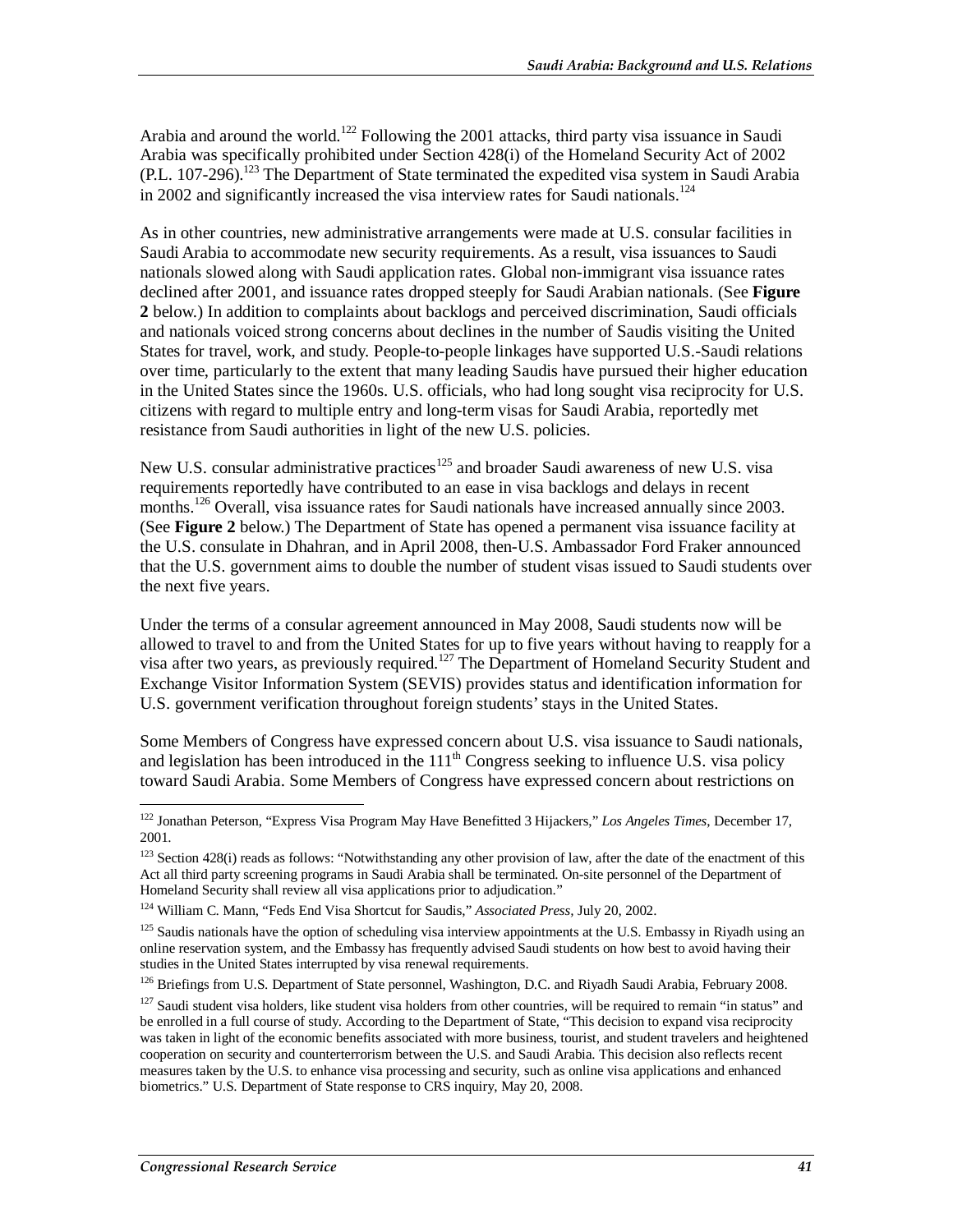the importation of non-Islamic religious materials and symbols into Saudi Arabia and about reported visa restrictions for Jewish visitors to the kingdom or Israeli passport stamp holders. In the  $110<sup>th</sup>$  Congress, H.R. 2981 specifically sought to ban the issuance of visas to Saudi nationals until these concerns are addressed. H.R. 3217 sought to prohibit the issuance of student and diversity immigrant visas to Saudi Arabian nationals on security grounds absent Presidential review. In the  $111^{th}$  Congress, H.R. 1288, the Saudi Arabia Accountability Act of 2009, would prohibit the issuance of any visa to any Saudi citizen "until the President certifies that the Kingdom of Saudi Arabia does not discriminate in the issuance of visas on the basis of religious affiliation or heritage."



**Figure 2. Non-Immigrant U.S. Visas Issued to Saudi Nationals, 1996-2008** 

**Sources:** CRS graphic derived from data in U.S. Department of State, Visa Office Report, 2005, Table XVIII (Part I) "Nonimmigrant Visas Issued by Nationality (Including Border Crossing Cards), Fiscal Year 1996-2005"; and, Department of State, Visa Office Report, 2008, Table XVIII "Nonimmigrant Visas Issued by Nationality (Including Border Crossing Cards), Fiscal Year 1999-2008." Available at http://www.travel.state.gov/visa/frvi/statistics/statistics\_4391.html.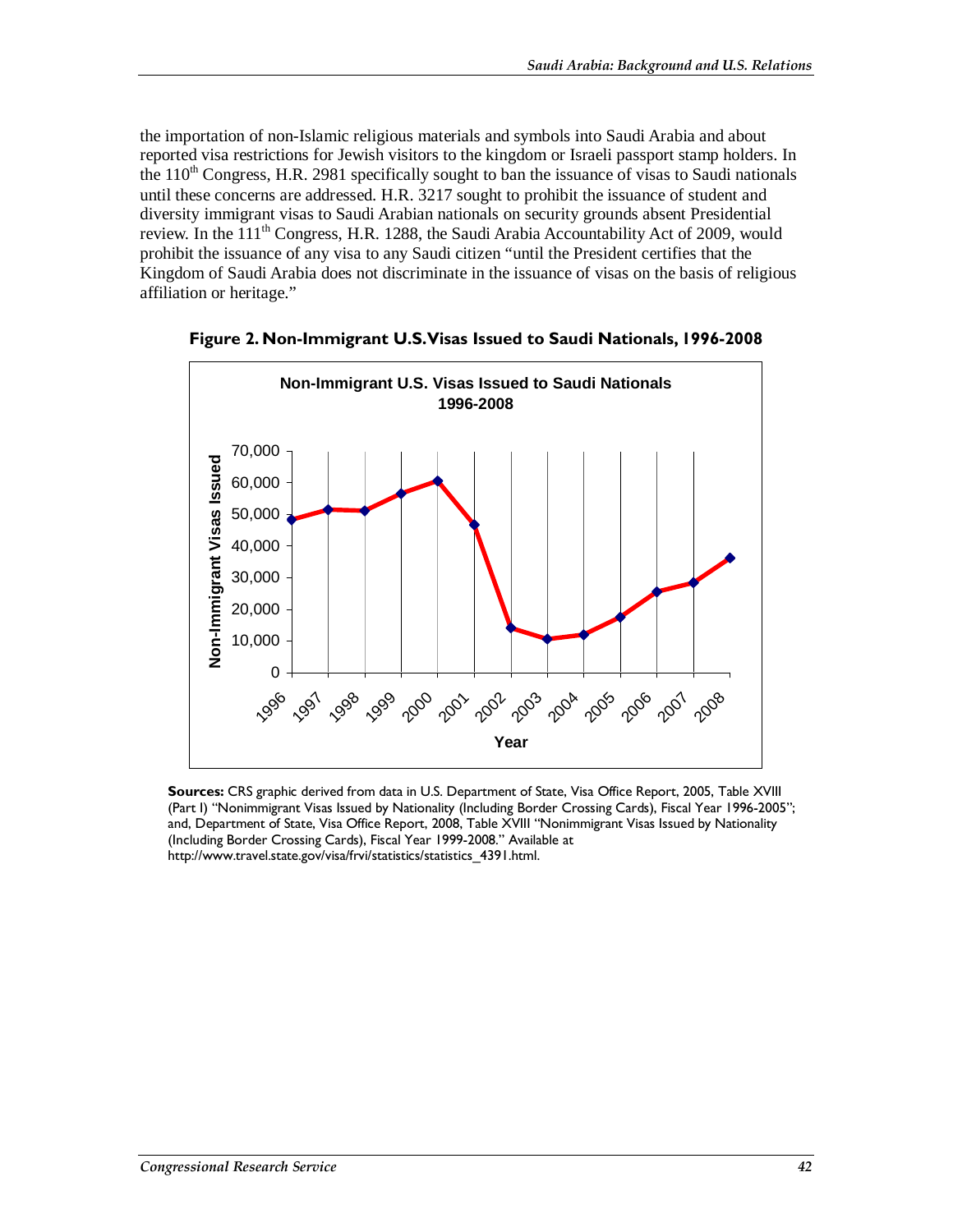# **Further Reading and Historical Resources**

Paul Aarts and Gerd Nonneman (eds.), *Saudi Arabia in the Balance: Political Economy, Society, Foreign Affairs*, New York University Press, 2006.

Rachel Bronson, *Thicker than Oil: America's Uneasy Partnership with Saudi Arabia*, Oxford University Press, 2006.

Steve Coll, *Ghost Wars: The Secret History of the CIA, Afghanistan, and Bin Laden, from the Soviet Invasion to September 10, 2001*, Penguin Press, 2004.

Steve Coll, *The Bin Ladens: An Arabian Family in the American Century*, Penguin Press, 2008.

John S. Habib, *Ibn Saud's Warriors of Islam: The Ikhwan of Najd and their Role in the Creation of the Saudi Kingdom, 1910-1930*, E.J. Brill, 1978.

Thomas Hegghammer, "Terrorist Recruitment and Radicalisation in Saudi Arabia," *Middle East Policy*, Volume 13, Number 4, 2006.

Joseph Kostiner, *The Making of Saudi Arabia, 1916-1936, From Chieftaincy to Monarchical State*, Oxford University Press, 1993.

Robert Lacey, *The Kingdom: Arabia & The House of Sa'ud*, Harcourt Brace Jovanovich, 1982.

David E. Long, *Culture and Customs of Saudi Arabia*, Greenwood Press, 2005.

David E. Long, *The United States and Saudi Arabia: Ambivalent Allies*, Westview Press, 1985.

Aaron David Miller, *Search for Security: Saudi Arabian Oil and American Foreign Policy*, University of North Carolina Press, 1980.

Madawi Al Rasheed, *A History of Saudi Arabia*, Cambridge University Press, 2002.

Madawi Al Rasheed, *Contesting the Saudi State*, Cambridge University Press, 2006.

Yaroslav Trofimov, *The Siege of Mecca: The Forgotten Uprising in Islam's Holiest Shrine and the Birth of Al Qaeda*, Doubleday, 2007.

Alexei Vassiliev, *History of Saudi Arabia*, New York University Press, 2000.

Robert Vitalis, *America's Kingdom: Mythmaking on the Saudi Oil Frontier*, Stanford University Press, 2006.

Mai Yamani, *Cradle of Islam: The Hijaz and the Quest for an Arabian Identity*, I.B. Tauris, 2004.

Mai Yamani, *Changed Identities: The Challenge of the New Generation in Saudi Arabia*, University of British Columbia Press, 2005.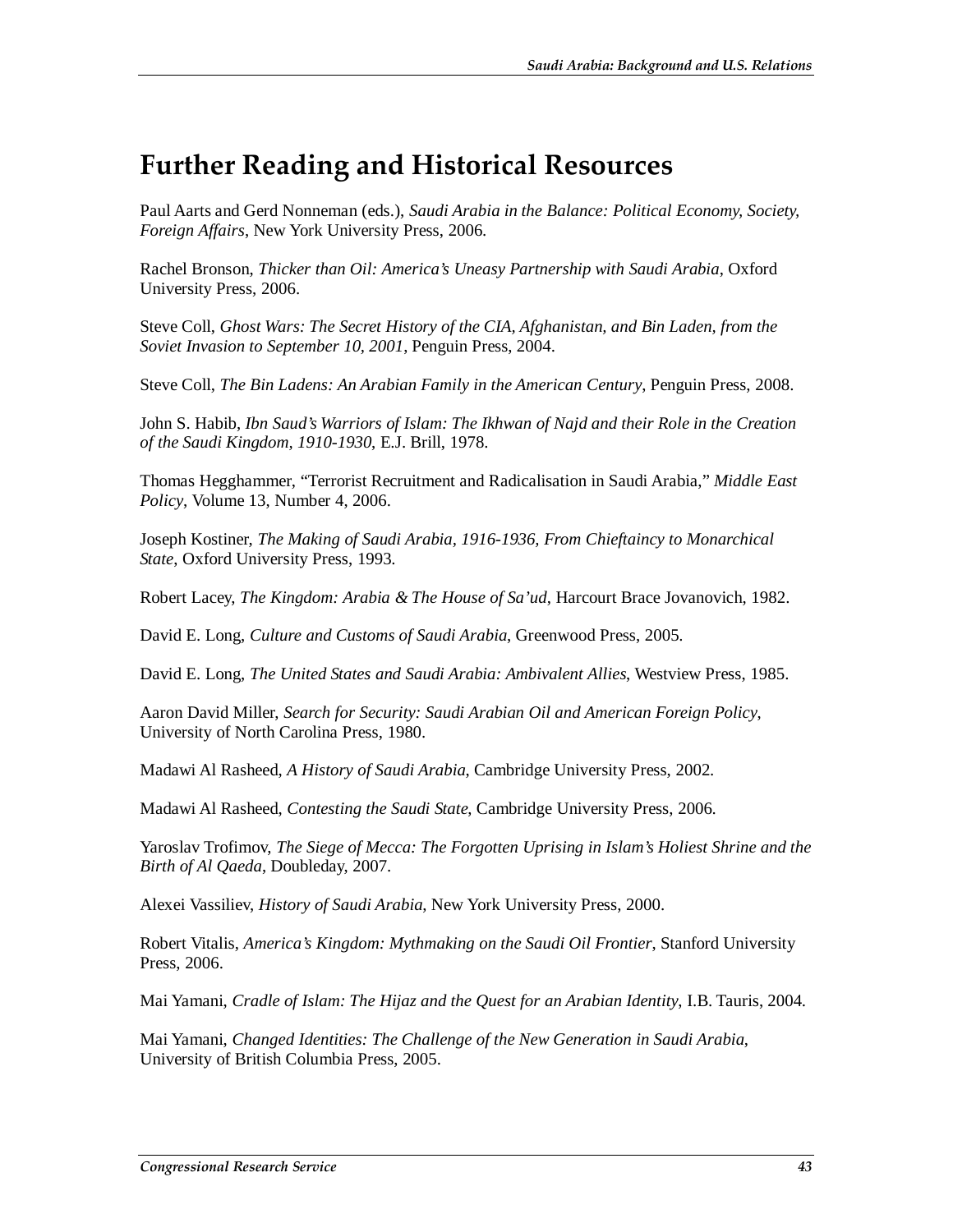# **Appendix A. Recent Proposed Arms Sales**

On October 4, 2007, Congress was notified of a possible sale of **Light Armored Vehicles (LAV) and High Mobility Multi-Purpose Wheeled Vehicles (HMMWV) and associated equipment.** Specifically, 37 Light Armored Vehicles-Assault Gun (LAV-AG); 26 LAV-25mm; 48 LAV Personnel Carriers; 5 Reconnaissance LAVs; 5 LAV Ambulances; 3 LAV Recovery Vehicles; 25 M1165A1 High Mobility Multi-purpose Wheeled Vehicles (HMMWV); 25 M1165A1 HMMWV with winch; 124 M240 7.62mm Machine Guns; 525 AN/PVS-7D Night Vision Goggles (NVGs); various M978A2 and M984A2 Heavy Expanded Mobility Tactical Trucks, family of Medium Tactical Vehicles, 120mm Mortar Towed, M242 25mm guns, spare and repair parts; sets, kits, and outfits; and support services and equipment. The estimated value of the sale, if all options are exercised, could be as high as  $$631$  million. Transmittal No. 08-03.<sup>128</sup>

On December 7, 2007, Congress was notified of a possible sale of **five sets of Airborne Early Warning (AEW) and Command, Control and Communications (C3) mission equipment/Radar System Improvement Program (RSIP) Group B kits for subsequent installation and checkout in five E-3 Airborne Warning and Control Systems (AWACS)**. This proposed sale will also include spare and repair parts, support equipment, documentation, contractor engineering and technical support, and other program support. The estimated value of the sale, if all options are exercised, could be as high as \$400 million. Transmittal No.  $08-28$ .<sup>129</sup>

On December 7, 2007, Congress was notified of a possible sale of **40 AN/AAQ-33 SNIPER Advanced Targeting Pods**, aircraft installation and checkout, digital data recorders/cartridges, pylons, spare and repair parts, support equipment, publications and technical documentation, contractor engineering and technical support, and other program support. The estimated value of the sale, if all options are exercised, could be as high as  $$220$  million. Transmittal No. 08-29.<sup>130</sup>

On January 14, 2008, Congress was notified of a possible sale of **900 Joint Direct Attack Munition (JDAM) tail kits (which include 550 Guided Bomb Unit (GBU)-38 kits for MK-82 bombs, 250 GBU-31 kits for MK-84 bombs, and 100 GBU-31 kits for BLU-109 bombs).** Also included are bomb components, mission planning, aircraft integration, publications and technical manuals, spare and repair parts, support equipment, contractor engineering and technical support, and other related support elements. The estimated value of the sale, if all options are exercised, could be as high as  $\hat{\$123}$  million. Transmittal No. 08-18.<sup>131</sup>

On July 18, 2008, Congress was notified of a possible sale of **continued assistance in the modernization of the Saudi Arabian National Guard (SANG) as well as associated equipment and services**. The estimated value, if all options are exercised, could be as high as \$1.8 billion. The sale would support the continuation of the PM-SANG program (see "Saudi Arabian National Guard Modernization Program (PM-SANG)") through December 2013. Transmittal No.  $08-67$ <sup>132</sup>

 $\frac{1}{1}$ <sup>128</sup> Details available at http://www.dsca.mil/PressReleases/36-b/2007/Saudi\_08-03.pdf.

<sup>&</sup>lt;sup>129</sup> Details available at http://www.dsca.mil/PressReleases/36-b/2007/Saudi\_08-28.pdf.

<sup>130</sup> Details available at http://www.dsca.mil/PressReleases/36-b/2007/Saudi\_08-29.pdf.

<sup>&</sup>lt;sup>131</sup> Details available at http://www.dsca.mil/PressReleases/36-b/2008/Saudi\_Arabia\_08-18.pdf.

<sup>&</sup>lt;sup>132</sup> Details available at http://www.dsca.mil/PressReleases/36-b/2008/Saudi\_Arabia\_08-67.pdf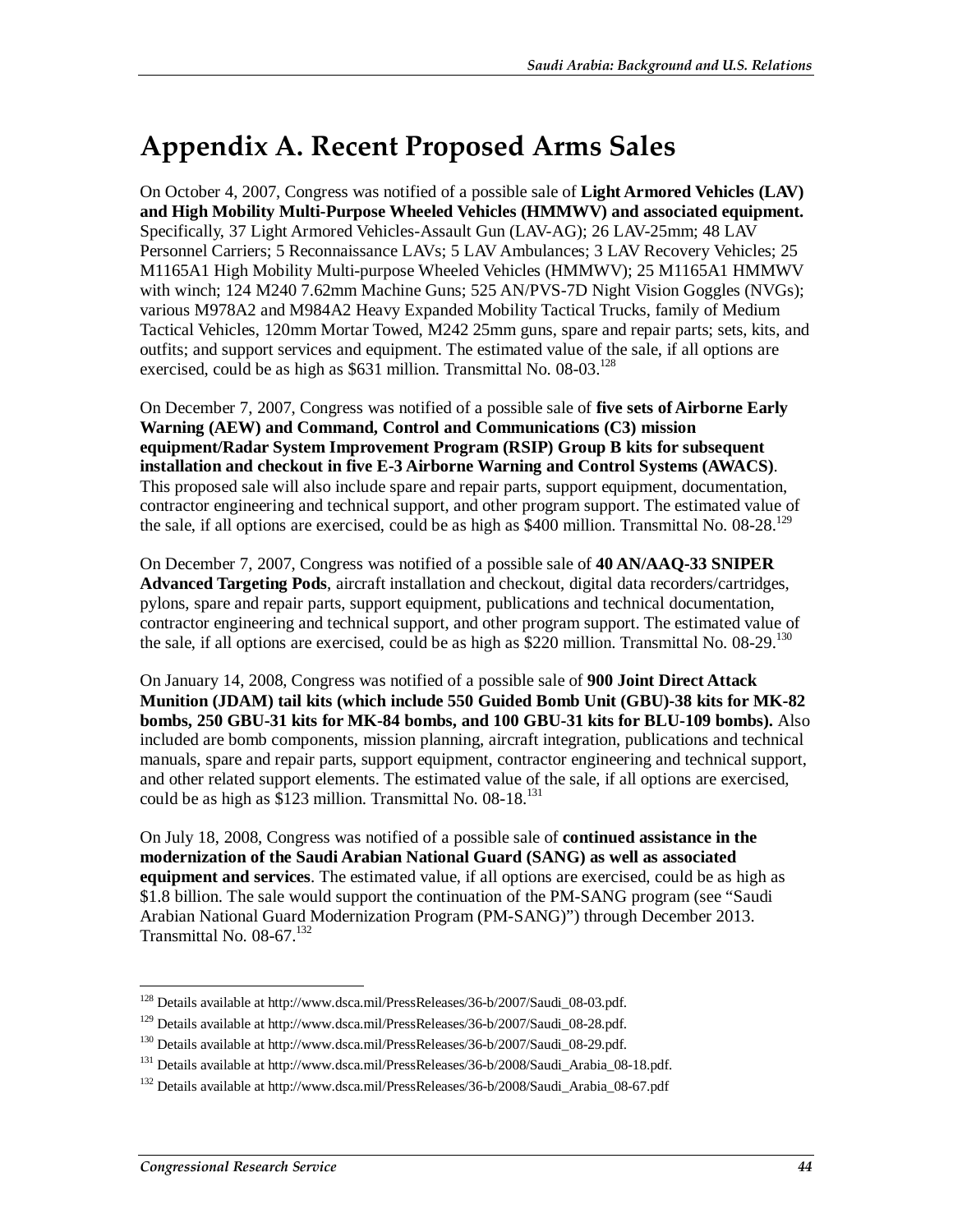On September 9, 2008, Congress was notified of a possible sale of **12 AH-64D APACHE Longbow Helicopters**, along with 30 T700-GE-701D Engines, 12 Modernized Targeting Acquisition and Designation Systems/Pilot Night Vision Sensors, 4 each AN/APG-78 Fire Control Radars and AN/APR-48 Radar Frequency Interferometers, 28 M299 HELLFIRE Longbow Missile Launchers, 12 AN/ALQ-144C(V)3 Infrared Jammers, 12 AN/APR-39A(V)4 Radar Signal Detecting Sets, 12 AN/ALQ-136(V)5 Radar Jammers, 12 AAR-57(V)3/5 Common Missile Warning Systems, 36 Improved Countermeasures Dispensers, and 12 AN/AVR-2B Laser Warning Sets. The sale would also include U.S. Government and contractor technical support and other related elements of program support. The estimated value of the sale, if all options are exercised, could be as high as  $$598$  million. Transmittal No.  $08-75$ <sup>133</sup>

On September 26, 2008, Congress was notified of a possible sale of **80 Link 16 Multifunctional Information Distribution System/Low Volume Terminals (MIDS/LVT-1) to be installed on United Kingdom Eurofighter Typhoon aircraft**, as well as associated equipment and services. The estimated value of the sale, if all options are exercised, could be as high as \$31 million. Transmittal No. 08-101.<sup>134</sup>

On September 26, 2008, Congress was notified of a possible sale of **250 All-Up-Round AIM-9X SIDEWINDER Missiles, 84 AIM-9X SIDEWINDER Captive Air Training Missiles (CATMs), 12 AIM-9X SIDEWINDER Dummy Air Training Missiles (DATMs)**, as well as associated equipment and services, personnel training and training equipment, contractor engineering and technical support services, and other related elements of logistics support. The estimated value of the sale, if all options are exercised, could be as high as \$164 million. Transmittal No.  $08-88$ <sup>135</sup>

On September 26, 2008, Congress was notified of a possible sale of **17 AN/FPS-117 radars**, including installation and checkout, engineering, calibration, reintegration, testing, support equipment, spare and repair parts, personnel training, publications and technical data, U.S. Government and contractor technical assistance and other related elements of logistics support. The estimated value of the sale, if all options are exercised, could be as high as \$145 million. Transmittal No. 08-88.136

On August 5, 2009, Congress was notified of a possible sale of **Tactical Airborne Surveillance System (TASS) aircraft upgrades**, including spare and repair parts, support and test equipment, personnel training and training equipment, modification/construction of facilities, U.S. Government and contractor engineering and support services and other related elements of logistics support. The estimated value of the sale, if all options are exercised, could be as high as \$530 million. Transmittal No.  $09-20$ .<sup>137</sup>

On August 6, 2009, Congress was notified of a possible sale of **Communication Navigation and Surveillance/Air Traffic Management upgrades** for Saudi Arabia's E-3 Airborne Warning and

 $\frac{1}{1}$ <sup>133</sup> Details available at http://www.dsca.mil/PressReleases/36-b/2008/Saudi\_Arabia\_08-75.pdf

<sup>134</sup> Details available at http://www.dsca.mil/PressReleases/36-b/2008/Saudi\_Arabia\_08-101.pdf

<sup>135</sup> Details available at http://www.dsca.mil/PressReleases/36-b/2008/Saudi\_Arabia\_08-88.pdf

<sup>&</sup>lt;sup>136</sup> Details available at http://www.dsca.mil/PressReleases/36-b/2008/Saudi\_Arabia\_08-90.pdf

<sup>&</sup>lt;sup>137</sup> Details available at http://www.dsca.mil/PressReleases/36-b/2009/Saudia\_Arabia\_09-20.pdf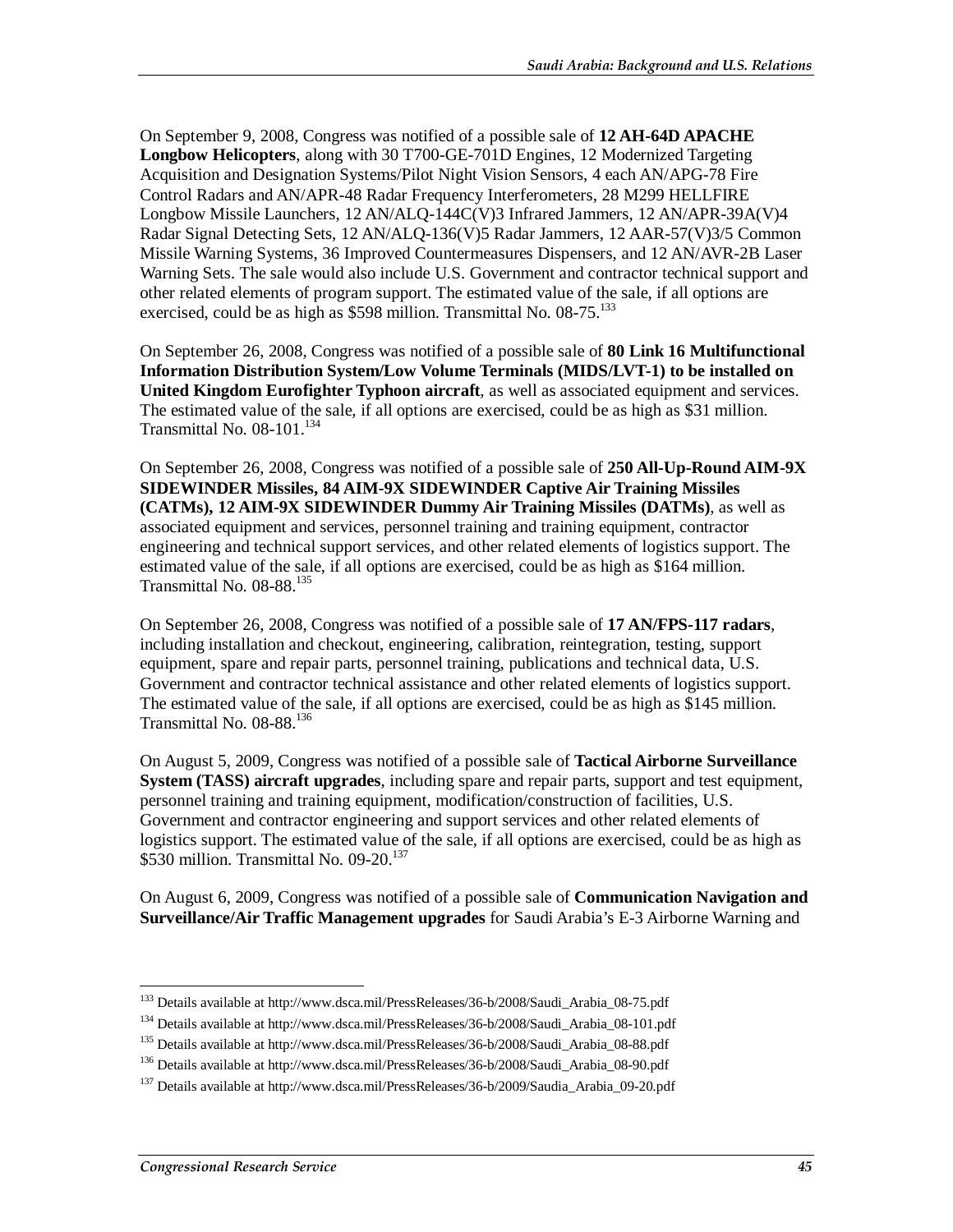Control System (AWACS) airplane fleet. The estimated value of the sale, if all options are exercised, could be as high as \$1.5 billion. Transmittal No. 09-40.<sup>138</sup>

<sup>-</sup><sup>138</sup> Details available at http://www.dsca.mil/PressReleases/36-b/2009/Saudia\_Arabia\_09-40.pdf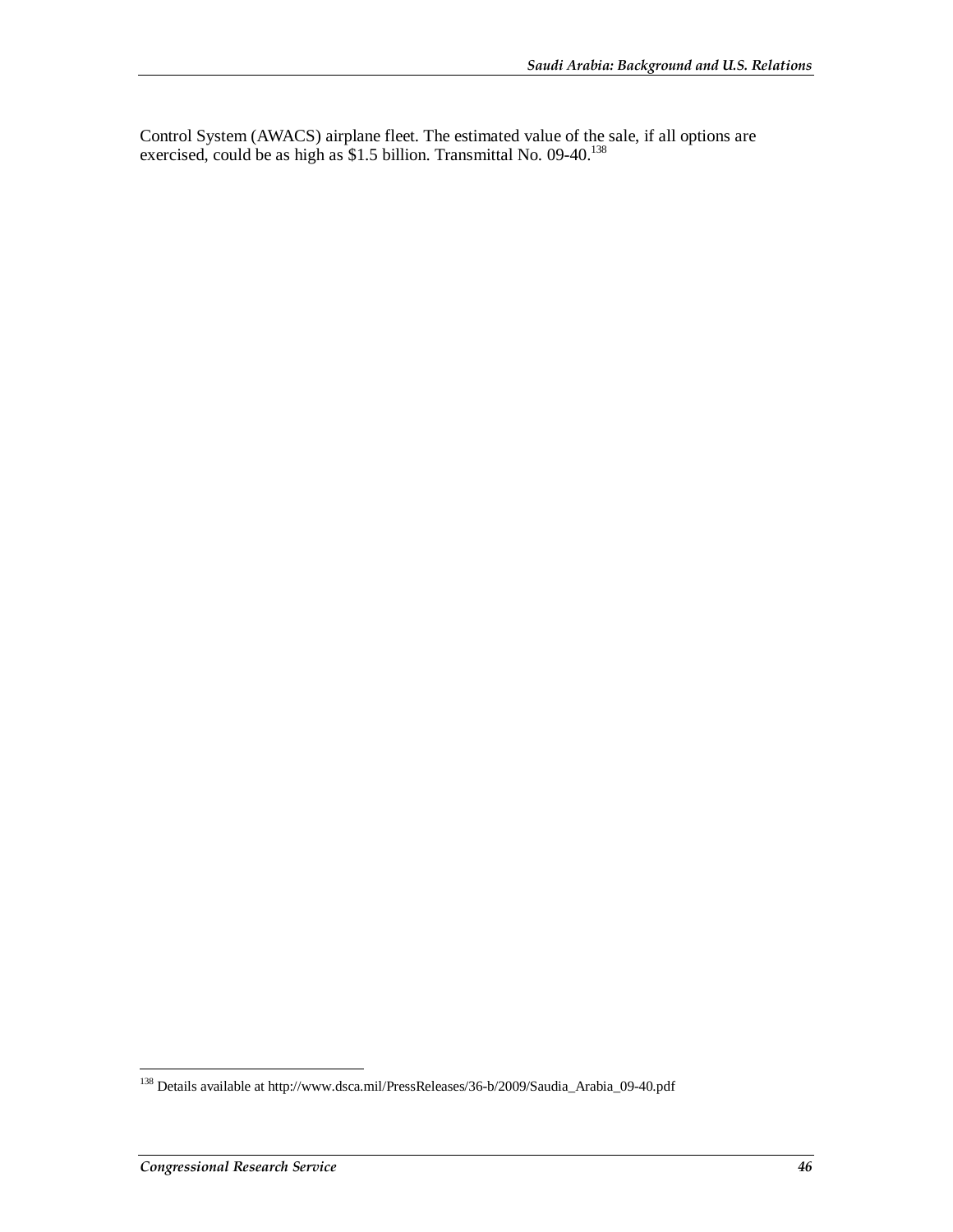## **Appendix B. Text of Arab Peace Initiative**

The following is the text of the peace initiative proposed by then-Crown Prince and current King Abdullah bin Abd al Aziz Al Saud and adopted by the Arab League in March 2002. It is commonly referred to as "the Beirut declaration," "the Saudi peace initiative," and "the Arab League peace proposal," among other terms. The following translation is available in the United States Institute of Peace - Peace Agreements Digital Collection.

### **Beirut Declaration on Saudi Peace Initiative**

March 28, 2002

The Council of Arab States at the Summit Level at its 14th Ordinary Session, reaffirming the resolution taken in June 1996 at the Cairo Extra-Ordinary Arab Summit that a just and comprehensive peace in the Middle East is the strategic option of the Arab countries, to be achieved in accordance with international legality, and which would require a comparable commitment on the part of the Israeli government.

Having listened to the statement made by his royal highness Prince Abdullah bin Abdul Aziz, crown prince of the Kingdom of Saudi Arabia, in which his highness presented his initiative calling for full Israeli withdrawal from all the Arab territories occupied since June 1967, in implementation of Security Council Resolutions 242 and 338, reaffirmed by the Madrid Conference of 1991 and the land-for-peace principle, and Israel's acceptance of an independent Palestinian state with East Jerusalem as its capital, in return for the establishment of normal relations in the context of a comprehensive peace with Israel.

Emanating from the conviction of the Arab countries that a military solution to the conflict will not achieve peace or provide security for the parties, the council:

1. Requests Israel to reconsider its policies and declare that a just peace is its strategic option as well.

2. Further calls upon Israel to affirm:

I- Full Israeli withdrawal from all the territories occupied since 1967, including the Syrian Golan Heights, to the June 4, 1967 lines as well as the remaining occupied Lebanese territories in the south of Lebanon.

II- Achievement of a just solution to the Palestinian refugee problem to be agreed upon in accordance with UN General Assembly Resolution 194.

III- The acceptance of the establishment of a sovereign independent Palestinian state on the Palestinian territories occupied since June 4, 1967 in the West Bank and Gaza Strip, with East Jerusalem as its capital.

3. Consequently, the Arab countries affirm the following:

I- Consider the Arab-Israeli conflict ended, and enter into a peace agreement with Israel, and provide security for all the states of the region.

II- Establish normal relations with Israel in the context of this comprehensive peace.